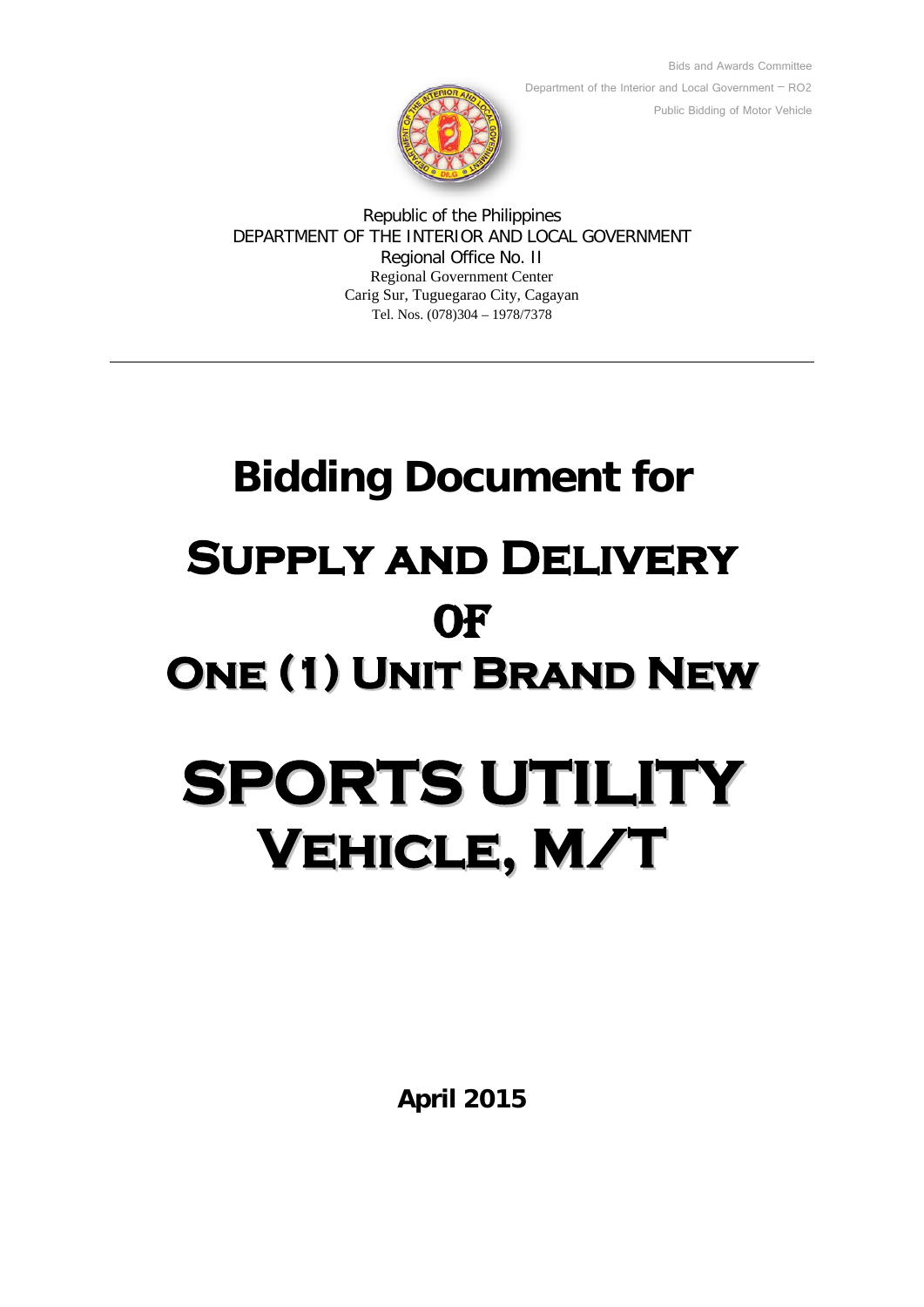# **TABLE OF CONTENTS**

| Section II. Instruction to Bidders-------------------------------- 5                   |  |
|----------------------------------------------------------------------------------------|--|
|                                                                                        |  |
|                                                                                        |  |
| Section V. Special Conditions of the Contract - ------------------- 47                 |  |
|                                                                                        |  |
|                                                                                        |  |
| Section VIII. Biding Forms and Checklist of Requirements- - - - - - - - - - - - - - 55 |  |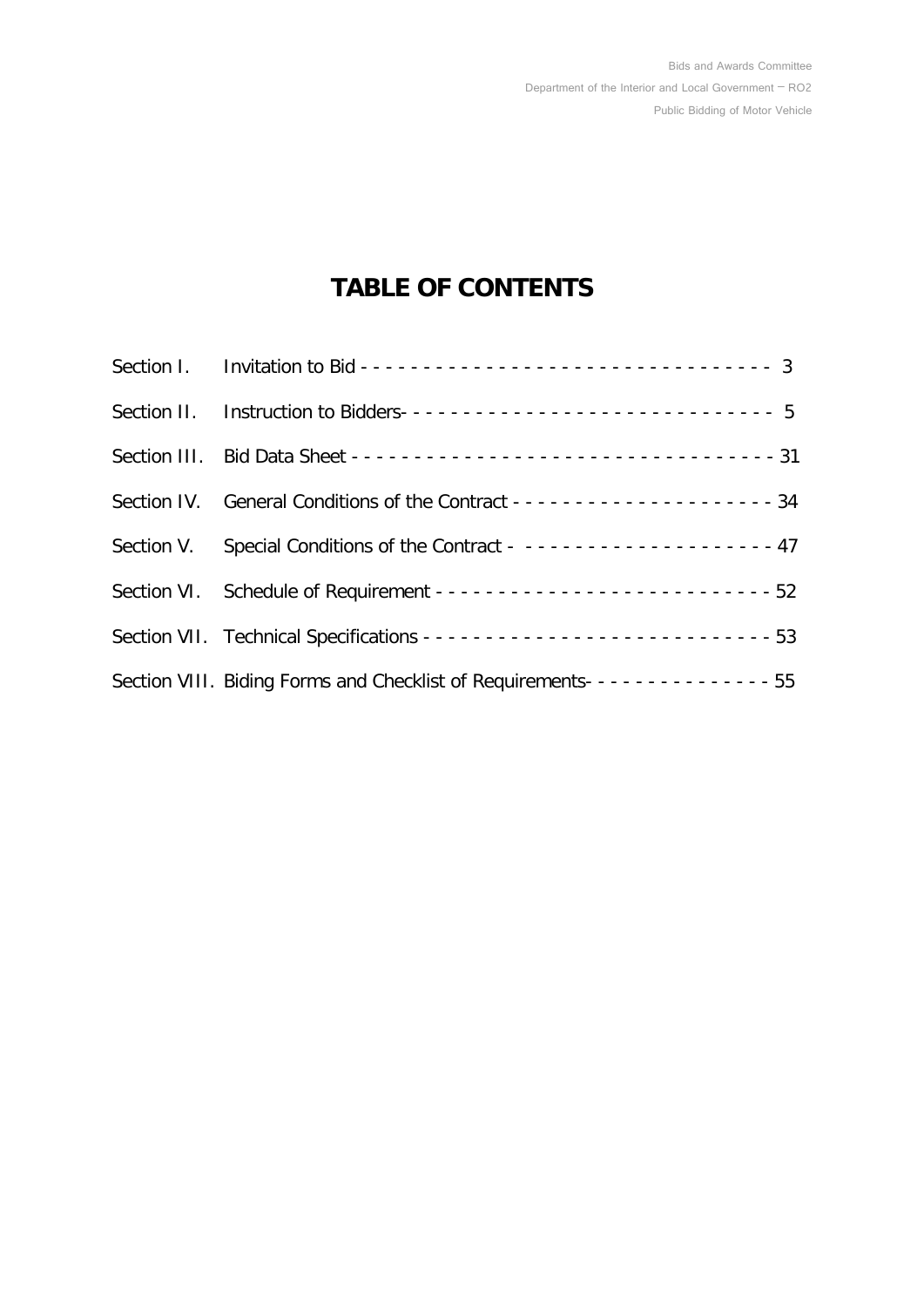Bids and Awards Committee Department of the Interior and Local Government – RO2 Public Bidding of Motor Vehicle

**Section I. Invitation to Bid**



Republic of the Philippines DEPARTMENT OF THE INTERIOR AND LOCAL GOVERNMENT Regional Office No. II Regional Government Center Carig Sur, Tuguegarao City, Cagayan Tel. Nos. (078)304 – 7378/1978

# **INVITATION TO BID SUPPLY AND DELIVERY OF ONE (1) UNIT BRAND NEW SPORT UTILITY VEHICLE, M/T**

- 1. The Department of Interior and Local Government Regional Office No. 02 (DILG-RO2), through the CY 2014 General Appropriation Act intends to apply the sum of **ONE MILLION TWO HUNDRED FORTY THOUSAND PESOS (P1,240,000.00)** being the Approved Budget for the Contract (ABC) for the Supply and Delivery of One (1) Unit Brand New Sport Utility Vehicle, M/T. Bids received in excess of the ABC shall be automatically rejected at bid opening.
- 2. The DILG-RO2 now invites bids for the Supply and Delivery of One (1) Unit Brand New Sport Utility Vehicle, M/T. Bidders should have completed, within five years from the date of submission and receipt of bids, a contract similar to the Project. The description of an eligible bidder is contained in the Bidding Documents, particularly, in Section II. Instructions to Bidders.
- 3. Bidding will be conducted through open competitive bidding procedures using a non-discretionary "pass/fail" criterion as specified in the Implementing Rules and Regulations (IRR) of Republic Act (RA) 9184, otherwise known as the "Government Procurement Reform Act".

Bidding is restricted to Filipino citizens/sole proprietorships, partnerships, or organizations with at least sixty percent (60%) interest or outstanding capital stock belonging to citizens of the Philippines, and to citizens or organizations of a country the laws or regulations of which grant similar rights or privileges to Filipino citizens, pursuant to RA 5183 and subject to Commonwealth Act 138.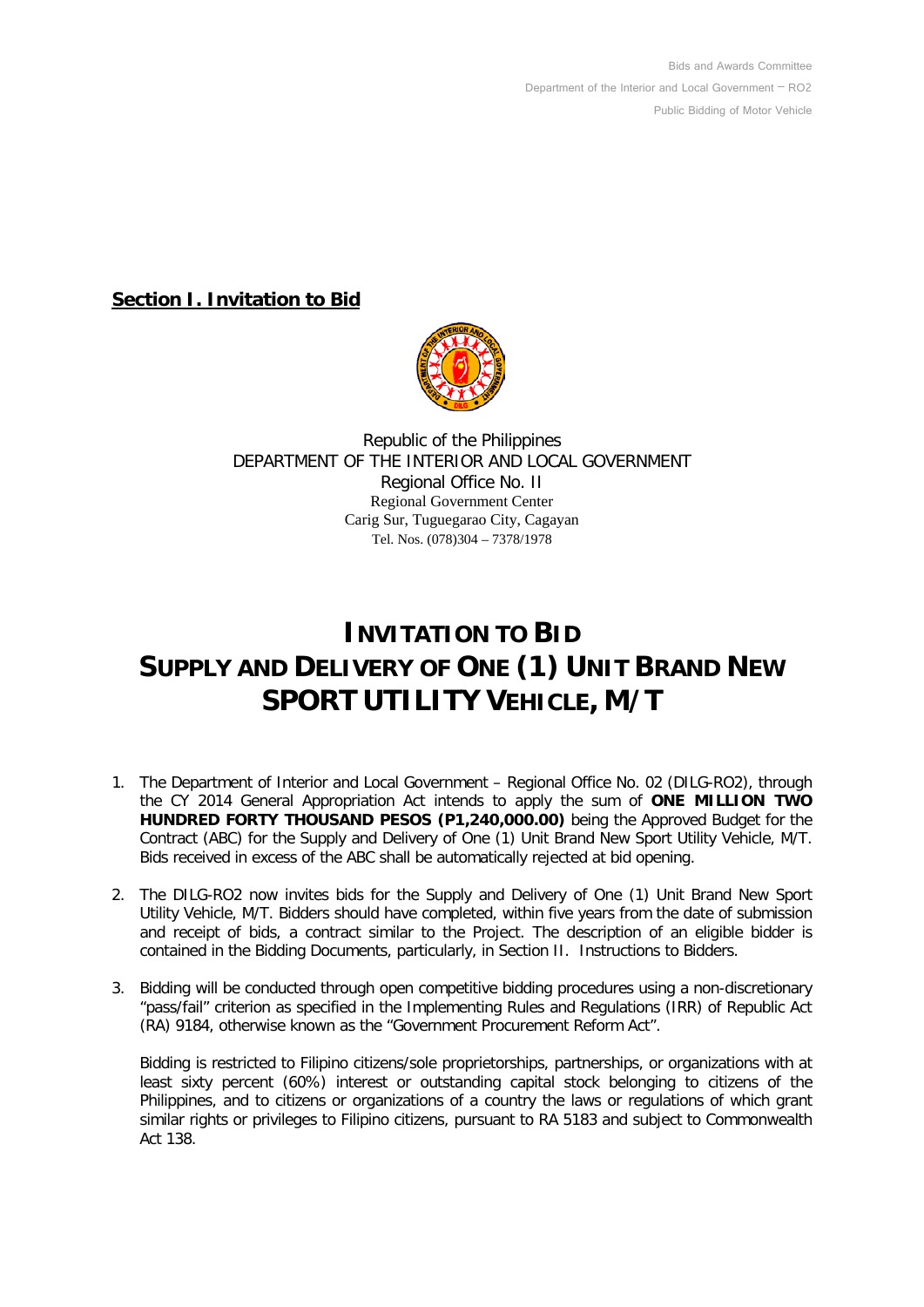4. Interested bidders may obtain further information from DILG-RO2 and inspect the Bidding Documents at dilg Region 02, Regional Government Center, Carig Sur, Tuguegarao City, from 9:00 A.M. to 4:00 P.M., from Monday to Friday.

A complete set of Bidding Documents may be purchased by interested Bidders on April 10, 2015 from the address below and upon payment of a nonrefundable fee for the Bidding Documents in the amount of One Thousand Two Hundred Pesos (P1,200.00) only.

It may also be downloaded free of charge from the website of the Philippine Government Electronic Procurement System (PhilGEPS) and the website of the Procuring Entity, provided that Bidders shall pay the nonrefundable fee for the Bidding Documents not later than the submission of their bids.

- 5. The DILG-RO2 will hold a Pre-Bid Conference on April 24, 2015, 9:00 A.M. at the Conference Hall, DILG-RO2 which shall be open to all interested parties.
- 6. Bids must be delivered to Bids and Awards Committee the address specified in item 4 of the **ITB** on or before May 6, 2015 @ 10:00 AM at *Conference Hall, DILG Region 02, Regional Government* Center, Carig Sur, Tuguegarao City. All Bids must be accompanied with a bid security in any of the acceptable forms and in the amount stated in ITB Clause 18.1.
- 7. Bid opening shall be on May 6, 2015, 1:30 P.M. at the Conference Hall, DILG-RO2, Tuguegarao City. Bids will be opened in the presence of the Bidders' representatives who choose to attend at the address below. Late bids shall not be accepted.
- 8. The DILG-RO2 reserves the right to accept or reject any bid, to annul the bidding process, and to reject all bids at any time prior to contract award, without thereby incurring any liability to the affected bidder or bidders.
- 9. For further information, please refer to:

MAGDALENA C. ORANDA DILG-RO2, Carig, Tuguegarao City (078) 304-7378 / 1978 Email ad: r2dilg\_bac@yahoo.com [(078) 304-5378 (Fax)

> DIGNA R. HERRERA Vice-Chairperson Bids and Awards Committee DILG-RO2

\_\_\_\_\_\_\_\_\_\_\_\_\_\_\_\_\_\_\_\_\_\_\_\_\_\_\_\_\_\_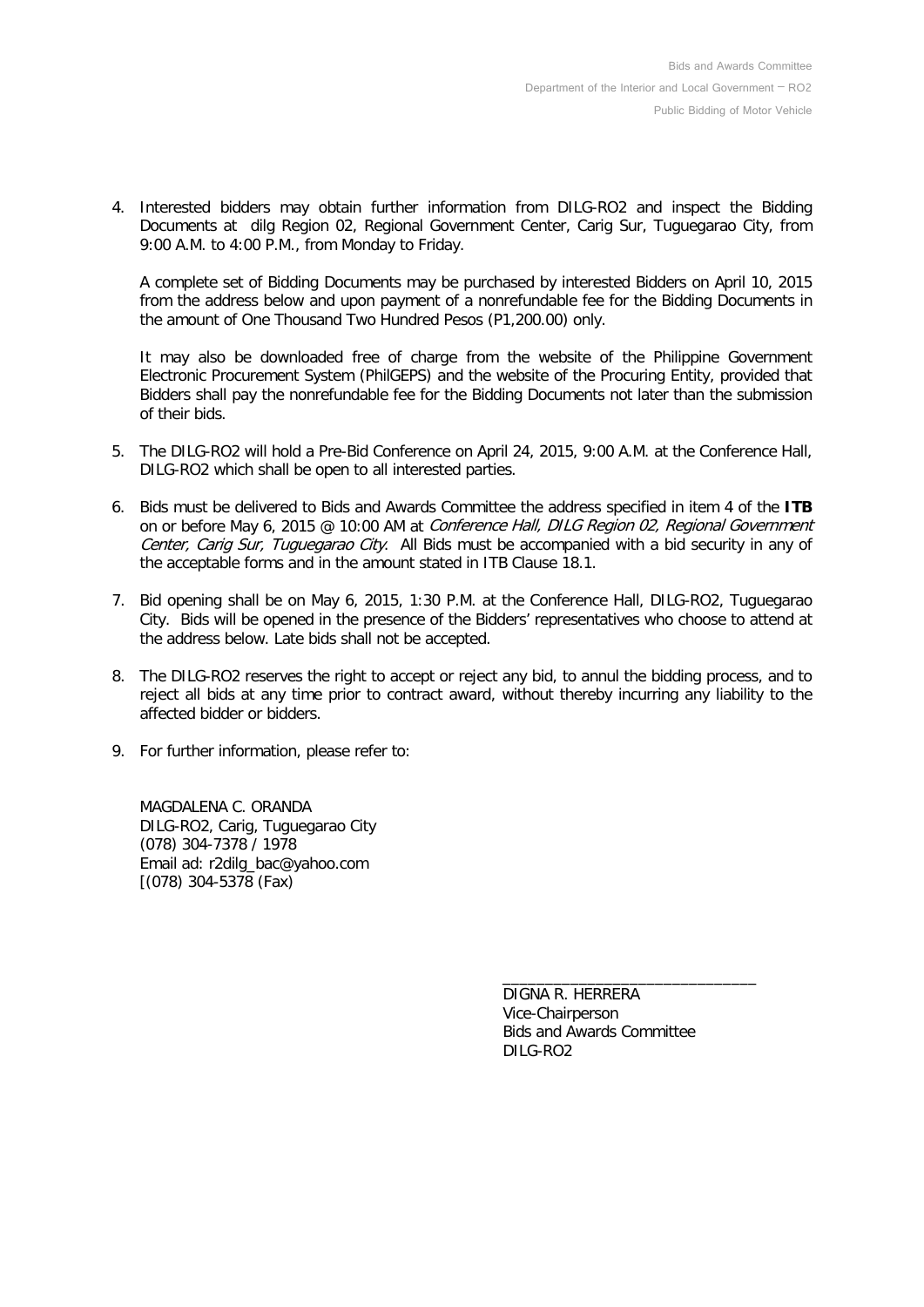## **Section II. Instruction to Bidders**

# **TABLE OF CONTENTS**

| 1.  |                                                                       |  |  |
|-----|-----------------------------------------------------------------------|--|--|
| 2.  |                                                                       |  |  |
| 3.  |                                                                       |  |  |
| 4.  |                                                                       |  |  |
| 5.  |                                                                       |  |  |
| 6.  |                                                                       |  |  |
| 7.  |                                                                       |  |  |
| 8.  |                                                                       |  |  |
|     |                                                                       |  |  |
| 9.  |                                                                       |  |  |
| 10. |                                                                       |  |  |
|     |                                                                       |  |  |
| 11. |                                                                       |  |  |
| 12. | Documents Comprising the Bid: Eligibility and Technical Components 14 |  |  |
| 13. | Documents Comprising the Bid: Financial Component  16                 |  |  |
| 14. |                                                                       |  |  |
| 15. |                                                                       |  |  |
| 16. |                                                                       |  |  |
| 17. |                                                                       |  |  |
| 18. |                                                                       |  |  |
| 19. |                                                                       |  |  |
| 20. |                                                                       |  |  |
|     |                                                                       |  |  |
| 21. |                                                                       |  |  |
| 22. |                                                                       |  |  |
| 23. |                                                                       |  |  |
| 24. |                                                                       |  |  |
|     |                                                                       |  |  |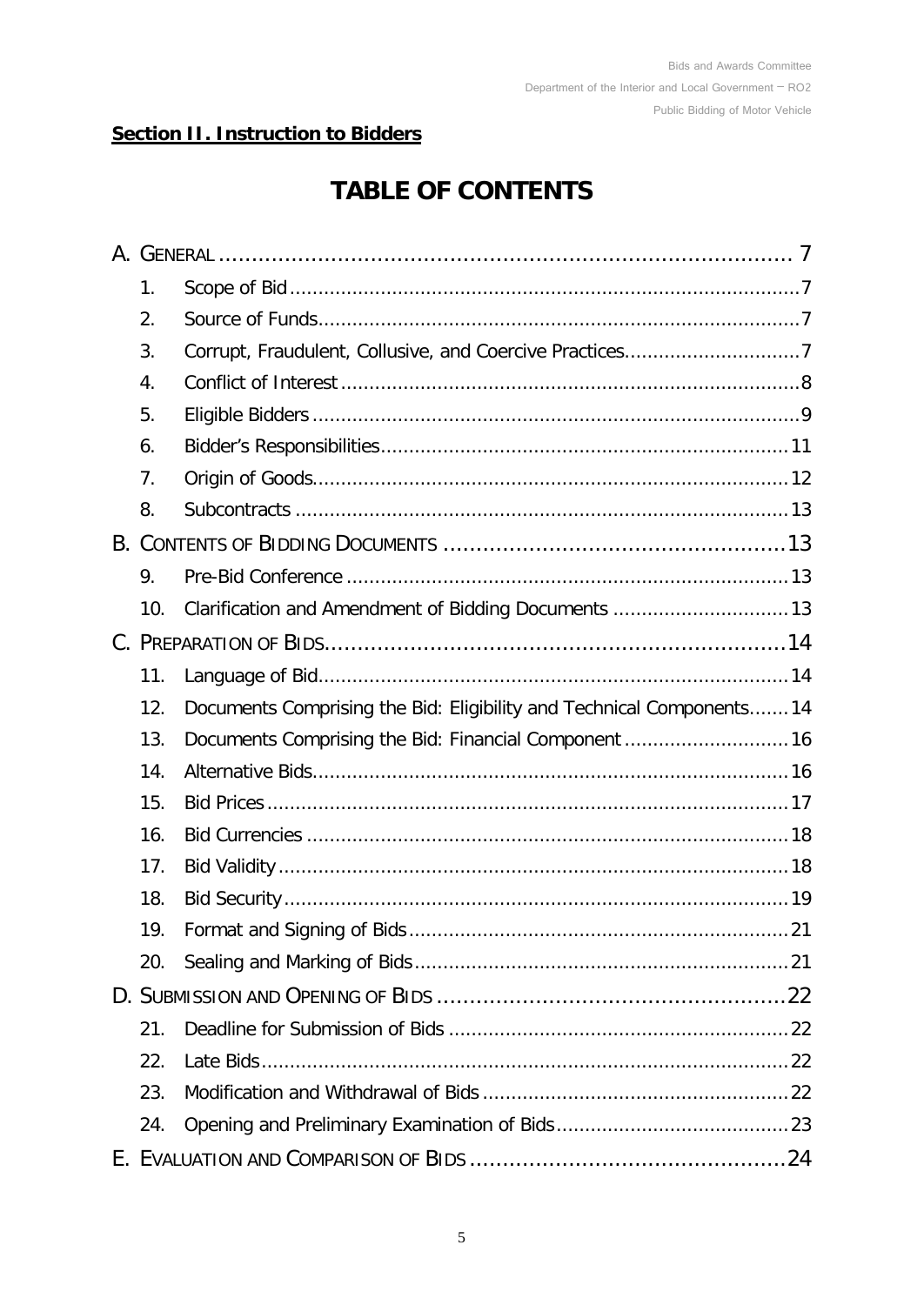Department of the Interior and Local Government - RO2

Public Bidding of Motor Vehicle

| 25.             |  |  |
|-----------------|--|--|
| 26.             |  |  |
| 27 <sub>1</sub> |  |  |
| 28.             |  |  |
| 29.             |  |  |
| .30.            |  |  |
|                 |  |  |
| 31 <sub>1</sub> |  |  |
|                 |  |  |
|                 |  |  |
|                 |  |  |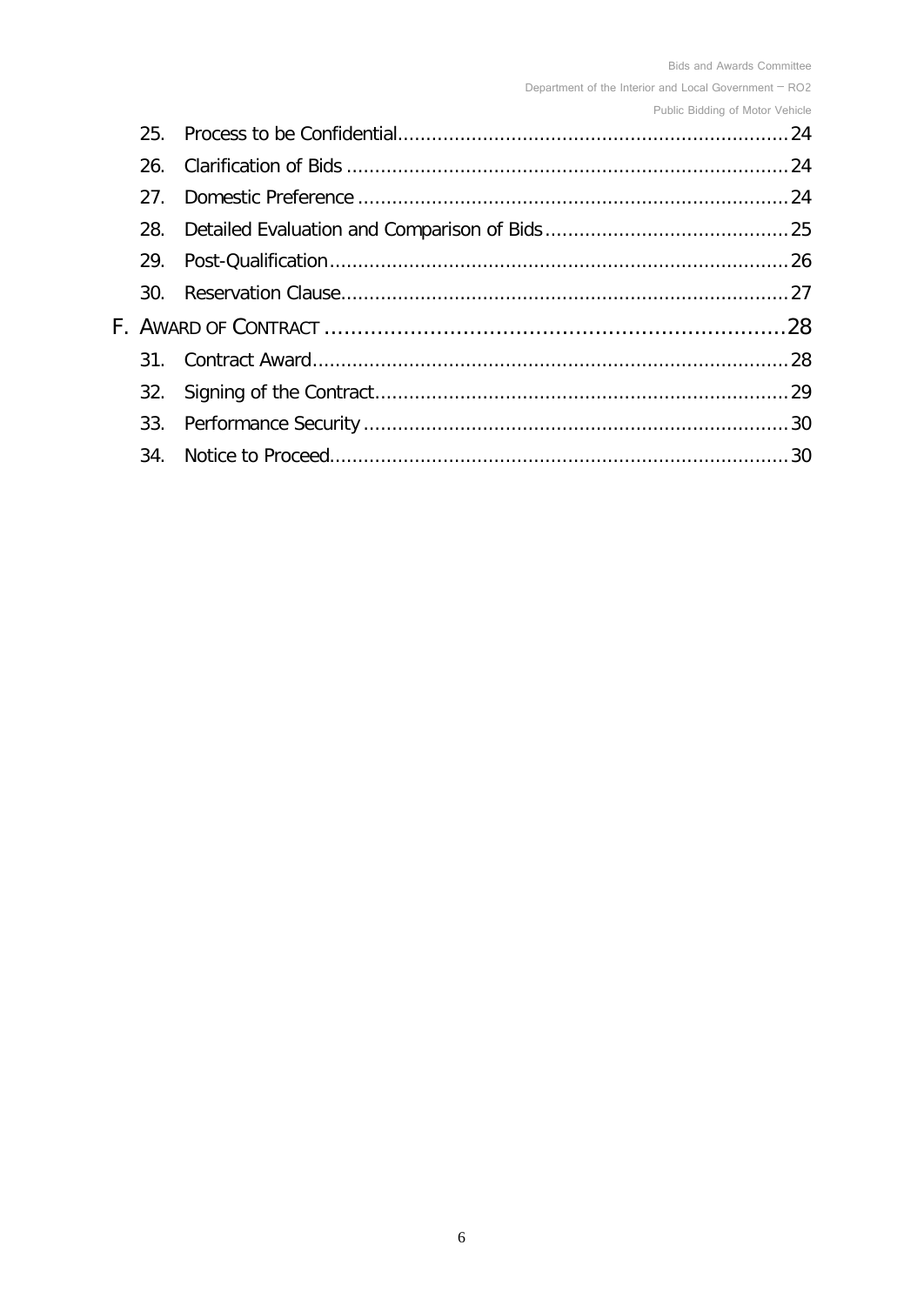## **A. General**

## <span id="page-6-5"></span><span id="page-6-1"></span><span id="page-6-0"></span>**1. Scope of Bid**

- 1.1. The procuring entity named in the **[BDS](#page-30-0)** (hereinafter referred to as the "Procuring Entity") wishes to receive bids for supply and delivery of the goods as described in Section VII. [Technical Specification](#page-52-0) (hereinafter referred to as the "Goods").
- <span id="page-6-6"></span>1.2. The name, identification, and number of lots specific to this bidding are provided in the **[BDS](#page-30-1)**. The contracting strategy and basis of evaluation of lots is described in ITB Clause [28.](#page-24-0)

## <span id="page-6-2"></span>**2. Source of Funds**

The Procuring Entity has a budget or has applied for or received funds from the Funding Source named in the **[BDS](#page-30-2)**, and in the amount indicated in the **[BDS](#page-30-2)**. It intends to apply part of the funds received for the Project, as defined in the **[BDS](#page-30-2)**, to cover eligible payments under the contract.

## <span id="page-6-3"></span>**3. Corrupt, Fraudulent, Collusive, and Coercive Practices**

- <span id="page-6-7"></span><span id="page-6-4"></span>3.1. Unless otherwise specified in the **BDS**, the Procuring Entity as well as the bidders and suppliers shall observe the highest standard of ethics during the procurement and execution of the contract. In pursuance of this policy, the Procuring Entity:
	- (a) defines, for purposes of this provision, the terms set forth below as follows:
		- (i) "corrupt practice" means behavior on the part of officials in the public or private sectors by which they improperly and unlawfully enrich themselves, others, or induce others to do so, by misusing the position in which they are placed, and includes the offering, giving, receiving, or soliciting of anything of value to influence the action of any such official in the procurement process or in contract execution; entering, on behalf of the government, into any contract or transaction manifestly and grossly disadvantageous to the same, whether or not the public officer profited or will profit thereby, and similar acts as provided in RA 3019.
		- (ii) "fraudulent practice" means a misrepresentation of facts in order to influence a procurement process or the execution of a contract to the detriment of the Procuring Entity, and includes collusive practices among Bidders (prior to or after bid submission) designed to establish bid prices at artificial, non-competitive levels and to deprive the Procuring Entity of the benefits of free and open competition.
		- (iii) "collusive practices" means a scheme or arrangement between two or more Bidders, with or without the knowledge of the Procuring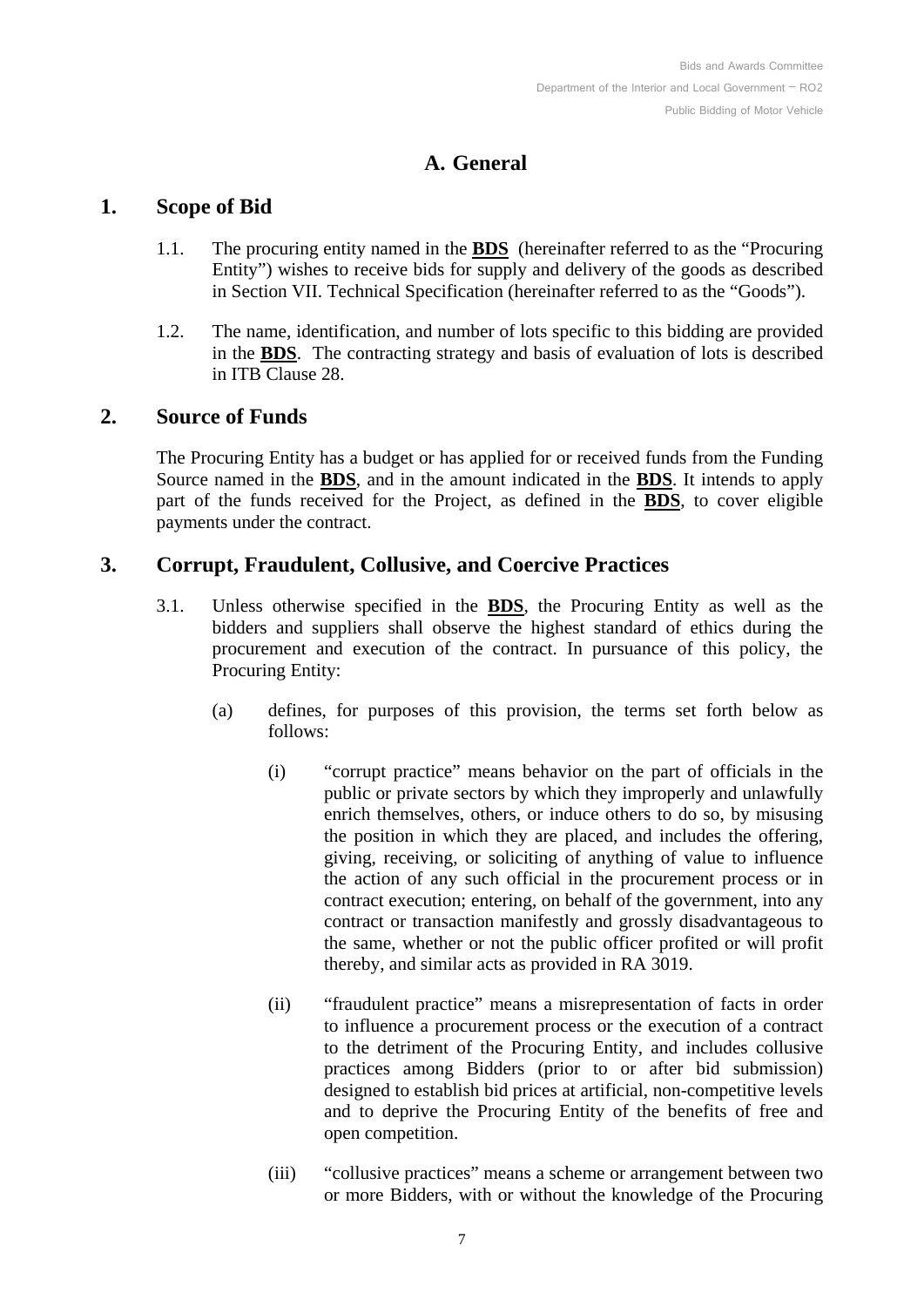Entity, designed to establish bid prices at artificial, noncompetitive levels.

- (iv) "coercive practices" means harming or threatening to harm, directly or indirectly, persons, or their property to influence their participation in a procurement process, or affect the execution of a contract;
- (v) "obstructive practice" is
	- (aa) deliberately destroying, falsifying, altering or concealing of evidence material to an administrative proceedings or investigation or making false statements to investigators in order to materially impede an administrative proceedings or investigation of the Procuring Entity or any foreign government/foreign or international financing institution into allegations of a corrupt, fraudulent, coercive or collusive practice; and/or threatening, harassing or intimidating any party to prevent it from disclosing its knowledge of matters relevant to the administrative proceedings or investigation or from pursuing such proceedings or investigation; or
	- (bb) acts intended to materially impede the exercise of the inspection and audit rights of the Procuring Entity or any foreign government/foreign or international financing institution herein.
- (b) will reject a proposal for award if it determines that the Bidder recommended for award has engaged in any of the practices mentioned in this Clause for purposes of competing for the contract.
- 3.2. Further, the Procuring Entity will seek to impose the maximum civil, administrative, and/or criminal penalties available under applicable laws on individuals and organizations deemed to be involved in any of the practices mentioned in ITB Clause [3.1\(a\).](#page-6-4)
- 3.3. Furthermore, the Funding Source and the Procuring Entity reserve the right to inspect and audit records and accounts of a bidder or supplier in the bidding for and performance of a contract themselves or through independent auditors as reflected in the GCC Clause [2.1.](#page-36-0)

## <span id="page-7-0"></span>**4. Conflict of Interest**

4.1. All Bidders found to have conflicting interests shall be disqualified to participate in the procurement at hand, without prejudice to the imposition of appropriate administrative, civil, and criminal sanctions. A Bidder may be considered to have conflicting interests with another Bidder in any of the events described in paragraphs (a) through (c) below and a general conflict of interest in any of the circumstances set out in paragraphs (d) through (f) below: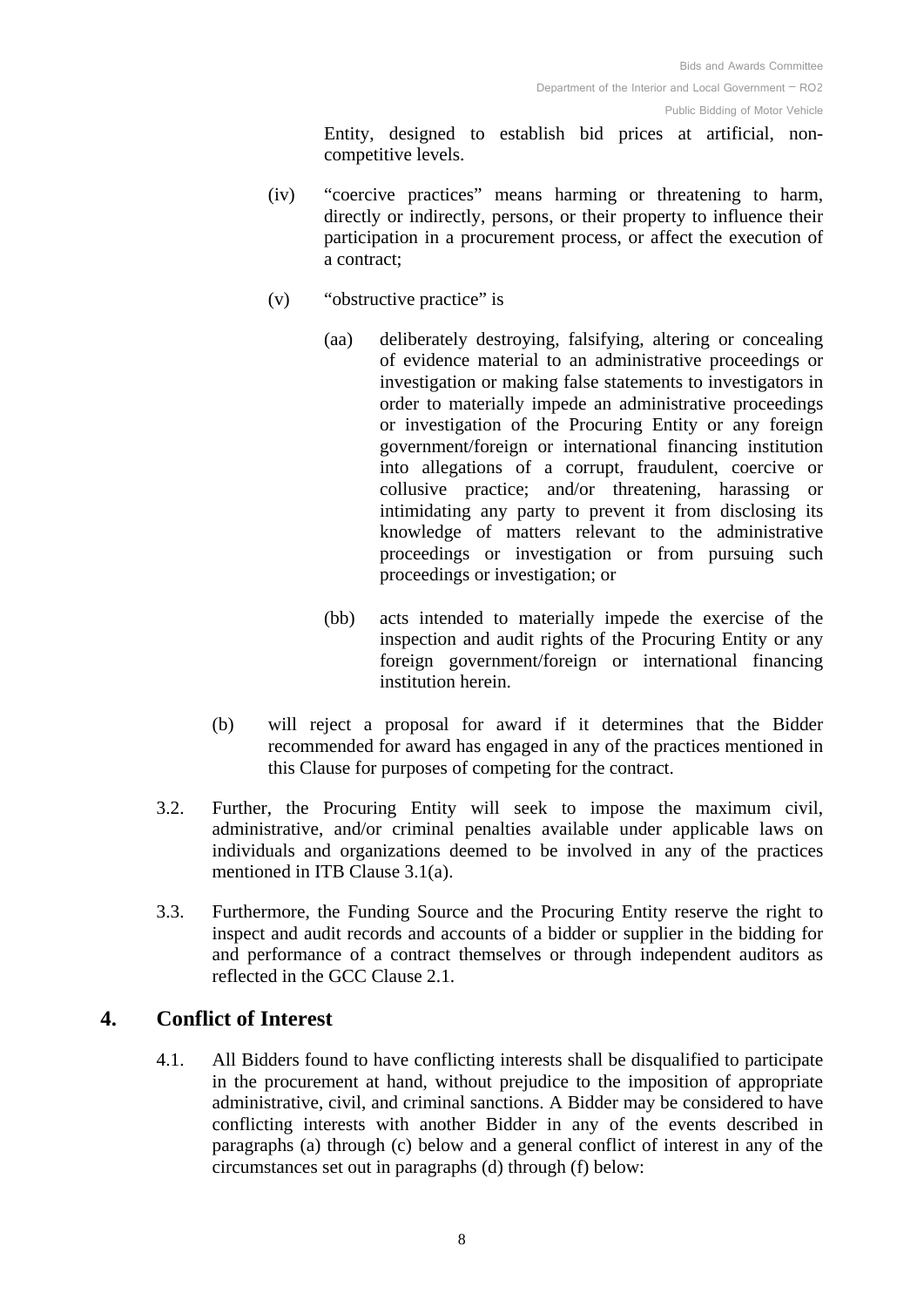- (a) A Bidder has controlling shareholders in common with another Bidder;
- (b) A Bidder receives or has received any direct or indirect subsidy from any other Bidder;
- (c) A Bidder has the same legal representative as that of another Bidder for purposes of this bid;
- (d) A Bidder has a relationship, directly or through third parties, that puts them in a position to have access to information about or influence on the bid of another Bidder or influence the decisions of the Procuring Entity regarding this bidding process. This will include a firm or an organization who lends, or temporarily seconds, its personnel to firms or organizations which are engaged in consulting services for the preparation related to procurement for or implementation of the project if the personnel would be involved in any capacity on the same project;
- (e) A Bidder submits more than one bid in this bidding process. However, this does not limit the participation of subcontractors in more than one bid; or
- (f) A Bidder who participated as a consultant in the preparation of the design or technical specifications of the Goods and related services that are the subject of the bid.
- 4.2. In accordance with Section 47 of the IRR of RA 9184, all Bidding Documents shall be accompanied by a sworn affidavit of the Bidder that it is not related to the Head of the Procuring Entity, members of the Bids and Awards Committee (BAC), members of the Technical Working Group (TWG), members of the BAC Secretariat, the head of the Project Management Office (PMO) or the end-user unit, and the project consultants, by consanguinity or affinity up to the third civil degree. On the part of the Bidder, this Clause shall apply to the following persons:
	- (a) If the Bidder is an individual or a sole proprietorship, to the Bidder himself;
	- (b) If the Bidder is a partnership, to all its officers and members;
	- (c) If the Bidder is a corporation, to all its officers, directors, and controlling stockholders; and
	- (d) If the Bidder is a joint venture  $(V)$ , the provisions of items (a), (b), or (c) of this Clause shall correspondingly apply to each of the members of the said JV, as may be appropriate.

Relationship of the nature described above or failure to comply with this Clause will result in the automatic disqualification of a Bidder.

## <span id="page-8-0"></span>**5. Eligible Bidders**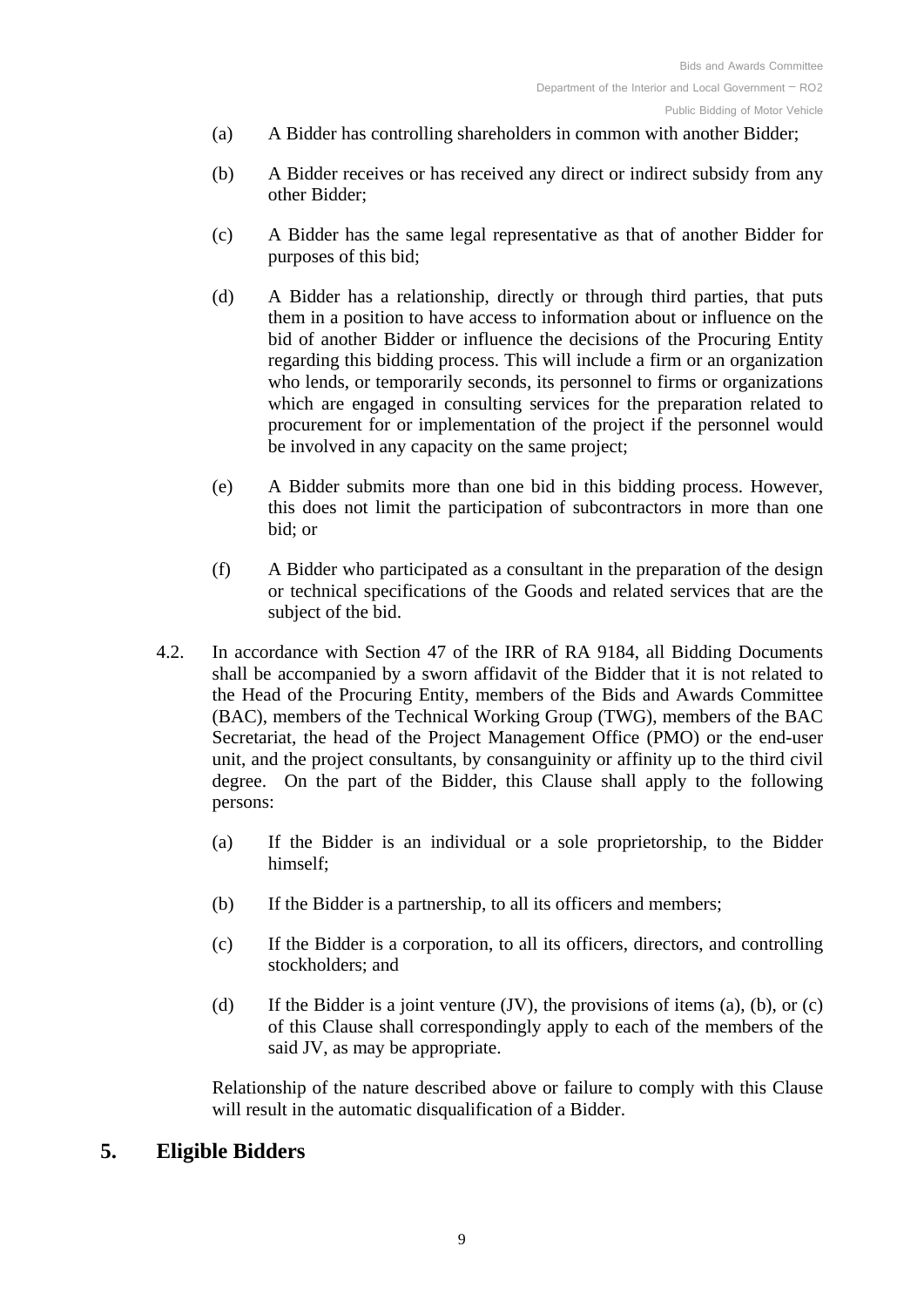- <span id="page-9-0"></span>5.1. Unless otherwise provided in the **[BDS](#page-30-3)**, the following persons shall be eligible to participate in this bidding:
	- (a) Duly licensed Filipino citizens/sole proprietorships;
	- (b) Partnerships duly organized under the laws of the Philippines and of which at least sixty percent (60%) of the interest belongs to citizens of the Philippines;
	- (c) Corporations duly organized under the laws of the Philippines, and of which at least sixty percent (60%) of the outstanding capital stock belongs to citizens of the Philippines;
	- (d) Cooperatives duly organized under the laws of the Philippines, and of which at least sixty percent (60%) of the interest belongs to citizens of the Philippines; and
	- (e) Unless otherwise provided in the **[BDS](#page-30-3)**, persons/entities forming themselves into a JV, *i.e.*, a group of two (2) or more persons/entities that intend to be jointly and severally responsible or liable for a particular contract: Provided, however, that Filipino ownership or interest of the joint venture concerned shall be at least sixty percent (60%).
- <span id="page-9-2"></span><span id="page-9-1"></span>5.2. Foreign bidders may be eligible to participate when any of the following circumstances exist, as specified in the **[BDS](#page-30-4)**:
	- (a) When a Treaty or International or Executive Agreement as provided in Section 4 of the RA 9184 and its IRR allow foreign bidders to participate;
	- (b) Citizens, corporations, or associations of a country, included in the list issued by the GPPB, the laws or regulations of which grant reciprocal rights or privileges to citizens, corporations, or associations of the Philippines;
	- (c) When the Goods sought to be procured are not available from local suppliers; or
	- (d) When there is a need to prevent situations that defeat competition or restrain trade.
- 5.3. Government corporate entities may be eligible to participate only if they can establish that they (a) are legally and financially autonomous, (b) operate under commercial law, and (c) are not dependent agencies of the GOP or the Procuring Entity.
- <span id="page-9-3"></span>5.4. Unless otherwise provided in the **[BDS](#page-30-5)**, the Bidder must have completed at least one contract similar to the Project the value of which, adjusted to current prices using the National Statistics Office consumer price index, must be at least equivalent to a percentage of the ABC stated in the **[BDS](#page-30-5)**.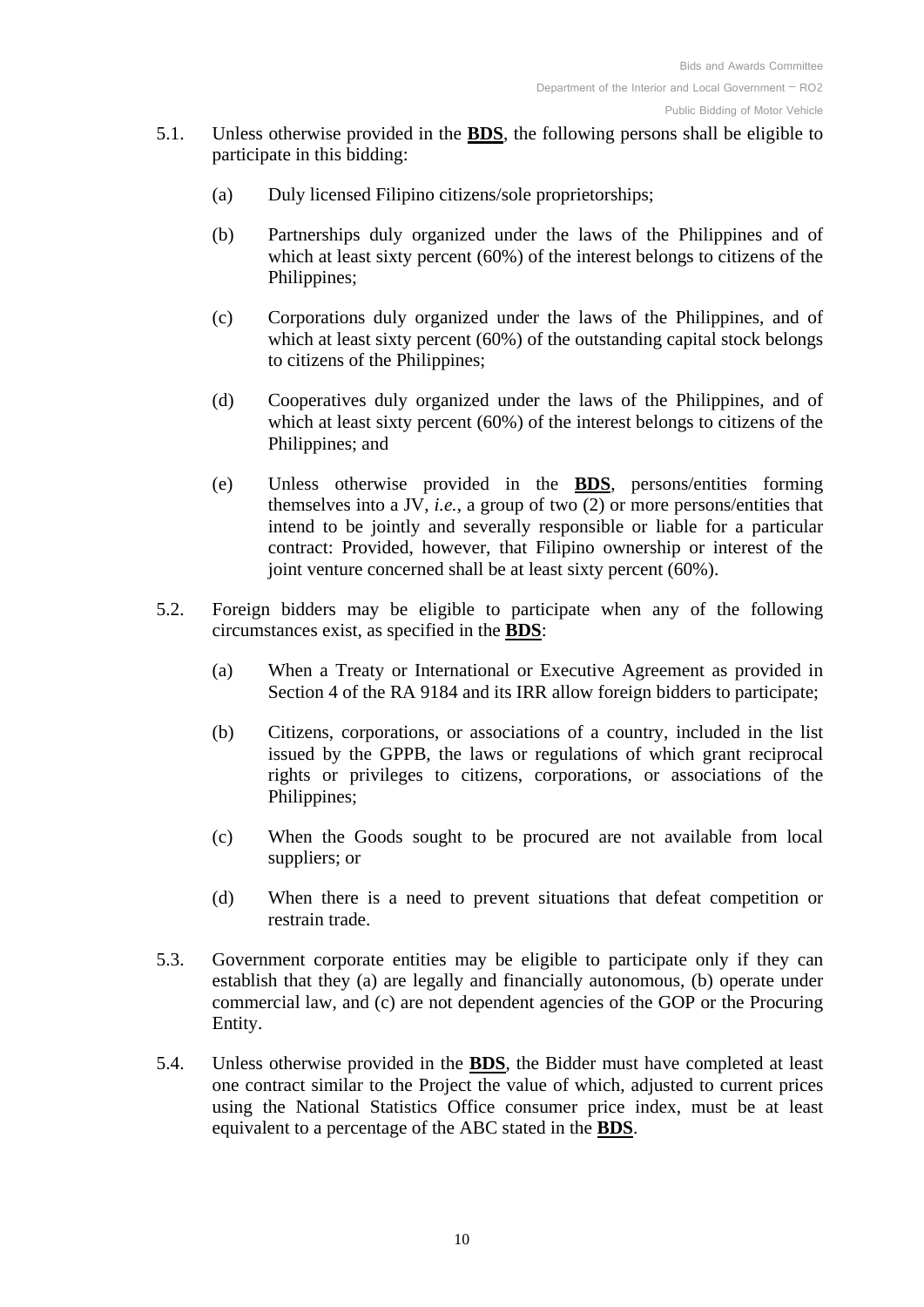For this purpose, contracts similar to the Project shall be those described in the **[BDS](#page-30-5)**, and completed within the relevant period stated in the Invitation to Bid and **ITB** Clause [12.1\(a\)\(iii\).](#page-14-0)

<span id="page-10-1"></span>5.5. The Bidder must submit a computation of its Net Financial Contracting Capacity (NFCC) or a commitment from a Universal or Commercial Bank to extend a credit line in its favor if awarded the contract for this Project (CLC).

The NFCC, computed using the following formula, must be at least equal to the ABC to be bid:

 $NFCC = [(Current assets minus current liabilities) (K)] minus the value of all$ outstanding or uncompleted portions of the projects under ongoing contracts, including awarded contracts yet to be started coinciding with the contract for this Project.

Where:

 $K = 10$  for a contract duration of one year or less, 15 for a contract duration of more than one year up to two years, and 20 for a contract duration of more than two years.

The CLC must be at least equal to ten percent (10%) of the ABC for this Project. If issued by a foreign bank, it shall be confirmed or authenticated by a Universal or Commercial Bank. In the case of local government units (LGUs), the Bidder may also submit CLC from other banks certified by the *Bangko Sentral ng Pilipinas* (BSP) as authorized to issue such financial instrument.

#### <span id="page-10-0"></span>**6. Bidder's Responsibilities**

- 6.1. The Bidder or its duly authorized representative shall submit a sworn statement in the form prescribed in Section VIII. [Bidding Forms](#page-53-0) as required in **ITB** Clause  $12.1(b)(iii)$ .
- 6.2. The Bidder is responsible for the following:
	- (a) Having taken steps to carefully examine all of the Bidding Documents;
	- (b) Having acknowledged all conditions, local or otherwise, affecting the implementation of the contract;
	- (c) Having made an estimate of the facilities available and needed for the contract to be bid, if any;
	- (d) Having complied with its responsibility to inquire or secure Supplemental/Bid Bulletin(s) as provided under **ITB** Clause [10.3.](#page-13-3)
	- (e) Ensuring that it is not "blacklisted" or barred from bidding by the GOP or any of its agencies, offices, corporations, or LGUs, including foreign government/foreign or international financing institution whose blacklisting rules have been recognized by the GPPB;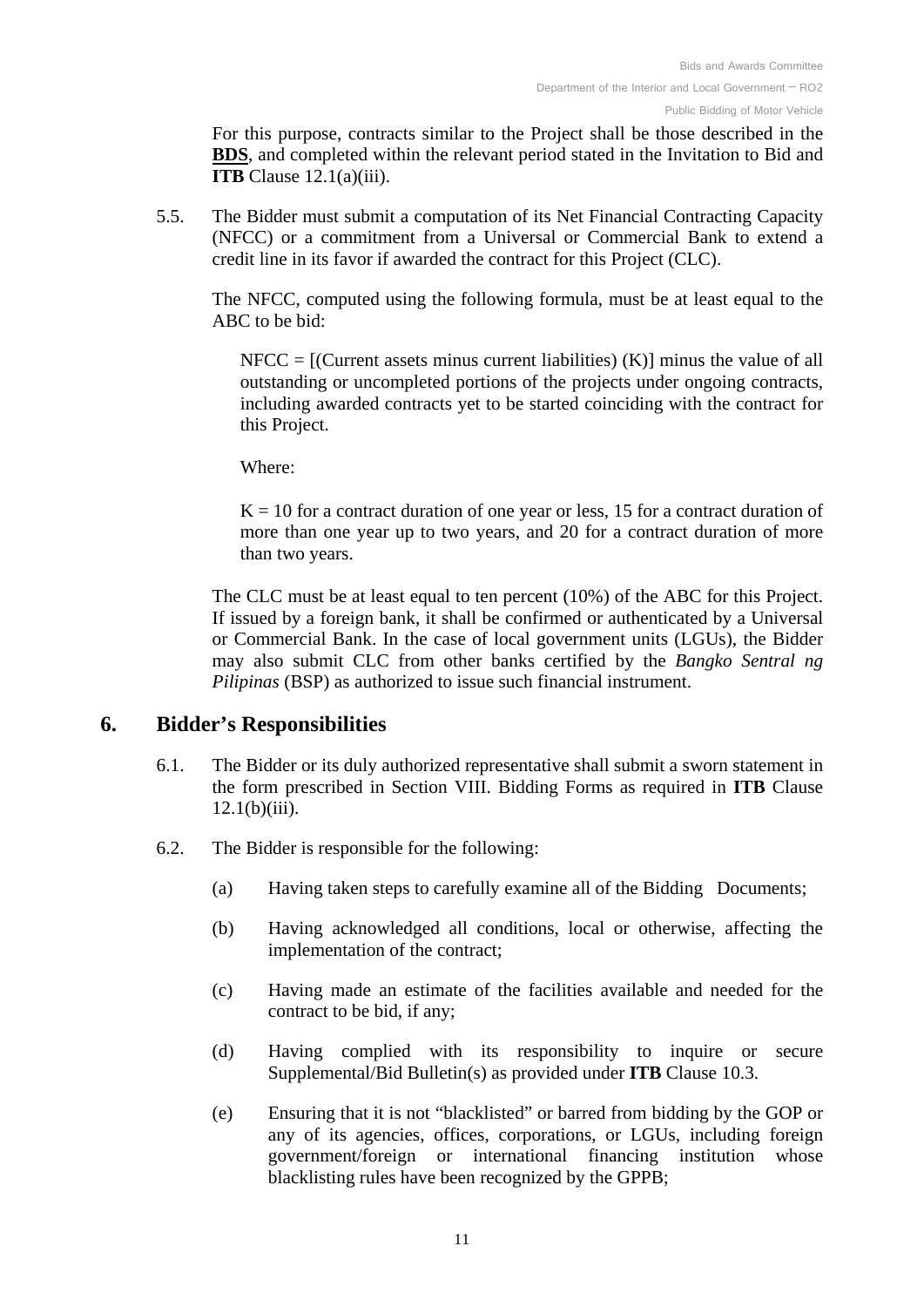- (f) Ensuring that each of the documents submitted in satisfaction of the bidding requirements is an authentic copy of the original, complete, and all statements and information provided therein are true and correct;
- (g) Authorizing the Head of the Procuring Entity or its duly authorized representative/s to verify all the documents submitted;
- (h) Ensuring that the signatory is the duly authorized representative of the Bidder, and granted full power and authority to do, execute and perform any and all acts necessary and/or to represent the Bidder in the bidding, with the duly notarized Secretary's Certificate attesting to such fact, if the Bidder is a corporation, partnership, cooperative, or joint venture;
- (i) Complying with the disclosure provision under Section 47 of RA 9184 in relation to other provisions of RA 3019; and
- (j) Complying with existing labor laws and standards, in the case of procurement of services.

Failure to observe any of the above responsibilities shall be at the risk of the Bidder concerned.

- 6.3. The Bidder is expected to examine all instructions, forms, terms, and specifications in the Bidding Documents.
- 6.4. It shall be the sole responsibility of the Bidder to determine and to satisfy itself by such means as it considers necessary or desirable as to all matters pertaining to the contract to be bid, including: (a) the location and the nature of this Project; (b) climatic conditions; (c) transportation facilities; and (d) other factors that may affect the cost, duration, and execution or implementation of this Project.
- 6.5. The Procuring Entity shall not assume any responsibility regarding erroneous interpretations or conclusions by the prospective or eligible bidder out of the data furnished by the procuring entity.
- 6.6. The Bidder shall bear all costs associated with the preparation and submission of his bid, and the Procuring Entity will in no case be responsible or liable for those costs, regardless of the conduct or outcome of the bidding process.
- 6.7. Before submitting their bids, the Bidder is deemed to have become familiar with all existing laws, decrees, ordinances, acts and regulations of the Philippines which may affect this Project in any way.
- 6.8. The Bidder should note that the Procuring Entity will accept bids only from those that have paid the nonrefundable fee for the Bidding Documents at the office indicated in the Invitation to Bid.

## <span id="page-11-0"></span>**7. Origin of Goods**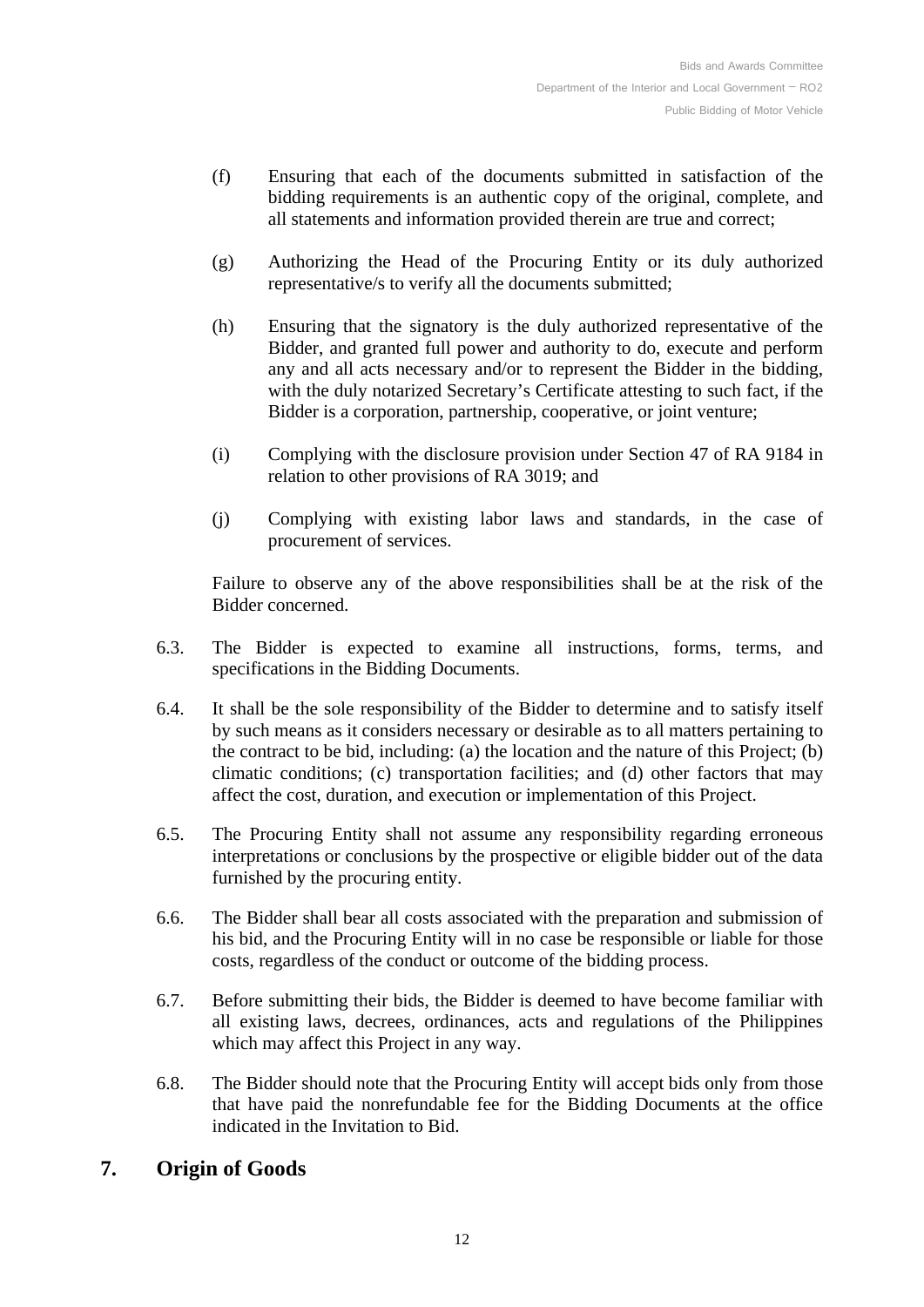Unless otherwise indicated in the **[BDS](#page-30-6)**, there is no restriction on the origin of goods other than those prohibited by a decision of the United Nations Security Council taken under Chapter VII of the Charter of the United Nations, subject to **ITB** Clause [27.1.](#page-23-4)

#### <span id="page-12-4"></span><span id="page-12-0"></span>**8. Subcontracts**

- 8.1. Unless otherwise specified in the **[BDS](#page-30-7)**, the Bidder may subcontract portions of the Goods to an extent as may be approved by the Procuring Entity and stated in the **[BDS](#page-30-7)**. However, subcontracting of any portion shall not relieve the Bidder from any liability or obligation that may arise from the contract for this Project.
- <span id="page-12-5"></span>8.2. Subcontractors must comply with the eligibility criteria and the documentary requirements specified in the **[BDS](#page-31-0)**. In the event that any subcontractor is found by the Procuring Entity to be ineligible, the subcontracting of such portion of the Goods shall be disallowed.
- 8.3. The Bidder may identify the subcontractor to whom a portion of the Goods will be subcontracted at any stage of the bidding process or during contract implementation. If the Bidder opts to disclose the name of the subcontractor during bid submission, the Bidder shall include the required documents as part of the technical component of its bid.

## **A. Contents of Bidding Documents**

## <span id="page-12-6"></span><span id="page-12-2"></span><span id="page-12-1"></span>**9. Pre-Bid Conference**

9.1. (a) If so specified in the **[BDS](#page-31-1)**, a pre-bid conference shall be held at the venue and on the date indicated therein, to clarify and address the Bidders' questions on the technical and financial components of this Project.

(b) *The pre-bid conference shall be held at least twelve (12) calendar days before the deadline for the submission and receipt of bids. If the Procuring Entity determines that, by reason of the method, nature, or complexity of the contract to be bid, or when international participation will be more advantageous to the GOP, a longer period for the preparation of bids is necessary, the pre-bid conference shall be held at least thirty (30) calendar days before the deadline for the submission and receipt of bids, as specified in the [BDS](#page-31-1).* 

- 9.2. Bidders are encouraged to attend the pre-bid conference to ensure that they fully understand the Procuring Entity's requirements. Non-attendance of the Bidder will in no way prejudice its bid; however, the Bidder is expected to know the changes and/or amendments to the Bidding Documents discussed during the prebid conference.
- 9.3. Any statement made at the pre-bid conference shall not modify the terms of the Bidding Documents unless such statement is specifically identified in writing as an amendment thereto and issued as a Supplemental/Bid Bulletin.

## <span id="page-12-3"></span>**10. Clarification and Amendment of Bidding Documents**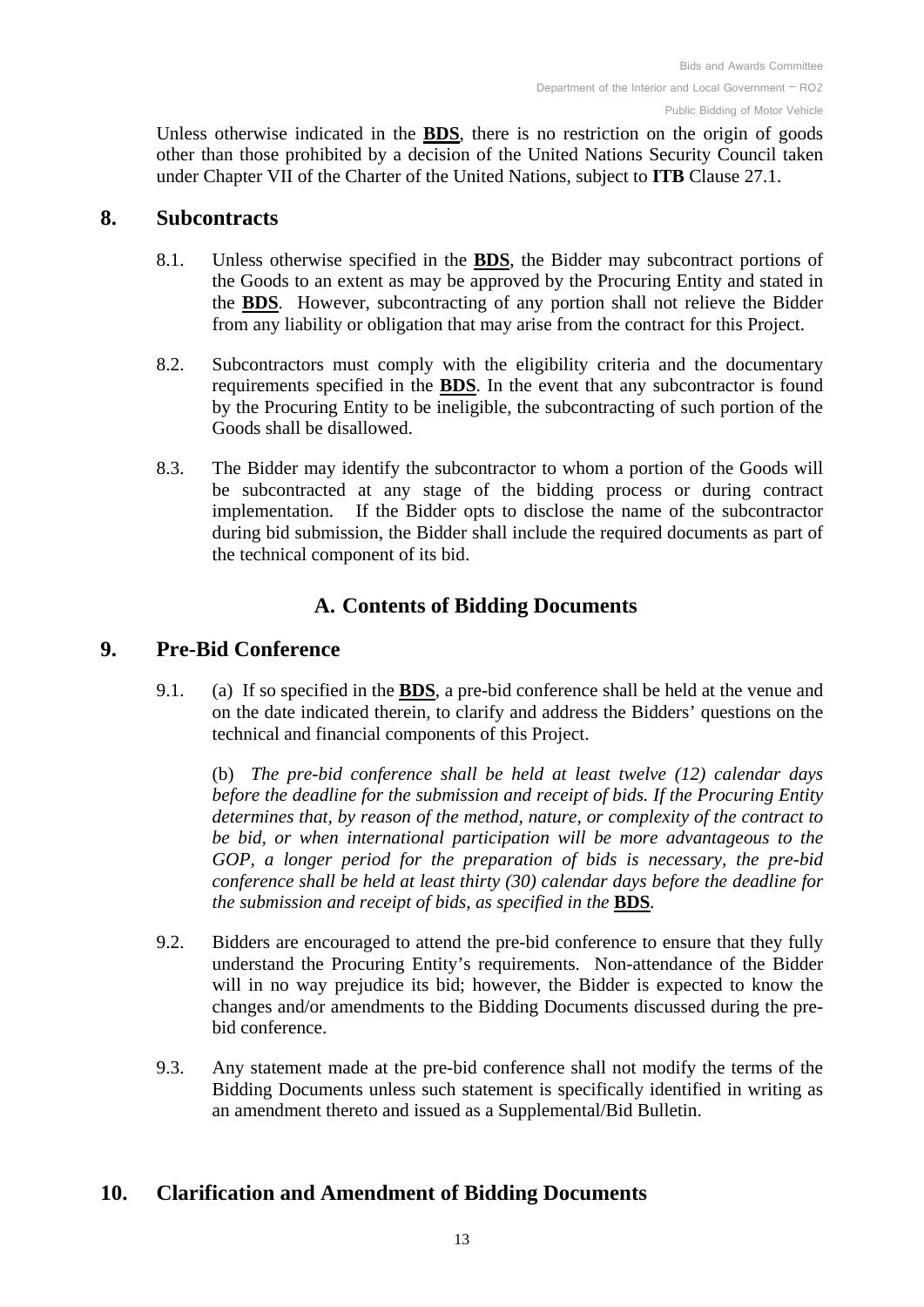- <span id="page-13-8"></span>10.1. Bidders who have purchased the Bidding Documents may request for clarification on any part of the Bidding Documents for an interpretation. Such request must be in writing and submitted to the Procuring Entity at the address indicated in the **[BDS](#page-31-2)** at least ten (10) calendar days before the deadline set for the submission and receipt of bids.
- 10.2. Supplemental/Bid Bulletins may be issued upon the Procuring Entity's initiative for purposes of clarifying or modifying any provision of the Bidding Documents not later than seven (7) calendar days before the deadline for the submission and receipt of bids. Any modification to the Bidding Documents shall be identified as an amendment.
- <span id="page-13-3"></span>10.3. Any Supplemental/Bid Bulletin issued by the BAC shall also be posted on the Philippine Government Electronic Procurement System (PhilGEPS) and the website of the Procuring Entity concerned, if available. It shall be the responsibility of all Bidders who secure the Bidding Documents to inquire and secure Supplemental/Bid Bulletins that may be issued by the BAC. However, Bidders who have submitted bids before the issuance of the Supplemental/Bid Bulletin must be informed and allowed to modify or withdraw their bids in accordance with **ITB** Clause [23.](#page-21-3)

## **B. Preparation of Bids**

## <span id="page-13-1"></span><span id="page-13-0"></span>**11. Language of Bid**

The bid, as well as all correspondence and documents relating to the bid exchanged by the Bidder and the Procuring Entity, shall be written in English. Supporting documents and printed literature furnished by the Bidder may be in another language provided they are accompanied by an accurate translation in English certified by the appropriate embassy or consulate in the Philippines, in which case the English translation shall govern for purposes of interpretation of the bid.

## <span id="page-13-4"></span><span id="page-13-2"></span>**12. Documents Comprising the Bid: Eligibility and Technical Components**

- <span id="page-13-6"></span><span id="page-13-5"></span>12.1. Unless otherwise indicated in the **[BDS](#page-31-3)**, the first envelope shall contain the following eligibility and technical documents:
	- (a) Eligibility Documents –

Class "A" Documents:

- (i) Registration certificate from the Securities and Exchange Commission (SEC), Department of Trade and Industry (DTI) for sole proprietorship, or Cooperative Development Authority (CDA) for cooperatives, or any proof of such registration as stated in the **[BDS](#page-31-3)**;
- <span id="page-13-7"></span>(ii) Mayor's permit issued by the city or municipality where the principal place of business of the prospective bidder is located;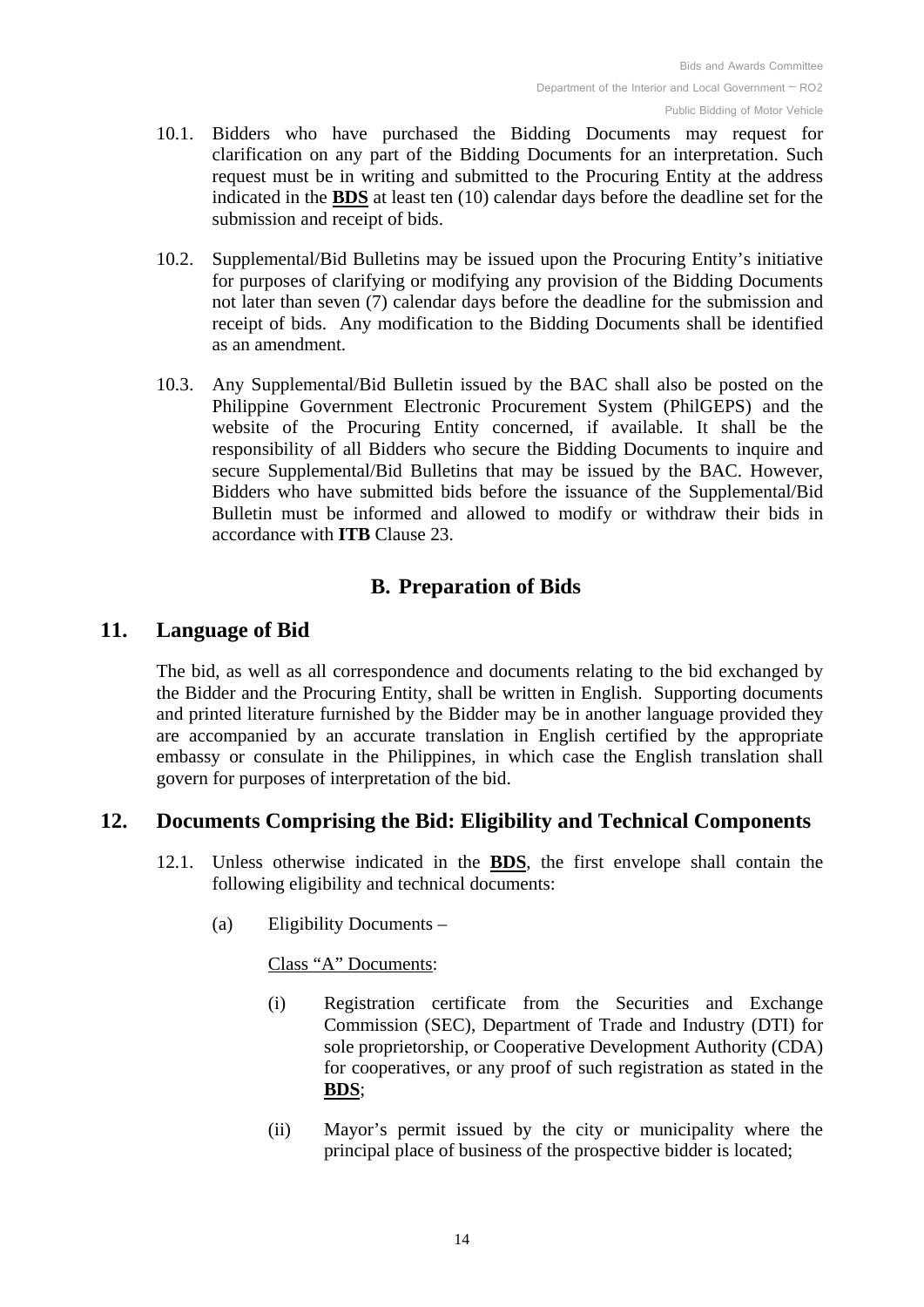- <span id="page-14-0"></span>(iii) Statement of all its ongoing and completed government and private contracts within the period stated in the **[BDS](#page-31-4)**, including contracts awarded but not yet started, if any. The statement shall include, for each contract, the following:
	- (iii.1) name of the contract;
	- (iii.2) date of the contract;
	- (iii.3) kinds of Goods;
	- (iii.4) amount of contract and value of outstanding contracts;
	- (iii.5) date of delivery; and
	- (iii.6) end user's acceptance or official receipt(s) issued for the contract, if completed.
- (iv) Audited financial statements, stamped "received" by the Bureau of Internal Revenue (BIR) or its duly accredited and authorized institutions, for the preceding calendar year, which should not be earlier than two (2) years from bid submission;
- <span id="page-14-2"></span>(v) NFCC computation or CLC in accordance with **ITB** Clause [5.5;](#page-10-1) and

#### Class "B" Document:

- (vi) If applicable, the JVA in case the joint venture is already in existence, or duly notarized statements from all the potential joint venture partners stating that they will enter into and abide by the provisions of the JVA in the instance that the bid is successful.
- <span id="page-14-1"></span>(b) Technical Documents –
	- (i) Bid security in accordance with **ITB** Clause [18.](#page-18-0) If the Bidder opts to submit the bid security in the form of:
		- (i.1) a bank draft/guarantee or an irrevocable letter of credit issued by a foreign bank, it shall be accompanied by a confirmation from a Universal or Commercial Bank; or
		- (i.2) a surety bond, it shall be accompanied by a certification by the Insurance Commission that the surety or insurance company is authorized to issue such instruments;
	- (ii) Conformity with technical specifications, as enumerated and specified in Sections VI and VII of the Bidding Documents; and
	- (iii) Sworn statement in accordance with Section  $25.2(a)(iv)$  of the IRR of RA 9184 and using the form prescribed in [Section VIII.](#page-53-0) [Bidding Forms.](#page-53-0)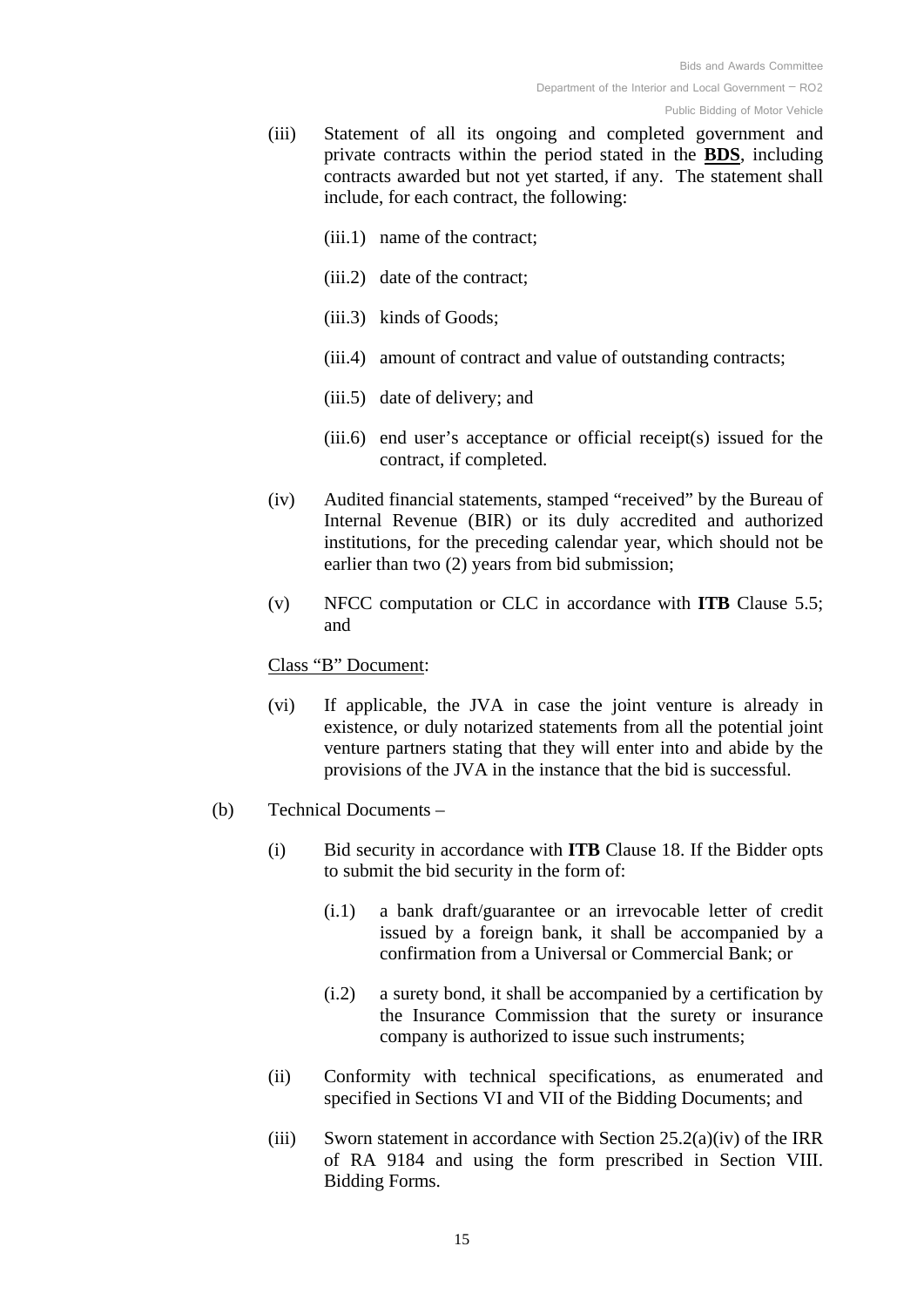## <span id="page-15-3"></span><span id="page-15-0"></span>**13. Documents Comprising the Bid: Financial Component**

- 13.1. Unless otherwise stated in the **[BDS](#page-31-5)**, the financial component of the bid shall contain the following:
	- (a) Financial Bid Form, which includes bid prices and the bill of quantities and the applicable Price Schedules, in accordance with **ITB** Clauses [15.1](#page-16-1) and [15.4;](#page-16-2)
	- (b) If the Bidder claims preference as a Domestic Bidder or Domestic Entity, a certification from the DTI, SEC, or CDA issued in accordance with **ITB** Clause [27,](#page-23-3) unless otherwise provided in the **BDS**; and
	- (c) Any other document related to the financial component of the bid as stated in the **[BDS](#page-31-5)**.
- <span id="page-15-2"></span>13.2. (a) Unless otherwise stated in the **[BDS,](#page-31-6)** all bids that exceed the ABC shall not be accepted.
	- (b) Unless otherwise indicated in the **[BDS](#page-31-6)**, for foreign-funded procurement, a ceiling may be applied to bid prices provided the following conditions are met:
		- (i) Bidding Documents are obtainable free of charge on a freely accessible website. If payment of Bidding Documents is required by the procuring entity, payment could be made upon the submission of bids.
		- (ii) The procuring entity has procedures in place to ensure that the ABC is based on recent estimates made by the responsible unit of the procuring entity and that the estimates reflect the quality, supervision and risk and inflationary factors, as well as prevailing market prices, associated with the types of works or goods to be procured.
		- (iii) The procuring entity has trained cost estimators on estimating prices and analyzing bid variances.
		- (iv) The procuring entity has established a system to monitor and report bid prices relative to ABC and engineer's/procuring entity's estimate.
		- (v) The procuring entity has established a system to monitor and report bid prices relative to ABC and procuring entity's estimate. The procuring entity has established a monitoring and evaluation system for contract implementation to provide a feedback on actual total costs of goods and works.

## <span id="page-15-1"></span>**14. Alternative Bids**

Alternative Bids shall be rejected. For this purpose, alternative bid is an offer made by a Bidder in addition or as a substitute to its original bid which may be included as part of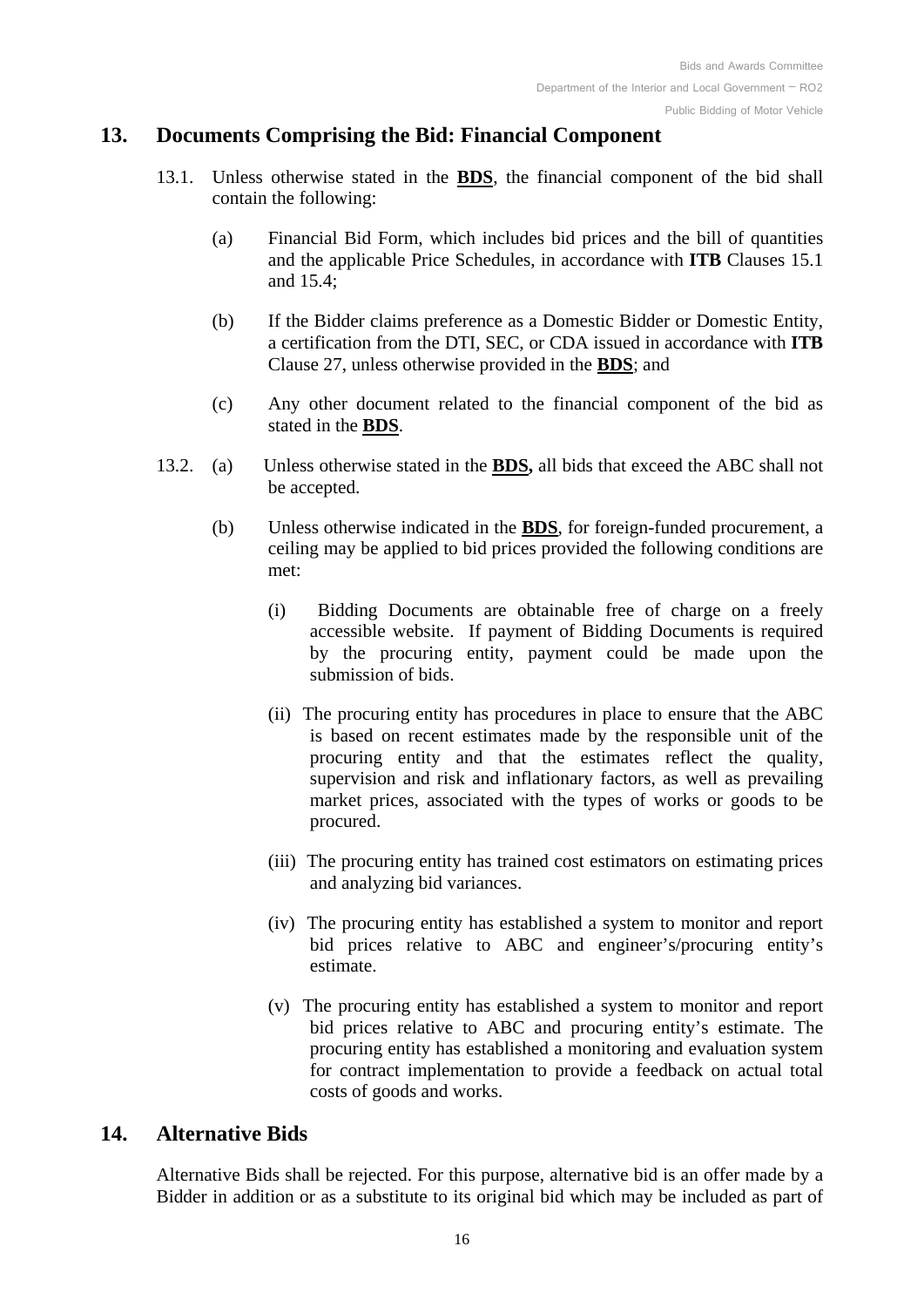its original bid or submitted separately therewith for purposes of bidding. A bid with options is considered an alternative bid regardless of whether said bid proposal is contained in a single envelope or submitted in two (2) or more separate bid envelopes.

## <span id="page-16-1"></span><span id="page-16-0"></span>**15. Bid Prices**

- 15.1. The Bidder shall complete the appropriate Price Schedules included herein, stating the unit prices, total price per item, the total amount and the expected countries of origin of the Goods to be supplied under this Project.
- 15.2. The Bidder shall fill in rates and prices for all items of the Goods described in the Bill of Quantities. Bids not addressing or providing all of the required items in the Bidding Documents including, where applicable, Bill of Quantities, shall be considered non-responsive and, thus, automatically disqualified. In this regard, where a required item is provided, but no price is indicated, the same shall be considered as non-responsive, but specifying a "0" (zero) for the said item would mean that it is being offered for free to the Government.
- 15.3. The terms Ex Works (EXW), Cost, Insurance and Freight (CIF), Cost and Insurance Paid to (CIP), Delivered Duty Paid (DDP), and other trade terms used to describe the obligations of the parties, shall be governed by the rules prescribed in the current edition of the International Commercial Terms (INCOTERMS) published by the International Chamber of Commerce, Paris.
- <span id="page-16-2"></span>15.4. Prices indicated on the Price Schedule shall be entered separately in the following manner:
	- (a) For Goods offered from within the Procuring Entity's country:
		- (i) The price of the Goods quoted EXW (ex works, ex factory, ex warehouse, ex showroom, or off-the-shelf, as applicable), including all customs duties and sales and other taxes already paid or payable:
			- (i.1) on the components and raw material used in the manufacture or assembly of Goods quoted ex works or ex factory; or
			- (i.2) on the previously imported Goods of foreign origin quoted ex warehouse, ex showroom, or off-the-shelf and any Procuring Entity country sales and other taxes which will be payable on the Goods if the contract is awarded.
		- (ii) The price for inland transportation, insurance, and other local costs incidental to delivery of the Goods to their final destination.
		- (iii) The price of other (incidental) services, if any, listed in the **[BDS](#page-31-7)**.
	- (b) For Goods offered from abroad:
		- (i) Unless otherwise stated in the **[BDS](#page-31-7)**, the price of the Goods shall be quoted DDP with the place of destination in the Philippines as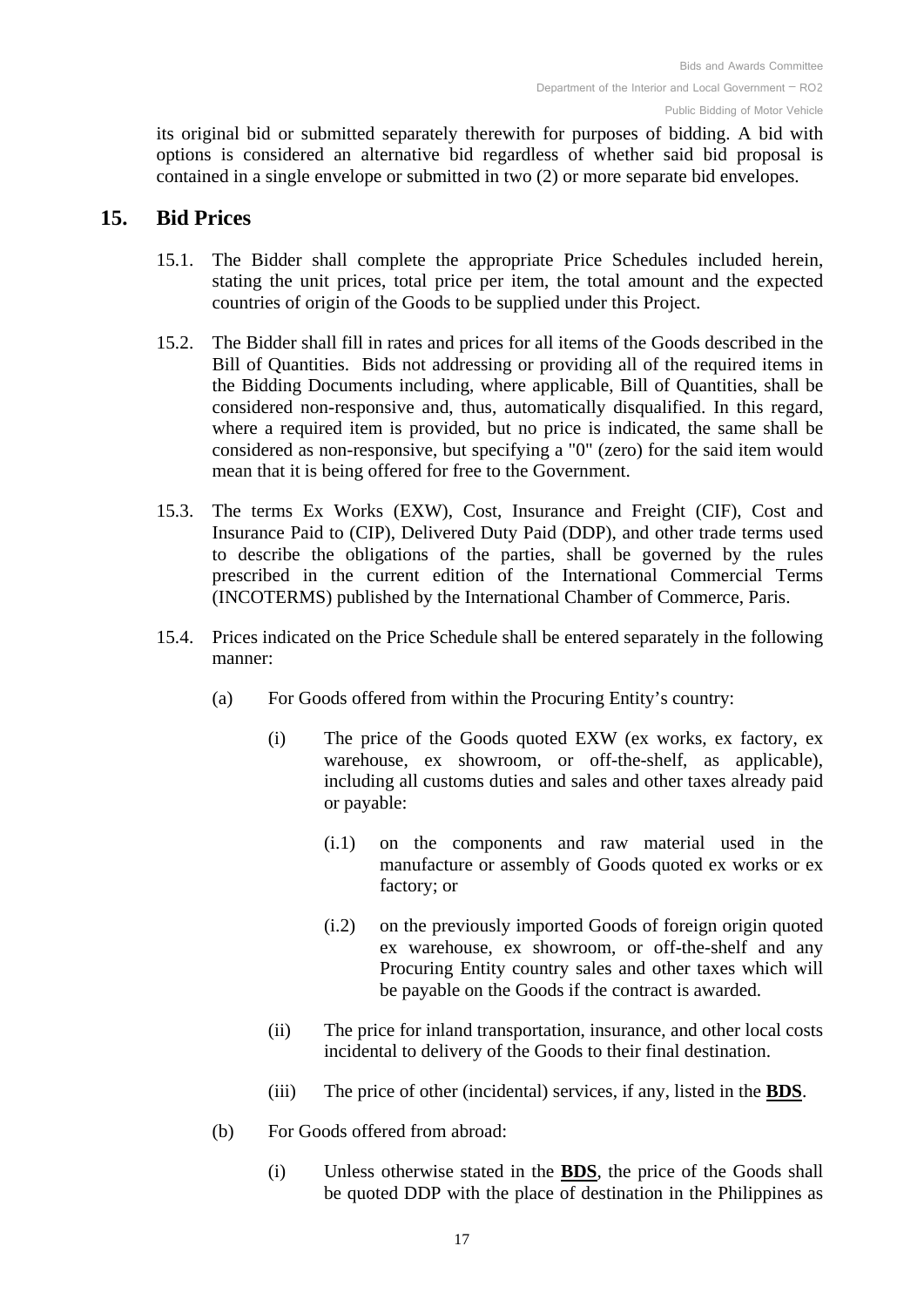specified in the **[BDS](#page-31-7)**. In quoting the price, the Bidder shall be free to use transportation through carriers registered in any eligible country. Similarly, the Bidder may obtain insurance services from any eligible source country.

- (ii) The price of other (incidental) services, if any, listed in the **[BDS](#page-31-7)**.
- <span id="page-17-3"></span>15.5. Prices quoted by the Bidder shall be fixed during the Bidder's performance of the contract and not subject to variation or price escalation on any account. A bid submitted with an adjustable price quotation shall be treated as non-responsive and shall be rejected, pursuant to **ITB** Clause [24.](#page-22-0)

<span id="page-17-4"></span>All bid prices shall be considered as fixed prices, and therefore not subject to price escalation during contract implementation, except under extraordinary circumstances. Extraordinary circumstances refer to events that may be determined by the National Economic and Development Authority in accordance with the Civil Code of the Philippines, and upon the recommendation of the Procuring Entity. Nevertheless, in cases where the cost of the awarded contract is affected by any applicable new laws, ordinances, regulations, or other acts of the GOP, promulgated after the date of bid opening, a contract price adjustment shall be made or appropriate relief shall be applied on a no loss-no gain basis.

## <span id="page-17-2"></span><span id="page-17-0"></span>**16. Bid Currencies**

- <span id="page-17-5"></span>16.1. Prices shall be quoted in the following currencies:
	- (a) For Goods that the Bidder will supply from within the Philippines, the prices shall be quoted in Philippine Pesos.
	- (b) For Goods that the Bidder will supply from outside the Philippines, the prices may be quoted in the currency(ies) stated in the **[BDS](#page-31-8)**. However, for purposes of bid evaluation, bids denominated in foreign currencies shall be converted to Philippine currency based on the exchange rate as published in the BSP reference rate bulletin on the day of the bid opening.
- 16.2. If so allowed in accordance with **ITB** Clause [16.1,](#page-17-2) the Procuring Entity for purposes of bid evaluation and comparing the bid prices will convert the amounts in various currencies in which the bid price is expressed to Philippine Pesos at the foregoing exchange rates.
- <span id="page-17-6"></span>16.3. Unless otherwise specified in the BDS, payment of the contract price shall be made in Philippine Pesos.

## <span id="page-17-7"></span><span id="page-17-1"></span>**17. Bid Validity**

- 17.1. Bids shall remain valid for the period specified in the **[BDS](#page-31-9)** which shall not exceed one hundred twenty (120) calendar days from the date of the opening of bids.
- 17.2. In exceptional circumstances, prior to the expiration of the Bid validity period, the Procuring Entity may request Bidders to extend the period of validity of their bids. The request and the responses shall be made in writing. The bid security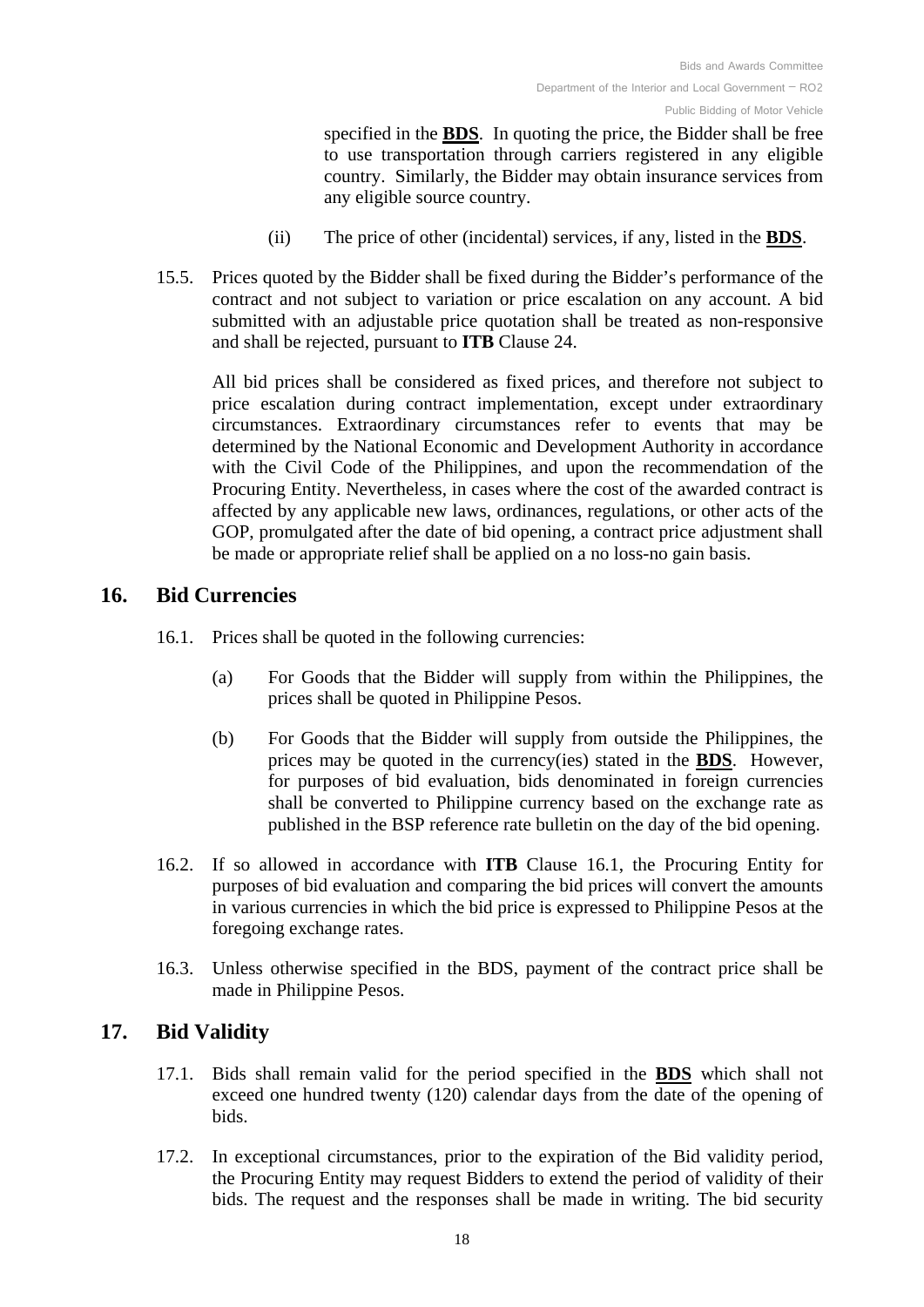described in **ITB** Clause 18 should also be extended corresponding to the extension of the bid validity period at the least. A Bidder may refuse the request without forfeiting its bid security, but his bid shall no longer be considered for further evaluation and award. A Bidder granting the request shall not be required or permitted to modify its bid.

## <span id="page-18-2"></span><span id="page-18-0"></span>**18. Bid Security**

18.1. The bid security in the amount stated in the **[BDS](#page-31-10)** shall be equal to the percentage of the ABC in accordance with the following schedule:

| Form of Bid Security                                                                                                                                                                                                                                                             | Amount of Bid Security<br>(Equal to Percentage of the ABC)                 |
|----------------------------------------------------------------------------------------------------------------------------------------------------------------------------------------------------------------------------------------------------------------------------------|----------------------------------------------------------------------------|
| (a) Cash or cashier's/manager's<br>check issued by a Universal or<br>Commercial Bank.                                                                                                                                                                                            |                                                                            |
| (b) Bank draft/guarantee<br>$\alpha$<br>irrevocable letter of credit issued<br>by a Universal or Commercial<br>Bank: Provided, however, that it<br>be<br>confirmed<br>shall<br>$\alpha$ r<br>authenticated by a Universal or<br>Commercial Bank, if issued by a<br>foreign bank. | Two percent $(2\%)$                                                        |
| (c) Surety bond callable<br>upon<br>demand issued by a surety or<br>insurance company duly certified<br>by the Insurance Commission as<br>authorized to issue such security.                                                                                                     | Five percent $(5\%)$                                                       |
| (d) Any combination<br>of<br>the<br>foregoing.                                                                                                                                                                                                                                   | Proportionate to share of form with<br>respect to total amount of security |
| (e) Bid Securing Declaration                                                                                                                                                                                                                                                     |                                                                            |

For biddings conducted by LGUs, the Bidder may also submit bid securities in the form of cashier's/manager's check, bank draft/guarantee, or irrevocable letter of credit from other banks certified by the BSP as authorized to issue such financial statement.

- <span id="page-18-1"></span>18.2. The bid security should be valid for the period specified in the **[BDS](#page-32-0)**. Any bid not accompanied by an acceptable bid security shall be rejected by the Procuring Entity as non-responsive.
- 18.3. No bid securities shall be returned to bidders after the opening of bids and before contract signing, except to those that failed or declared as post-disqualified, upon submission of a written waiver of their right to file a motion for reconsideration and/or protest. Without prejudice on its forfeiture, bid securities shall be returned only after the bidder with the Lowest Calculated and Responsive Bid has signed the contract and furnished the performance security, but in no case later than the expiration of the bid security validity period indicated in **ITB** Clause [18.2.](#page-18-1)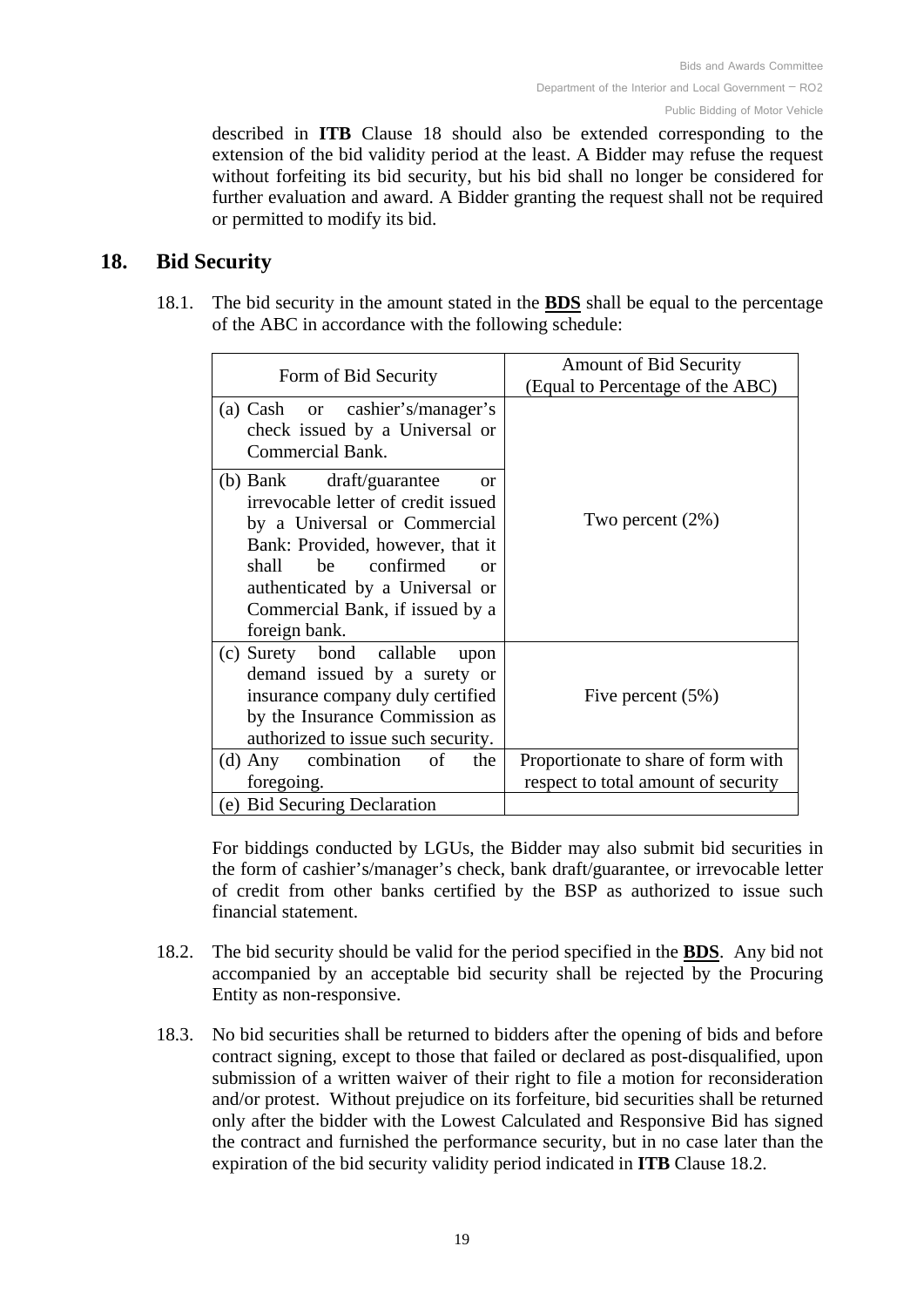- 18.4. Upon signing and execution of the contract pursuant to **ITB** Clause [32,](#page-28-0) and the posting of the performance security pursuant to **ITB** Clause [33,](#page-29-0) the successful Bidder's bid security will be discharged, but in no case later than the bid security validity period as indicated in the **ITB** Clause [18.2.](#page-18-1)
- <span id="page-19-0"></span>18.5. The bid security may be forfeited:
	- (a) if a Bidder:
		- (i) withdraws its bid during the period of bid validity specified in **ITB** Clause [17;](#page-17-1)
		- (ii) does not accept the correction of errors pursuant to **ITB** Clause [28.3\(b\);](#page-25-1)
		- (iii) fails to submit the requirements within the prescribed period or a finding against their veracity as stated in **ITB** Clause [29.2;](#page-25-2)
		- (iv) submission of eligibility requirements containing false information or falsified documents;
		- (v) submission of bids that contain false information or falsified documents, or the concealment of such information in the bids in order to influence the outcome of eligibility screening or any other stage of the public bidding;
		- (vi) allowing the use of one's name, or using the name of another for purposes of public bidding;
		- (vii) withdrawal of a bid, or refusal to accept an award, or enter into contract with the Government without justifiable cause, after the Bidder had been adjudged as having submitted the Lowest Calculated and Responsive Bid;
		- (viii) refusal or failure to post the required performance security within the prescribed time;
		- (ix) refusal to clarify or validate in writing its bid during postqualification within a period of seven (7) calendar days from receipt of the request for clarification;
		- (x) any documented attempt by a bidder to unduly influence the outcome of the bidding in his favor;
		- (xi) failure of the potential joint venture partners to enter into the joint venture after the bid is declared successful; or
		- (xii) all other acts that tend to defeat the purpose of the competitive bidding, such as habitually withdrawing from bidding, submitting late Bids or patently insufficient bid, for at least three (3) times within a year, except for valid reasons.
	- (b) if the successful Bidder: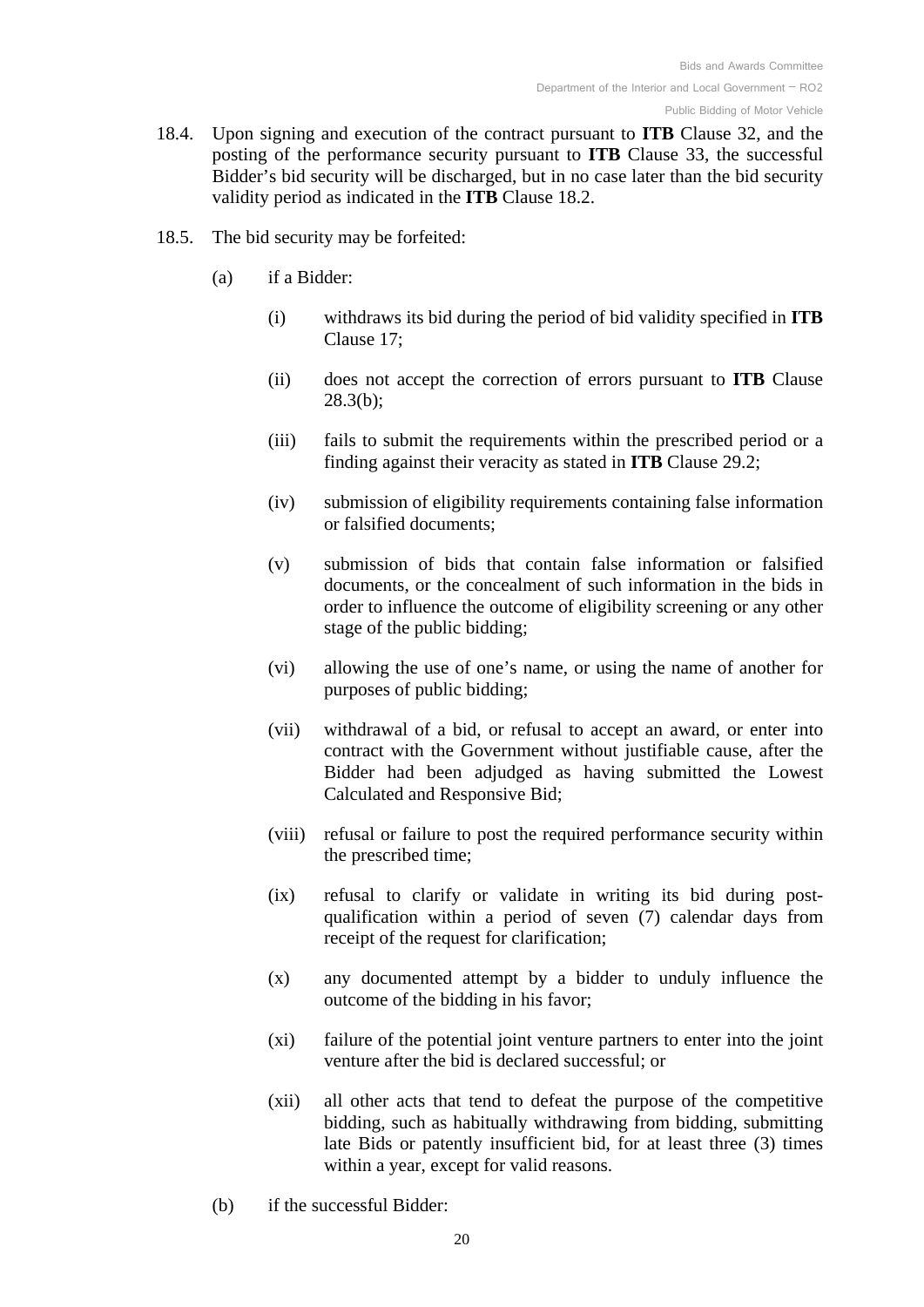- (i) fails to sign the contract in accordance with **ITB** Clause [32;](#page-28-0) or
- (ii) fails to furnish performance security in accordance with **ITB** Clause [33.](#page-29-0)

## <span id="page-20-2"></span><span id="page-20-0"></span>**19. Format and Signing of Bids**

- 19.1. Bidders shall submit their bids through their duly authorized representative using the appropriate forms provided in Section VIII. [Bidding Forms](#page-53-0) on or before the deadline specified in the **ITB** Clauses [21](#page-21-1) in two (2) separate sealed bid envelopes, and which shall be submitted simultaneously. The first shall contain the technical component of the bid, including the eligibility requirements under **ITB** Clause [12.1,](#page-13-4) and the second shall contain the financial component of the bid.
- 19.2. Forms as mentioned in **ITB** Clause [19.1](#page-20-2) must be completed without any alterations to their format, and no substitute form shall be accepted. All blank spaces shall be filled in with the information requested.
- 19.3. The Bidder shall prepare and submit an original of the first and second envelopes as described in **ITB** Clauses [12](#page-13-2) and [13.](#page-15-0) In the event of any discrepancy between the original and the copies, the original shall prevail.
- 19.4. The bid, except for unamended printed literature, shall be signed, and each and every page thereof shall be initialed, by the duly authorized representative/s of the Bidder.
- 19.5. Any interlineations, erasures, or overwriting shall be valid only if they are signed or initialed by the duly authorized representative/s of the Bidder.

## <span id="page-20-1"></span>**20. Sealing and Marking of Bids**

- 20.1. Bidders shall enclose their original eligibility and technical documents described in **ITB** Clause [12](#page-13-2) in one sealed envelope marked "ORIGINAL - TECHNICAL COMPONENT", and the original of their financial component in another sealed envelope marked "ORIGINAL - FINANCIAL COMPONENT", sealing them all in an outer envelope marked "ORIGINAL BID".
- 20.2. Each copy of the first and second envelopes shall be similarly sealed duly marking the inner envelopes as "COPY NO. - TECHNICAL COMPONENT" and "COPY NO. \_\_\_ – FINANCIAL COMPONENT" and the outer envelope as "COPY NO. \_\_\_", respectively. These envelopes containing the original and the copies shall then be enclosed in one single envelope.
- <span id="page-20-3"></span>20.3. The original and the number of copies of the Bid as indicated in the **[BDS](#page-32-1)** shall be typed or written in indelible ink and shall be signed by the bidder or its duly authorized representative/s.
- 20.4. All envelopes shall:
	- (a) contain the name of the contract to be bid in capital letters;
	- (b) bear the name and address of the Bidder in capital letters;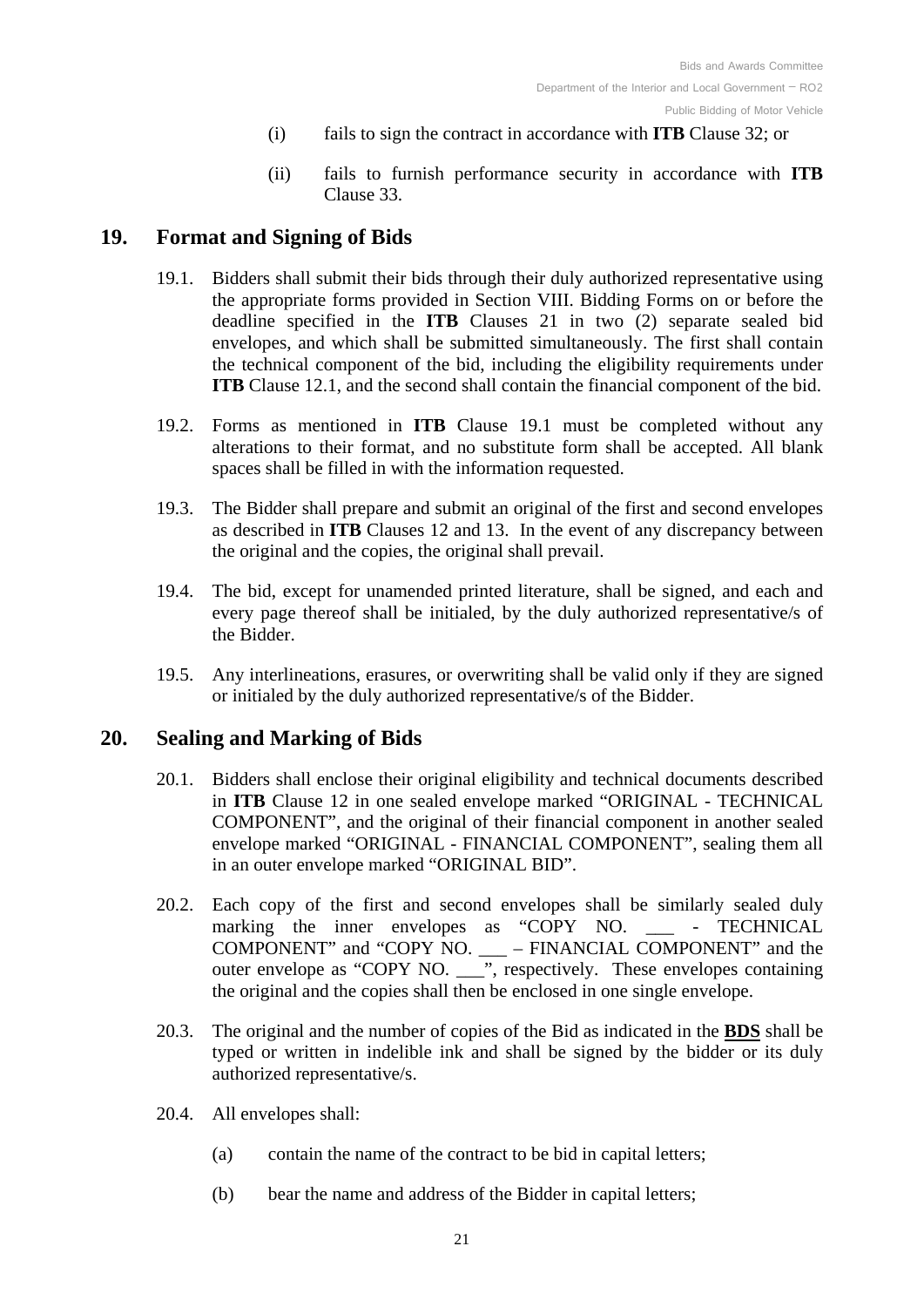- (c) be addressed to the Procuring Entity's BAC in accordance with **ITB** Clause [1.1;](#page-6-5)
- (d) bear the specific identification of this bidding process indicated in the **ITB** Clause [1.2;](#page-6-6) and
- (e) bear a warning "DO NOT OPEN BEFORE…" the date and time for the opening of bids, in accordance with **ITB** Clause [21.](#page-21-1)
- 20.5. If bids are not sealed and marked as required, the Procuring Entity will assume no responsibility for the misplacement or premature opening of the bid.

## **C. Submission and Opening of Bids**

## <span id="page-21-1"></span><span id="page-21-0"></span>**21. Deadline for Submission of Bids**

Bids must be received by the Procuring Entity's BAC at the address and on or before the date and time indicated in the **[BDS](#page-32-2)**.

## <span id="page-21-2"></span>**22. Late Bids**

Any bid submitted after the deadline for submission and receipt of bids prescribed by the Procuring Entity, pursuant to **ITB** Clause [21,](#page-21-1) shall be declared "Late" and shall not be accepted by the Procuring Entity.

## <span id="page-21-4"></span><span id="page-21-3"></span>**23. Modification and Withdrawal of Bids**

- 23.1. The Bidder may modify its bid after it has been submitted; provided that the modification is received by the Procuring Entity prior to the deadline prescribed for submission and receipt of bids. The Bidder shall not be allowed to retrieve its original bid, but shall be allowed to submit another bid equally sealed, properly identified, linked to its original bid marked as "TECHNICAL MODIFICATION" or "FINANCIAL MODIFICATION" and stamped "received" by the BAC. Bid modifications received after the applicable deadline shall not be considered and shall be returned to the Bidder unopened.
- 23.2. A Bidder may, through a Letter of Withdrawal, withdraw its bid after it has been submitted, for valid and justifiable reason; provided that the Letter of Withdrawal is received by the Procuring Entity prior to the deadline prescribed for submission and receipt of bids.
- 23.3. Bids requested to be withdrawn in accordance with **ITB** Clause [23.1](#page-21-4) shall be returned unopened to the Bidders. A Bidder may also express its intention not to participate in the bidding through a letter which should reach and be stamped by the BAC before the deadline for submission and receipt of bids. A Bidder that withdraws its bid shall not be permitted to submit another bid, directly or indirectly, for the same contract.
- 23.4. No bid may be modified after the deadline for submission of bids. No bid may be withdrawn in the interval between the deadline for submission of bids and the expiration of the period of bid validity specified by the Bidder on the Financial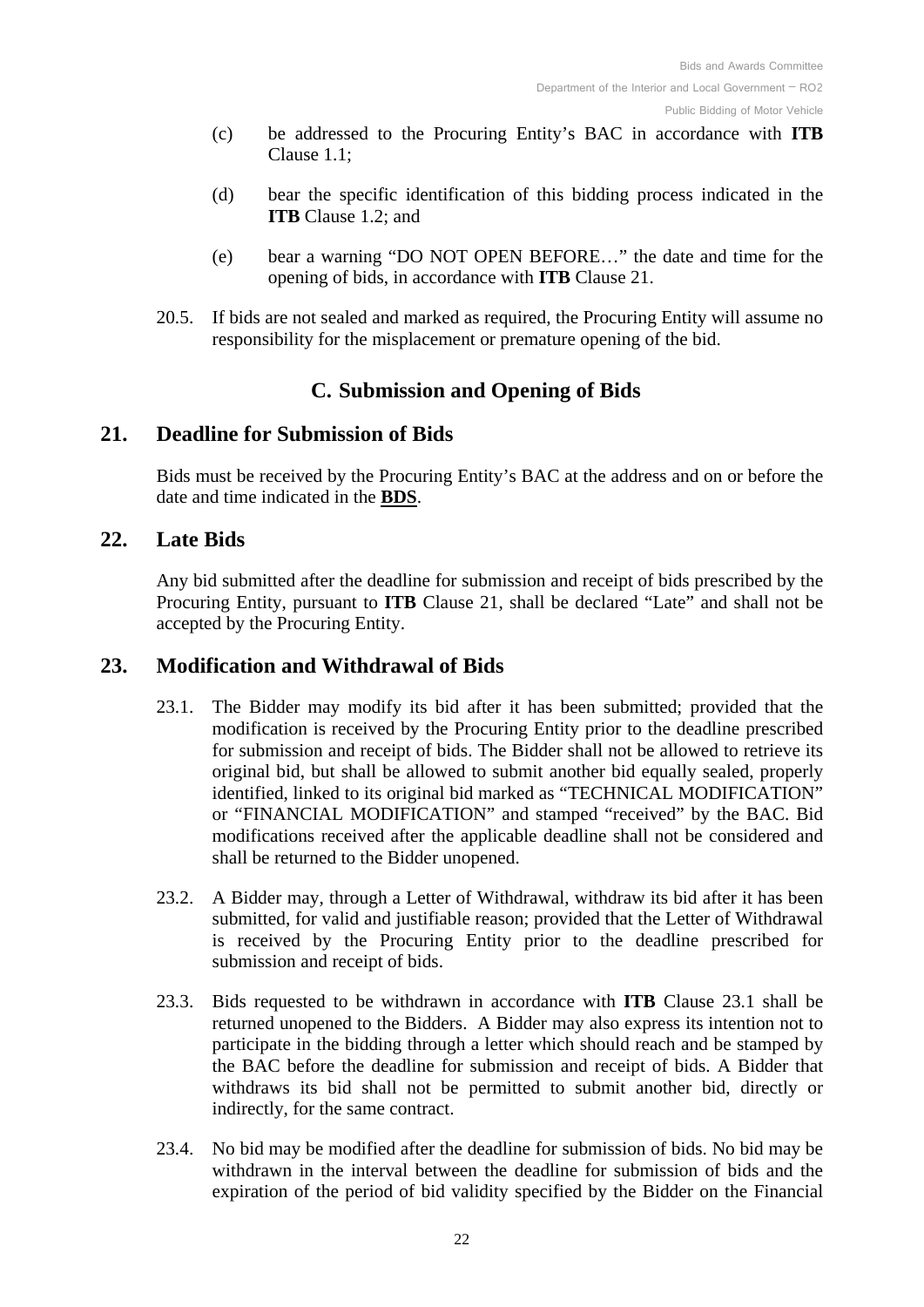Bid Form. Withdrawal of a bid during this interval shall result in the forfeiture of the Bidder's bid security, pursuant to **ITB** Clause [18.5,](#page-19-0) and the imposition of administrative, civil and criminal sanctions as prescribed by RA 9184 and its IRR.

## <span id="page-22-1"></span><span id="page-22-0"></span>**24. Opening and Preliminary Examination of Bids**

- 24.1. The BAC shall open the first bid envelopes of Bidders in public as specified in the **[BDS](#page-32-3)** to determine each Bidder's compliance with the documents prescribed in **ITB** Clause [12.](#page-13-2) For this purpose, the BAC shall check the submitted documents of each bidder against a checklist of required documents to ascertain if they are all present, using a non-discretionary "pass/fail" criterion. If a bidder submits the required document, it shall be rated "passed" for that particular requirement. In this regard, bids that fail to include any requirement or are incomplete or patently insufficient shall be considered as "failed". Otherwise, the BAC shall rate the said first bid envelope as "passed".
- 24.2. Unless otherwise specified in the BDS, immediately after determining compliance with the requirements in the first envelope, the BAC shall forthwith open the second bid envelope of each remaining eligible bidder whose first bid envelope was rated "passed". The second envelope of each complying bidder shall be opened within the same day. In case one or more of the requirements in the second envelope of a particular bid is missing, incomplete or patently insufficient, and/or if the submitted total bid price exceeds the ABC unless otherwise provided in **ITB** Clause [13.2,](#page-15-2) the BAC shall rate the bid concerned as "failed". Only bids that are determined to contain all the bid requirements for both components shall be rated "passed" and shall immediately be considered for evaluation and comparison.
- 24.3. Letters of withdrawal shall be read out and recorded during bid opening, and the envelope containing the corresponding withdrawn bid shall be returned to the Bidder unopened. If the withdrawing Bidder's representative is in attendance, the original bid and all copies thereof shall be returned to the representative during the bid opening. If the representative is not in attendance, the bid shall be returned unopened by registered mail. The Bidder may withdraw its bid prior to the deadline for the submission and receipt of bids, provided that the corresponding Letter of Withdrawal contains a valid authorization requesting for such withdrawal, subject to appropriate administrative sanctions.
- 24.4. If a Bidder has previously secured a certification from the Procuring Entity to the effect that it has previously submitted the above-enumerated Class "A" Documents, the said certification may be submitted in lieu of the requirements enumerated in **ITB** Clause [12.1\(a\),](#page-13-5) items (i) to (v).
- 24.5. In the case of an eligible foreign Bidder as described in **ITB** Clause [5,](#page-8-0) the Class "A" Documents described in **ITB** Clause [12.1\(a\)](#page-13-5) may be substituted with the appropriate equivalent documents, if any, issued by the country of the foreign Bidder concerned.
- 24.6. Each partner of a joint venture agreement shall likewise submit the requirements in **ITB** Clauses [12.1\(a\)\(i\)](#page-13-6) and [12.1\(a\)\(ii\).](#page-13-7) Submission of documents required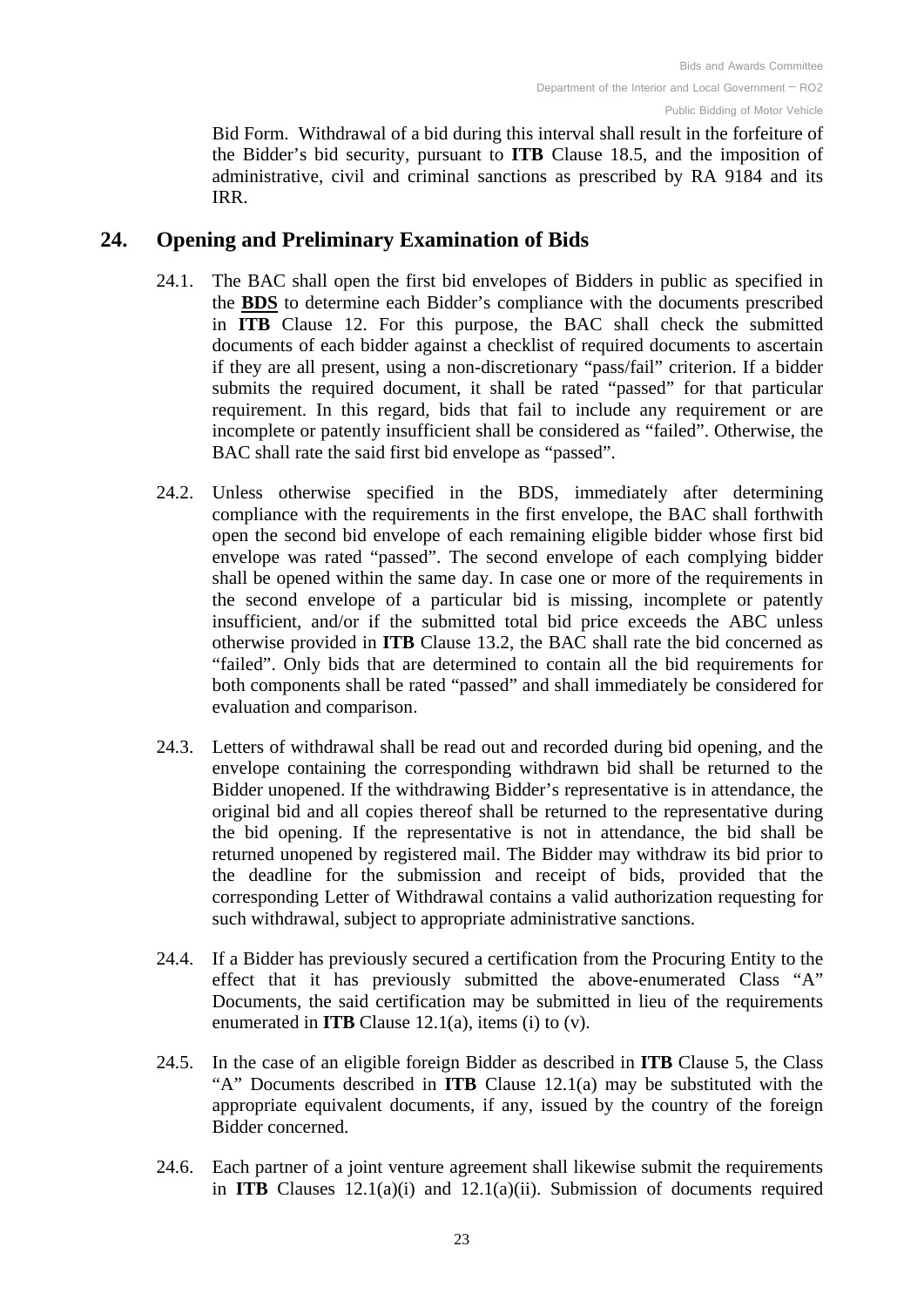under **ITB** Clauses  $12.1(a)(iii)$  to  $12.1(a)(v)$  by any of the joint venture partners constitutes compliance.

- 24.7. A Bidder determined as "failed" has three (3) calendar days upon written notice or, if present at the time of bid opening, upon verbal notification, within which to file a request or motion for reconsideration with the BAC: Provided, however, that the motion for reconsideration shall not be granted if it is established that the finding of failure is due to the fault of the Bidder concerned: Provided, further, that the BAC shall decide on the request for reconsideration within seven (7) calendar days from receipt thereof. If a failed Bidder signifies his intent to file a motion for reconsideration, the BAC shall keep the bid envelopes of the said failed Bidder unopened and/or duly sealed until such time that the motion for reconsideration or protest has been resolved.
- 24.8. The Procuring Entity shall prepare the minutes of the proceedings of the bid opening that shall include, as a minimum: (a) names of Bidders, their bid price, bid security, findings of preliminary examination; and (b) attendance sheet. The BAC members shall sign the abstract of bids as read.

## **D. Evaluation and Comparison of Bids**

## <span id="page-23-1"></span><span id="page-23-0"></span>**25. Process to be Confidential**

- 25.1. Members of the BAC, including its staff and personnel, as well as its Secretariat and TWG, are prohibited from making or accepting any kind of communication with any bidder regarding the evaluation of their bids until the issuance of the Notice of Award, unless otherwise allowed in the case of **ITB** Clause 26.
- 25.2. Any effort by a bidder to influence the Procuring Entity in the Procuring Entity's decision in respect of bid evaluation, bid comparison or contract award will result in the rejection of the Bidder's bid.

#### <span id="page-23-2"></span>**26. Clarification of Bids**

To assist in the evaluation, comparison, and post-qualification of the bids, the Procuring Entity may ask in writing any Bidder for a clarification of its bid. All responses to requests for clarification shall be in writing. Any clarification submitted by a Bidder in respect to its bid and that is not in response to a request by the Procuring Entity shall not be considered.

#### <span id="page-23-4"></span><span id="page-23-3"></span>**27. Domestic Preference**

- 27.1. Unless otherwise stated in the **[BDS](#page-32-4)**, the Procuring Entity will grant a margin of preference for the purpose of comparison of bids in accordance with the following:
	- (a) The preference shall be applied when (i) the lowest Foreign Bid is lower than the lowest bid offered by a Domestic Bidder, or (ii) the lowest bid offered by a non-Philippine national is lower than the lowest bid offered by a Domestic Entity.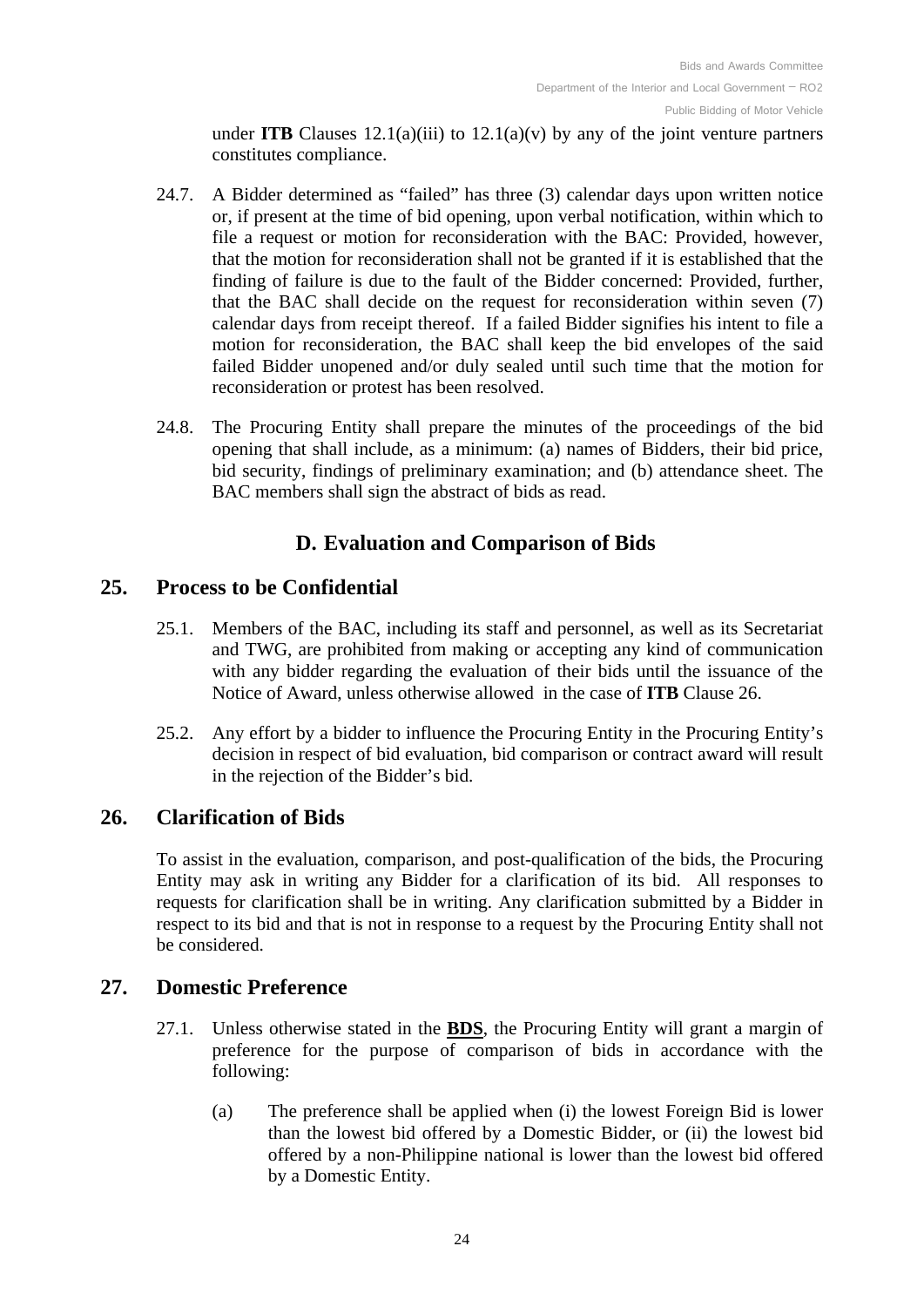- (b) For evaluation purposes, the lowest Foreign Bid or the bid offered by a non-Philippine national shall be increased by fifteen percent (15%).
- (c) In the event that (i) the lowest bid offered by a Domestic Entity does not exceed the lowest Foreign Bid as increased, or (ii) the lowest bid offered by a non-Philippine national as increased, then the Procuring Entity shall award the contract to the Domestic Bidder/Entity at the amount of the lowest Foreign Bid or the bid offered by a non-Philippine national, as the case may be.
- (d) If the Domestic Entity/Bidder refuses to accept the award of contract at the amount of the Foreign Bid or bid offered by a non-Philippine national within two (2) calendar days from receipt of written advice from the BAC, the Procuring Entity shall award to the bidder offering the Foreign Bid or the non-Philippine national, as the case may be, subject to postqualification and submission of all the documentary requirements under these Bidding Documents.
- 27.2. A Bidder may be granted preference as a Domestic Entity subject to the certification from the DTI (in case of sole proprietorships), SEC (in case of partnerships and corporations), or CDA (in case of cooperatives) that the (a) sole proprietor is a citizen of the Philippines or the partnership, corporation, cooperative, or association is duly organized under the laws of the Philippines with at least seventy five percent (75%) of its interest or outstanding capital stock belonging to citizens of the Philippines, (b) habitually established in business and habitually engaged in the manufacture or sale of the merchandise covered by his bid, and (c) the business has been in existence for at least five (5) consecutive years prior to the advertisement and/or posting of the Invitation to Bid for this Project.
- 27.3. A Bidder may be granted preference as a Domestic Bidder subject to the certification from the DTI that the Bidder is offering unmanufactured articles, materials or supplies of the growth or production of the Philippines, or manufactured articles, materials, or supplies manufactured or to be manufactured in the Philippines substantially from articles, materials, or supplies of the growth, production, or manufacture, as the case may be, of the Philippines.

## <span id="page-24-0"></span>**28. Detailed Evaluation and Comparison of Bids**

- 28.1. The Procuring Entity will undertake the detailed evaluation and comparison of bids which have passed the opening and preliminary examination of bids, pursuant to **ITB** Clause [24,](#page-22-0) in order to determine the Lowest Calculated Bid.
- 28.2. The Lowest Calculated Bid shall be determined in two steps:
	- (a) The detailed evaluation of the financial component of the bids, to establish the correct calculated prices of the bids; and
	- (b) The ranking of the total bid prices as so calculated from the lowest to the highest. The bid with the lowest price shall be identified as the Lowest Calculated Bid.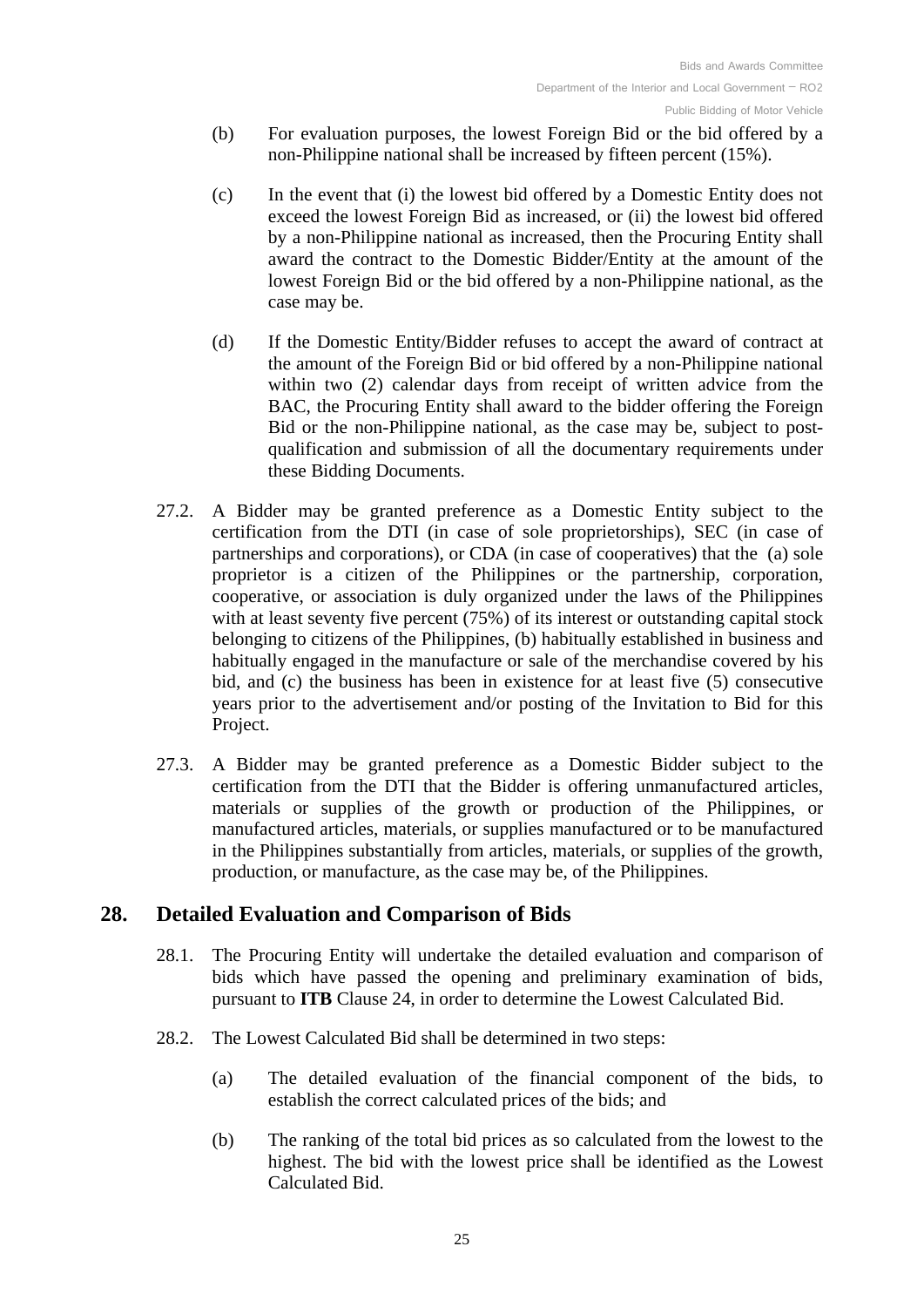- 28.3. The Procuring Entity's BAC shall immediately conduct a detailed evaluation of all bids rated "passed," using non-discretionary pass/fail criteria. Unless otherwise specified in the **BDS**, the BAC shall consider the following in the evaluation of bids:
	- (a) Completeness of the bid. Unless the ITB specifically allows partial bids, bids not addressing or providing all of the required items in the Schedule of Requirements including, where applicable, bill of quantities, shall be considered non-responsive and, thus, automatically disqualified. In this regard, where a required item is provided, but no price is indicated, the same shall be considered as non-responsive, but specifying a "0" (zero) for the said item would mean that it is being offered for free to the Procuring Entity; and
	- (b) Arithmetical corrections. Consider computational errors and omissions to enable proper comparison of all eligible bids. It may also consider bid modifications, if allowed in the **[BDS](#page-32-4)**. Any adjustment shall be calculated in monetary terms to determine the calculated prices.
- <span id="page-25-1"></span>28.4. Based on the detailed evaluation of bids, those that comply with the abovementioned requirements shall be ranked in the ascending order of their total calculated bid prices, as evaluated and corrected for computational errors, discounts and other modifications, to identify the Lowest Calculated Bid. Total calculated bid prices, as evaluated and corrected for computational errors, discounts and other modifications, which exceed the ABC shall not be considered, unless otherwise indicated in the **BDS**.
- <span id="page-25-3"></span>28.5. The Procuring Entity's evaluation of bids shall only be based on the bid price quoted in the Financial Bid Form.
- 28.6. Bids shall be evaluated on an equal footing to ensure fair competition. For this purpose, all bidders shall be required to include in their bids the cost of all taxes, such as, but not limited to, value added tax (VAT), income tax, local taxes, and other fiscal levies and duties which shall be itemized in the bid form and reflected in the detailed estimates. Such bids, including said taxes, shall be the basis for bid evaluation and comparison.

## <span id="page-25-0"></span>**29. Post-Qualification**

- 29.1. The Procuring Entity shall determine to its satisfaction whether the Bidder that is evaluated as having submitted the Lowest Calculated Bid (LCB) complies with and is responsive to all the requirements and conditions specified in **ITB** Clauses [5,](#page-8-0) [12,](#page-13-2) and [13.](#page-15-0)
- <span id="page-25-4"></span><span id="page-25-2"></span>29.2. Within a non-extendible period of three (3) calendar days from receipt by the bidder of the notice from the BAC that it submitted the LCB, the Bidder shall submit the following documentary requirements:
	- (a) Tax clearance per Executive Order 398, Series of 2005;
	- (b) Latest income and business tax returns in the form specified in the **[BDS](#page-32-5)**;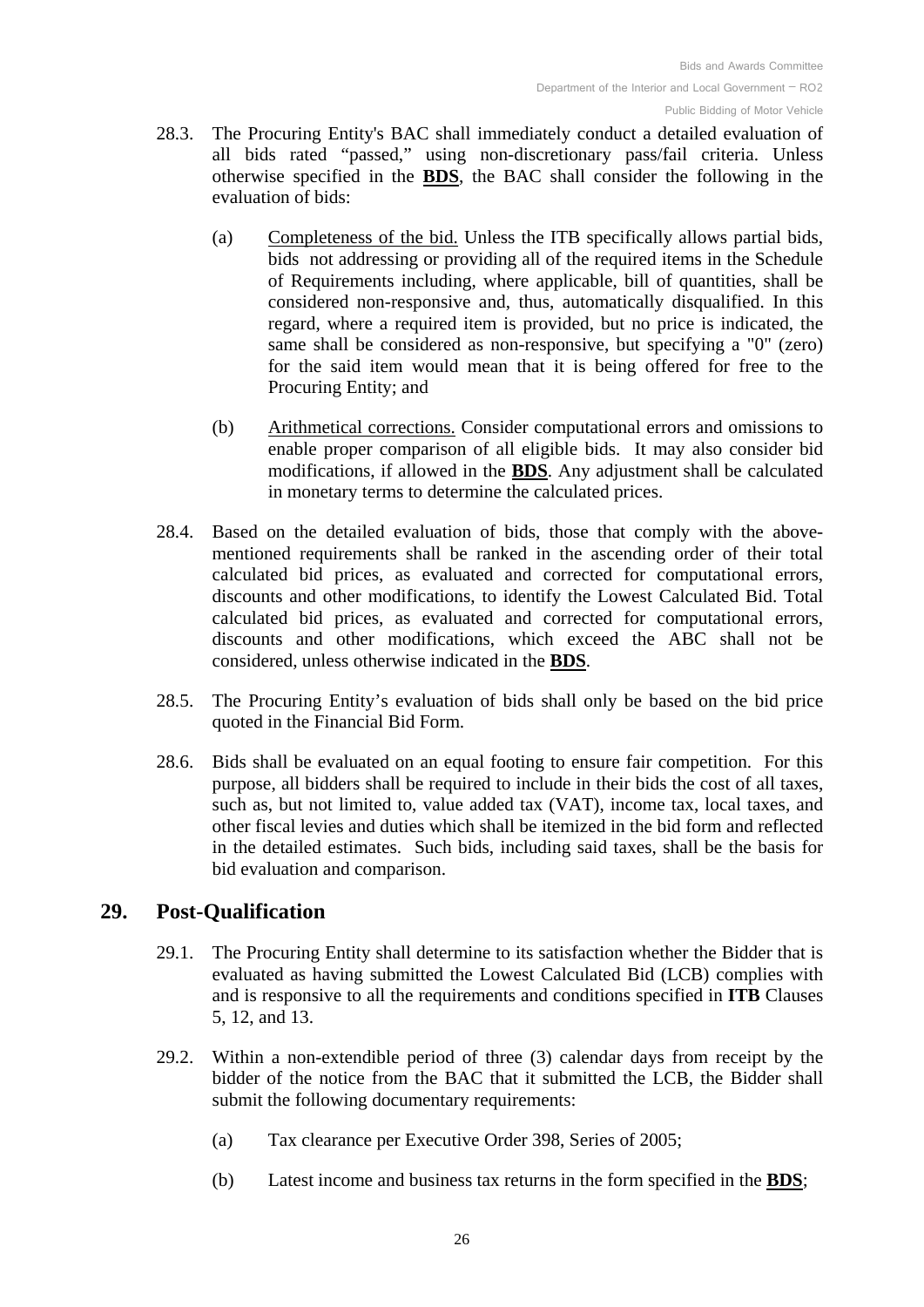- (c) Certificate of PhilGEPS Registration; and
- (d) Other appropriate licenses and permits required by law and stated in the **[BDS](#page-32-6)**.

Failure of the Bidder declared as Lowest Calculated Bid to duly submit the requirements under this Clause or a finding against the veracity of such shall be ground for forfeiture of the bid security and disqualification of the Bidder for award.

- 29.3. The determination shall be based upon an examination of the documentary evidence of the Bidder's qualifications submitted pursuant to **ITB** Clauses [12](#page-13-2) and [13,](#page-15-0) as well as other information as the Procuring Entity deems necessary and appropriate, using a non-discretionary "pass/fail" criterion.
- 29.4. If the BAC determines that the Bidder with the Lowest Calculated Bid passes all the criteria for post-qualification, it shall declare the said bid as the Lowest Calculated Responsive Bid, and recommend to the Head of the Procuring Entity the award of contract to the said Bidder at its submitted price or its calculated bid price, whichever is lower.
- 29.5. A negative determination shall result in rejection of the Bidder's Bid, in which event the Procuring Entity shall proceed to the next Lowest Calculated Bid to make a similar determination of that Bidder's capabilities to perform satisfactorily. If the second Bidder, however, fails the post qualification, the procedure for post qualification shall be repeated for the Bidder with the next Lowest Calculated Bid, and so on until the Lowest Calculated Responsive Bid is determined for contract award.
- 29.6. Within a period not exceeding seven (7) calendar days from the date of receipt of the recommendation of the BAC, the Head of the Procuring Entity shall approve or disapprove the said recommendation. In the case of GOCCs and GFIs, the period provided herein shall be fifteen (15) calendar days.

## <span id="page-26-0"></span>**30. Reservation Clause**

- 30.1. Notwithstanding the eligibility or post-qualification of a Bidder, the Procuring Entity concerned reserves the right to review its qualifications at any stage of the procurement process if it has reasonable grounds to believe that a misrepresentation has been made by the said Bidder, or that there has been a change in the Bidder's capability to undertake the project from the time it submitted its eligibility requirements. Should such review uncover any misrepresentation made in the eligibility and bidding requirements, statements or documents, or any changes in the situation of the Bidder which will affect its capability to undertake the project so that it fails the preset eligibility or bid evaluation criteria, the Procuring Entity shall consider the said Bidder as ineligible and shall disqualify it from submitting a bid or from obtaining an award or contract.
- 30.2. Based on the following grounds, the Procuring Entity reserves the right to reject any and all bids, declare a failure of bidding at any time prior to the contract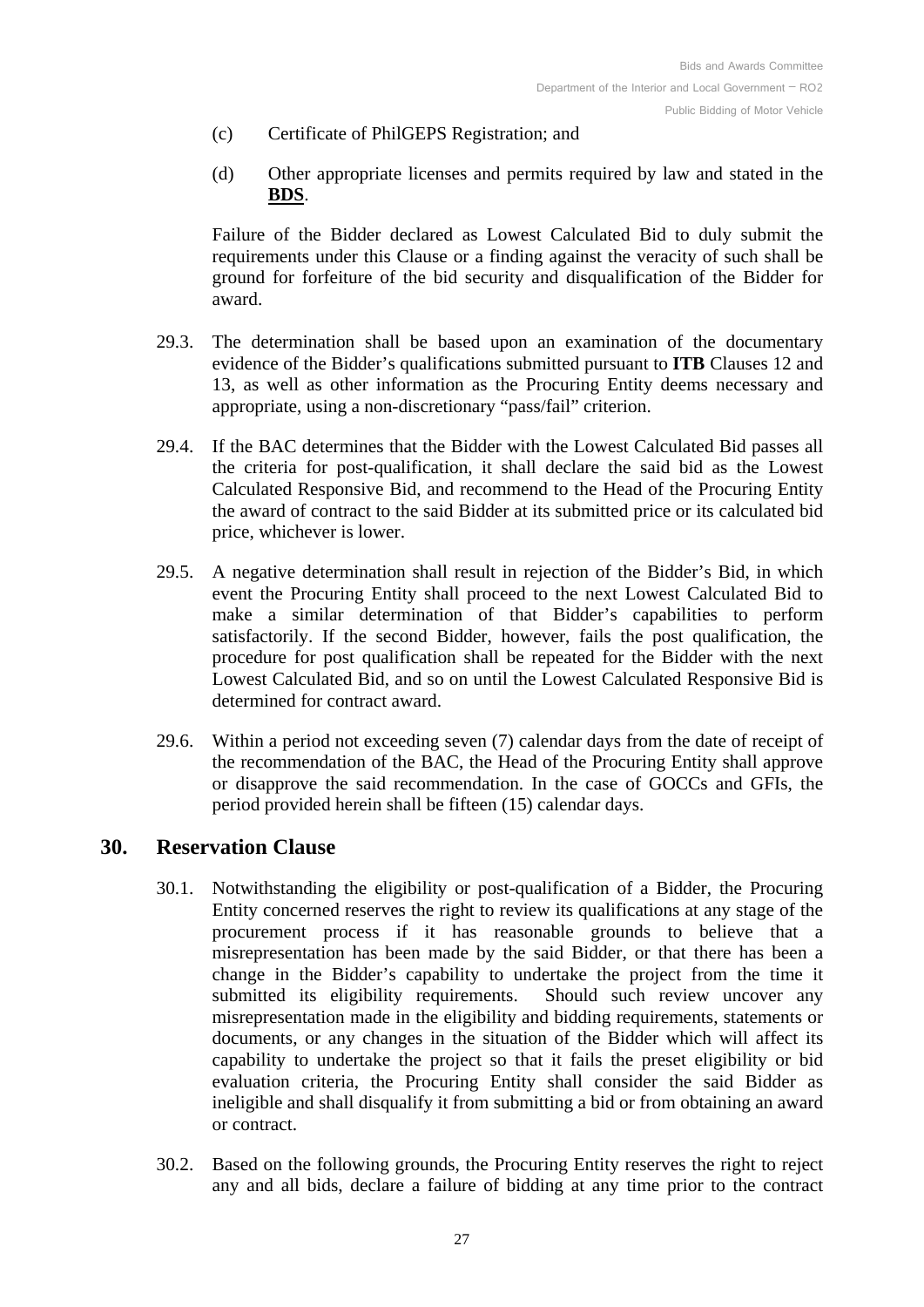award, or not to award the contract, without thereby incurring any liability, and make no assurance that a contract shall be entered into as a result of the bidding:

- (a) If there is *prima facie* evidence of collusion between appropriate public officers or employees of the Procuring Entity, or between the BAC and any of the Bidders, or if the collusion is between or among the bidders themselves, or between a Bidder and a third party, including any act which restricts, suppresses or nullifies or tends to restrict, suppress or nullify competition;
- (b) If the Procuring Entity's BAC is found to have failed in following the prescribed bidding procedures; or
- (c) For any justifiable and reasonable ground where the award of the contract will not redound to the benefit of the GOP as follows:
	- (i) If the physical and economic conditions have significantly changed so as to render the project no longer economically, financially or technically feasible as determined by the head of the procuring entity;
	- (ii) If the project is no longer necessary as determined by the head of the procuring entity; and
	- (iii) If the source of funds for the project has been withheld or reduced through no fault of the Procuring Entity.
- 30.3. In addition, the Procuring Entity may likewise declare a failure of bidding when:
	- (a) No bids are received;
	- (b) All prospective Bidders are declared ineligible;
	- (c) All bids fail to comply with all the bid requirements or fail postqualification; or
	- (d) The Bidder with the Lowest Calculated Responsive Bid (LCRB) refuses, without justifiable cause to accept the award of contract, and no award is made.

## **E. Award of Contract**

#### <span id="page-27-1"></span><span id="page-27-0"></span>**31. Contract Award**

- 31.1. Subject to **ITB** Clause [29,](#page-25-0) the Procuring Entity shall award the contract to the Bidder whose bid has been determined to be the LCRB.
- 31.2. Prior to the expiration of the period of bid validity, the Procuring Entity shall notify the successful Bidder in writing that its bid has been accepted, through a Notice of Award received personally or sent by registered mail or electronically, receipt of which must be confirmed in writing within two (2) days by the Bidder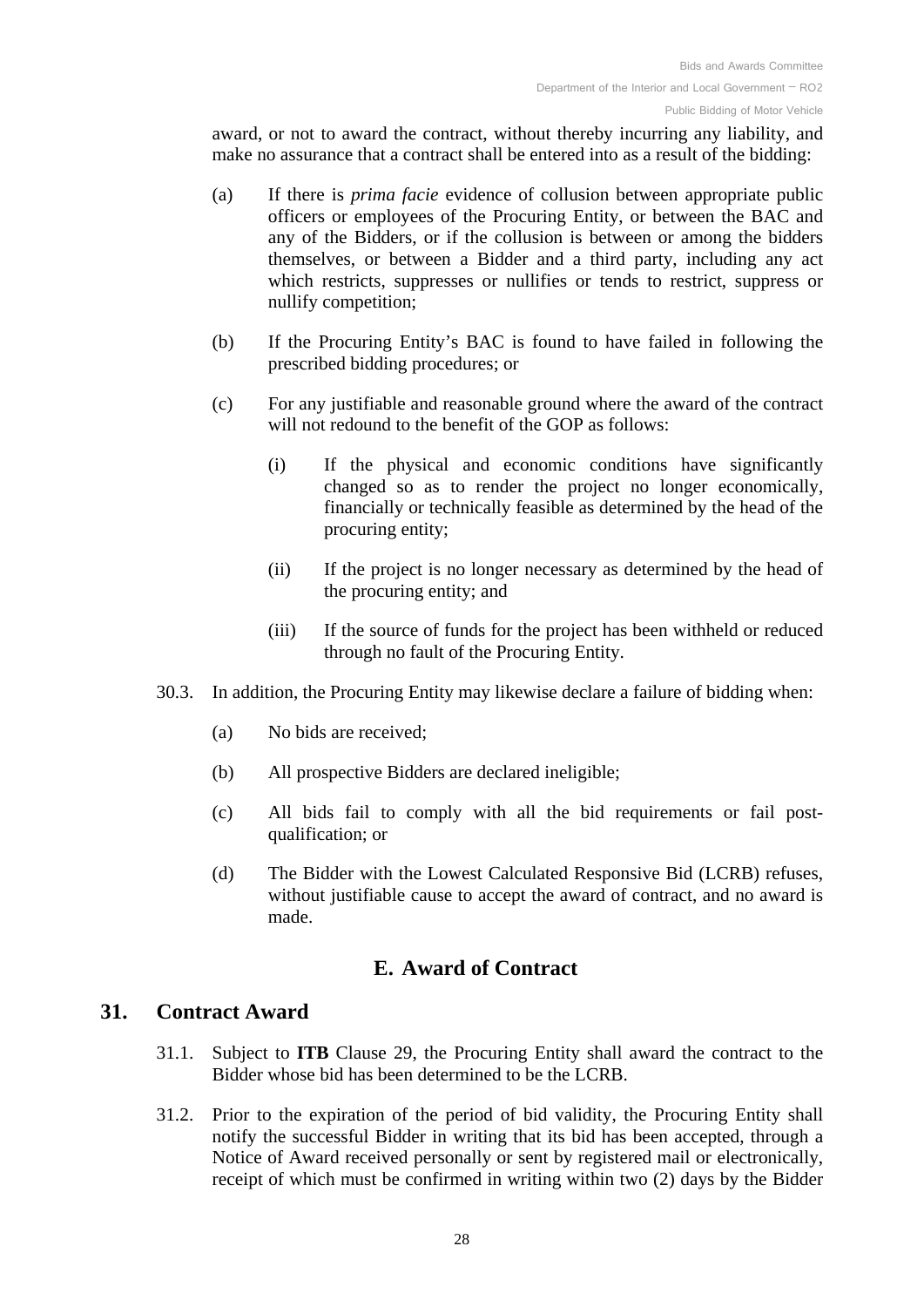with the LCRB and submitted personally or sent by registered mail or electronically to the Procuring Entity.

- 31.3. Notwithstanding the issuance of the Notice of Award, award of contract shall be subject to the following conditions:
	- (a) Submission of the valid JVA, if applicable, within ten (10) calendar days from receipt by the Bidder of the notice from the BAC that the Bidder has the LCRB;
	- (b) Posting of the performance security in accordance with **ITB** Clause [33;](#page-29-0)
	- (c) Signing of the contract as provided in **ITB** Clause [32;](#page-28-0) and
	- (d) Approval by higher authority, if required.
- 31.4. At the time of contract award, the Procuring Entity shall not increase or decrease the quantity of goods originally specified in Section VI. [Schedule of](#page-51-0)  [Requirements.](#page-51-0)

## <span id="page-28-0"></span>**32. Signing of the Contract**

- 32.1. At the same time as the Procuring Entity notifies the successful Bidder that its bid has been accepted, the Procuring Entity shall send the Contract Form to the Bidder, which contract has been provided in the Bidding Documents, incorporating therein all agreements between the parties.
- 32.2. Within ten (10) calendar days from receipt of the Notice of Award, the successful Bidder shall post the required performance security and sign and date the contract and return it to the Procuring Entity.
- 32.3. The Procuring Entity shall enter into contract with the successful Bidder within the same ten (10) calendar day period provided that all the documentary requirements are complied with.
- <span id="page-28-1"></span>32.4. The following documents shall form part of the contract:
	- (a) Contract Agreement;
	- (b) Bidding Documents;
	- (c) Winning bidder's bid, including the Technical and Financial Proposals, and all other documents/statements submitted;
	- (d) Performance Security;
	- (e) Credit line in accordance with **ITB** Clause [5.5,](#page-10-1) if applicable;
	- (f) Notice of Award of Contract; and
	- (g) Other contract documents that may be required by existing laws and/or specified in the **[BDS](#page-32-6)**.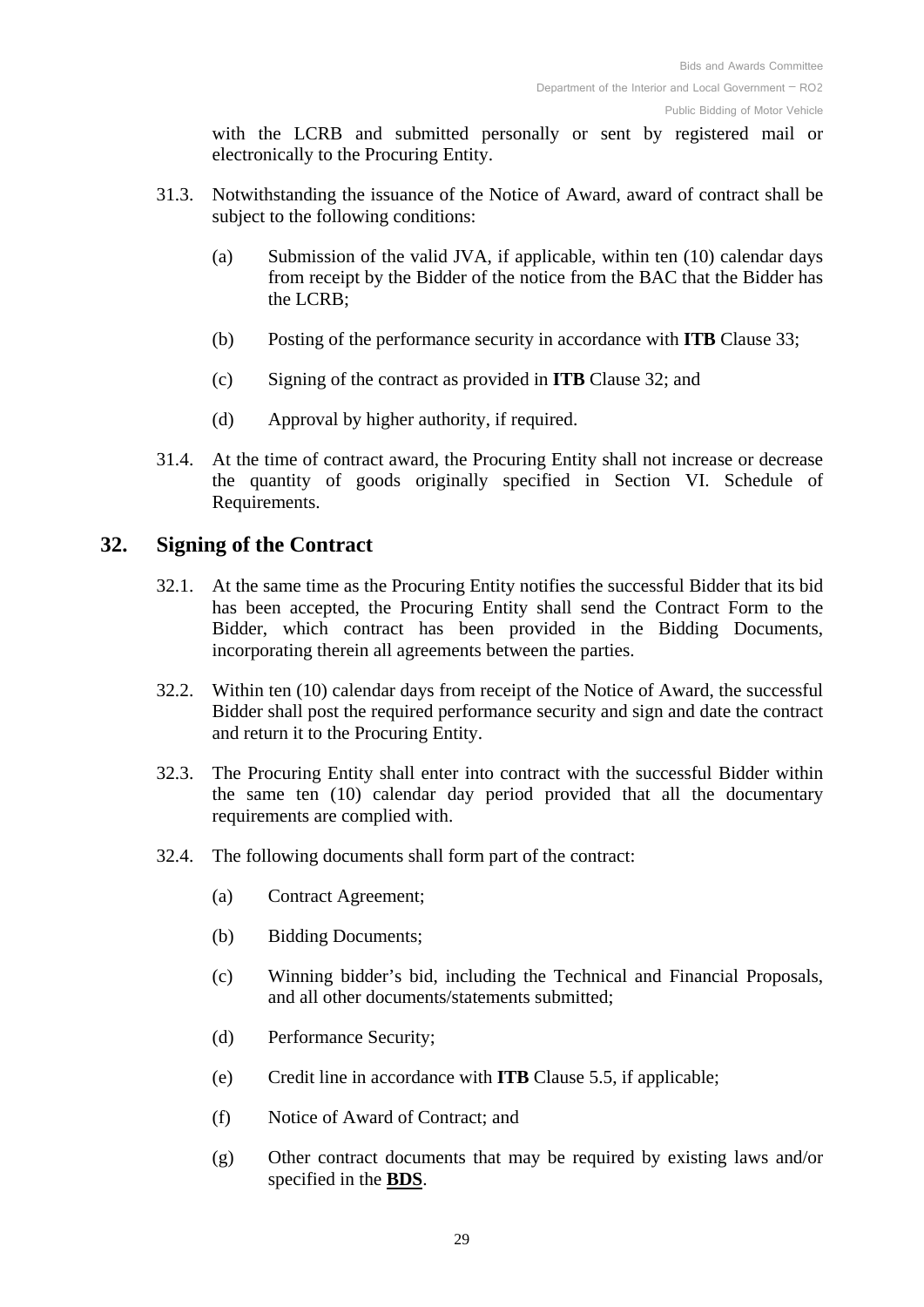## <span id="page-29-0"></span>**33. Performance Security**

- 33.1. To guarantee the faithful performance by the winning Bidder of its obligations under the contract, it shall post a performance security within a maximum period of ten (10) calendar days from the receipt of the Notice of Award from the Procuring Entity and in no case later than the signing of the contract.
- <span id="page-29-3"></span>33.2. The performance security shall be denominated in Philippine Pesos and posted in favor of the Procuring Entity in an amount equal to the percentage of the total contract price in accordance with the following schedule:

| Form of Performance Security                                                                                                                                                                                                                                       | Amount of Performance Security<br>(Equal to Percentage of the Total)<br><b>Contract Price</b> ) |
|--------------------------------------------------------------------------------------------------------------------------------------------------------------------------------------------------------------------------------------------------------------------|-------------------------------------------------------------------------------------------------|
| (a) Cash or cashier's/manager's<br>check issued by a Universal or<br>Commercial Bank.                                                                                                                                                                              |                                                                                                 |
| (b) Bank draft/guarantee<br>$\alpha$<br>irrevocable letter of credit<br>issued by a Universal or<br>Commercial Bank: Provided,<br>however, that it shall<br>he<br>confirmed or authenticated by a<br>Universal or Commercial Bank,<br>if issued by a foreign bank. | Five percent $(5\%)$                                                                            |
| Surety bond callable upon<br>(c)<br>demand issued by a surety or<br>insurance company<br>duly<br>certified by the Insurance<br>Commission as authorized to<br>issue such security; and/or                                                                          | Thirty percent $(30\%)$                                                                         |
| Any combination<br>the<br>(d)<br>of<br>foregoing.                                                                                                                                                                                                                  | Proportionate to share of form with<br>respect to total amount of security                      |

33.3. Failure of the successful Bidder to comply with the above-mentioned requirement shall constitute sufficient ground for the annulment of the award and forfeiture of the bid security, in which event the Procuring Entity shall initiate and complete the post qualification of the second Lowest Calculated Bid. The procedure shall be repeated until the LCRB is identified and selected for contract award. However if no Bidder passed post-qualification, the BAC shall declare the bidding a failure and conduct a re-bidding with re-advertisement.

## <span id="page-29-1"></span>**34. Notice to Proceed**

- 34.1. Within three (3) calendar days from the date of approval of the contract by the appropriate government approving authority, the Procuring Entity shall issue its Notice to Proceed to the Bidder.
- <span id="page-29-2"></span>34.2. The contract effectivity date shall be provided in the Notice to Proceed by the Procuring Entity, which date shall not be later than seven (7) calendar days from the issuance of the Notice to Procee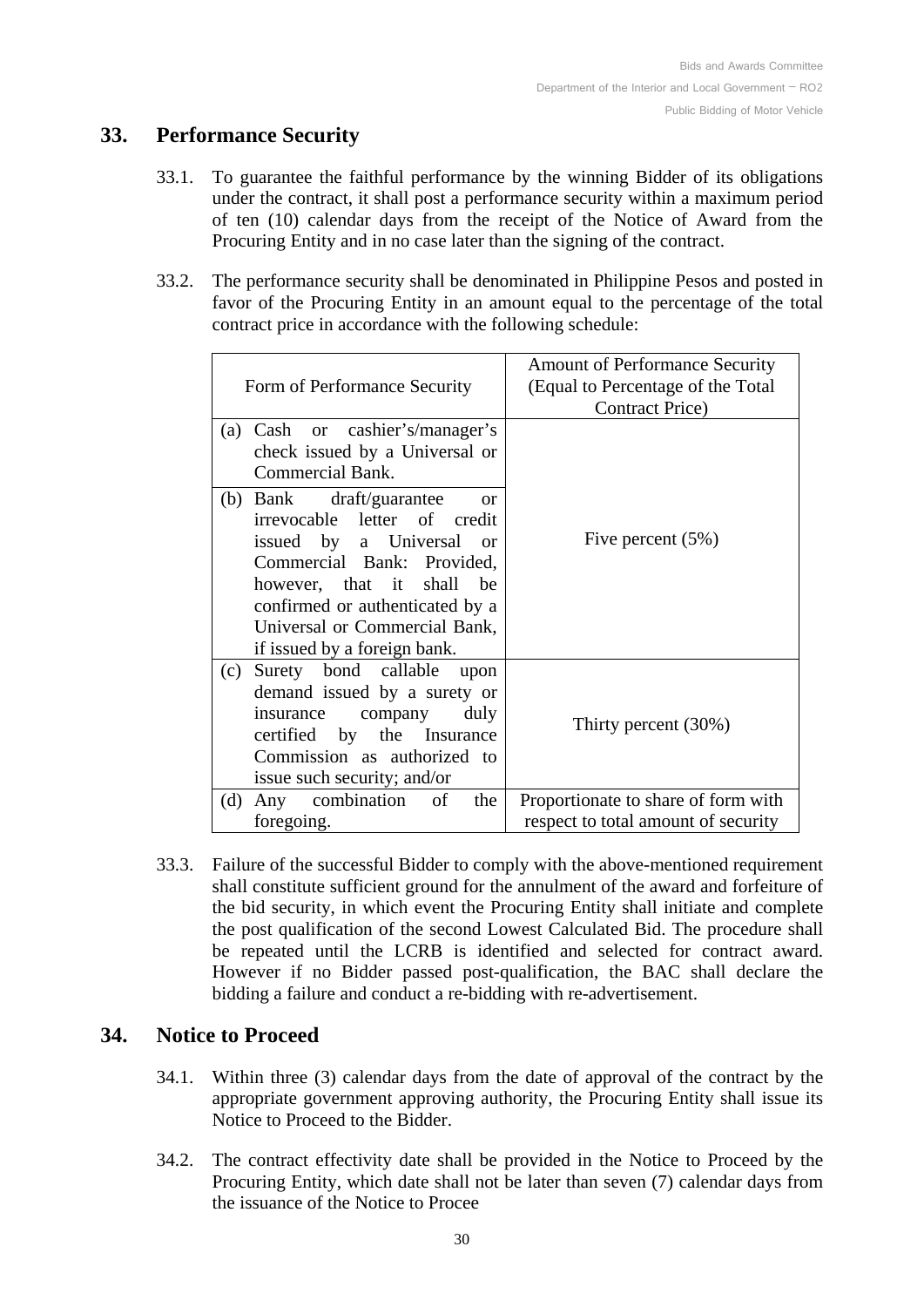## <span id="page-30-2"></span>**Section III. Bid Data Sheet**

<span id="page-30-7"></span><span id="page-30-6"></span><span id="page-30-5"></span><span id="page-30-4"></span><span id="page-30-3"></span><span id="page-30-1"></span><span id="page-30-0"></span>

| <b>ITB</b><br><b>Clause</b> |                                                                                                                                                                                                                                      |
|-----------------------------|--------------------------------------------------------------------------------------------------------------------------------------------------------------------------------------------------------------------------------------|
| 1.1                         | The PROCURING ENTITY is the Department of the Interior and Local<br>Government - Regional Office No. 02                                                                                                                              |
| 1.2                         | The $\text{lot}(s)$ and reference is/are:                                                                                                                                                                                            |
|                             | Supply and Delivery of One (1) Unit Brand New<br>Sport Utility Vehicle, M/T                                                                                                                                                          |
| $\overline{2}$              | The Funding Source is:                                                                                                                                                                                                               |
|                             | The Government of the Philippines (GOP) through the General<br>Appropriations Act of CY 2015 in the amount of ONE MILLION<br>TWO HUNDRED FORTY THOUSAND PESOS (P1,240,000.00)<br>only.                                               |
|                             | The name of the Project is:                                                                                                                                                                                                          |
|                             | Supply and Delivery of One (1) Unit Brand New<br>Sport Utility Vehicle, M/T                                                                                                                                                          |
| 5.1                         | No further instructions.                                                                                                                                                                                                             |
| 5.2                         | None of the circumstances mentioned in the ITB Clause exists in this<br>Project. Foreign bidders, except those falling under ITB Clause 5.2(b), may<br>not participate in this Project.                                              |
| 5.4                         | The Bidder must have completed, within the period specified in the<br>Invitation to Bid and ITB Clause 12.1(a)(iii), a single contract that is<br>similar to this Project, equivalent to at least fifty percent (50%) of the<br>ABC. |
|                             | For this purpose, similar contracts shall refer to brand new service vehicle                                                                                                                                                         |
| 5.5                         | If NFCC shall be one of the eligibility documents, the basis of its computation shall<br>be the FY 2014 Audited Financial Statement.                                                                                                 |
| 6.1                         | No further instructions.                                                                                                                                                                                                             |
| 6.3                         | No further instructions.                                                                                                                                                                                                             |
| 8.1                         | Subcontracting is not allowed.                                                                                                                                                                                                       |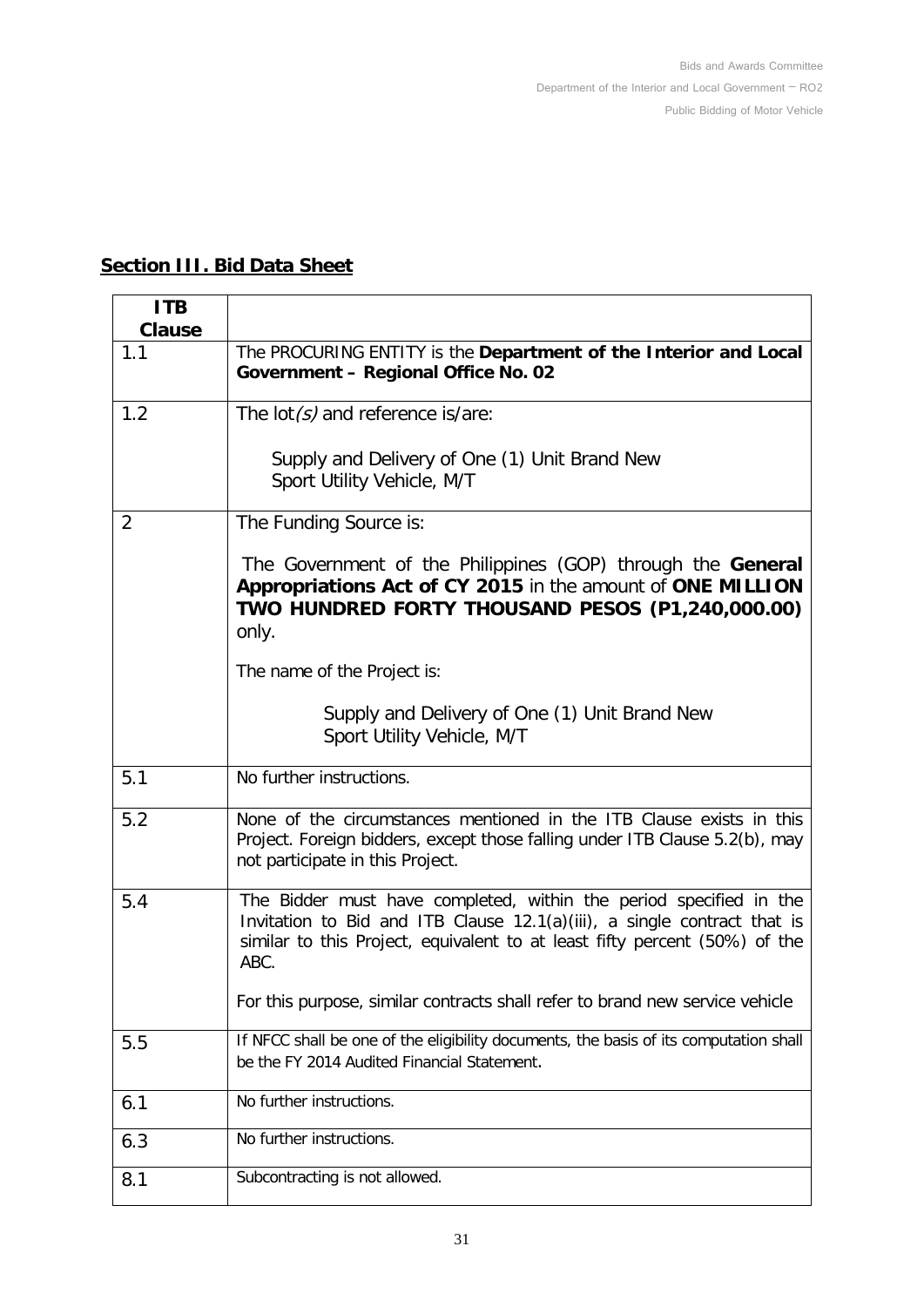Public Bidding of Motor Vehicle

<span id="page-31-10"></span><span id="page-31-9"></span><span id="page-31-8"></span><span id="page-31-7"></span><span id="page-31-6"></span><span id="page-31-5"></span><span id="page-31-4"></span><span id="page-31-3"></span><span id="page-31-2"></span><span id="page-31-1"></span><span id="page-31-0"></span>

| 8.2                | Not applicable.                                                                                                                                                                                        |
|--------------------|--------------------------------------------------------------------------------------------------------------------------------------------------------------------------------------------------------|
| 9.1                | The Procuring Entity will hold a pre-bid conference for this Project on April 24,<br>2015, 9:00 AM at the Conference Room, DILG Regional Office No. 02                                                 |
| 10.1               | The Procuring Entity's address is:                                                                                                                                                                     |
|                    | <b>CONSUELO P. CASTAÑEDA</b><br><b>BAC Chairperson</b>                                                                                                                                                 |
|                    | Thru: BAC Secretariat<br>Department of the Interior and Local Government<br>Regional Office No. 02<br>Regional Government Center, Carig Sur, Tuguegarao City                                           |
|                    | Telefax No. (078) 304-7378                                                                                                                                                                             |
| 12.1<br>12.1(a)(i) | No further instructions.<br>No other acceptable proof of registration is recognized.                                                                                                                   |
| 12.1(a)(ii)        | It shall refer to the 2015 Mayor's Permit.                                                                                                                                                             |
| 12.1(a)(iii)       | The statement of all ongoing and completed government and private<br>contracts shall include all such contracts within five (5) years prior to the<br>deadline for the submission and receipt of bids. |
| 12.1(a)(iv)        | It shall refer to the FY 2014 Audited Financial Statement                                                                                                                                              |
| 13.1               | No additional Requirements.                                                                                                                                                                            |
| 13.2               | The ABC is P1,240,000.00. Any bid with a financial component exceeding<br>this amount shall not be accepted.                                                                                           |
| 15.5               | Bid Prices shall be fixed. Adjustable price proposals shall be treated as<br>non-responsive and shall be rejected.                                                                                     |
| 0                  | No further instructions.                                                                                                                                                                               |
| 16.1<br>16.1(b)    | The Bid prices for Goods supplied from outside of the Philippines shall be<br>quoted in Philippine Pesos.                                                                                              |
| 16.3               | No further instructions.                                                                                                                                                                               |
| 17.1               | Bids will be valid until one hundred twenty (120) calendar days after the<br>date of opening of bids.                                                                                                  |
| 18.1               | The bid security shall be in the following amount:                                                                                                                                                     |
|                    | 1. P24,800.00, if bid security is in cash, cashier's/manager's check,<br>bank draft/guarantee or irrevocable letter of credit;                                                                         |
|                    | P62,000.00 if bid security is in Surety Bond with Official Receipt<br>2.                                                                                                                               |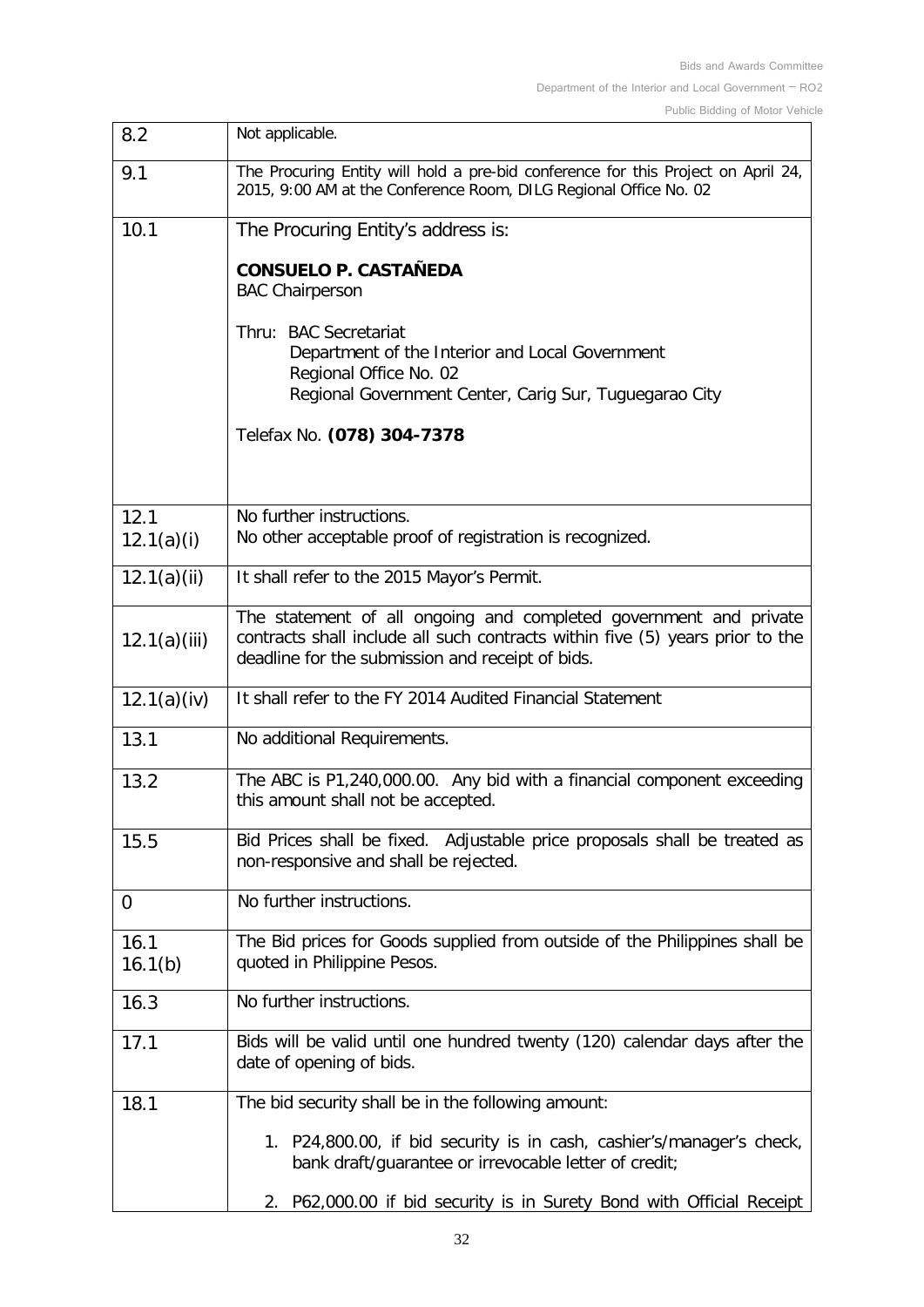<span id="page-32-6"></span><span id="page-32-5"></span><span id="page-32-4"></span><span id="page-32-3"></span><span id="page-32-2"></span><span id="page-32-1"></span><span id="page-32-0"></span>

| or insurance company is authorized to issue such security; or                                                                                                        |
|----------------------------------------------------------------------------------------------------------------------------------------------------------------------|
| 3. Any combination of the foregoing proportionate to the share of                                                                                                    |
| The bid security shall be valid until one hundred twenty (120) calendar                                                                                              |
| Each Bidder shall submit one (1) original and two (2) copies of the first                                                                                            |
|                                                                                                                                                                      |
|                                                                                                                                                                      |
|                                                                                                                                                                      |
|                                                                                                                                                                      |
|                                                                                                                                                                      |
|                                                                                                                                                                      |
|                                                                                                                                                                      |
|                                                                                                                                                                      |
|                                                                                                                                                                      |
|                                                                                                                                                                      |
| Bidders have option to submit manually filed tax returns or tax returns                                                                                              |
| NOTE: The latest income and business tax returns are those within the last<br>six months preceding the date of bid submission, i.e. 4 <sup>th</sup> quarter 2014 and |
|                                                                                                                                                                      |
|                                                                                                                                                                      |
|                                                                                                                                                                      |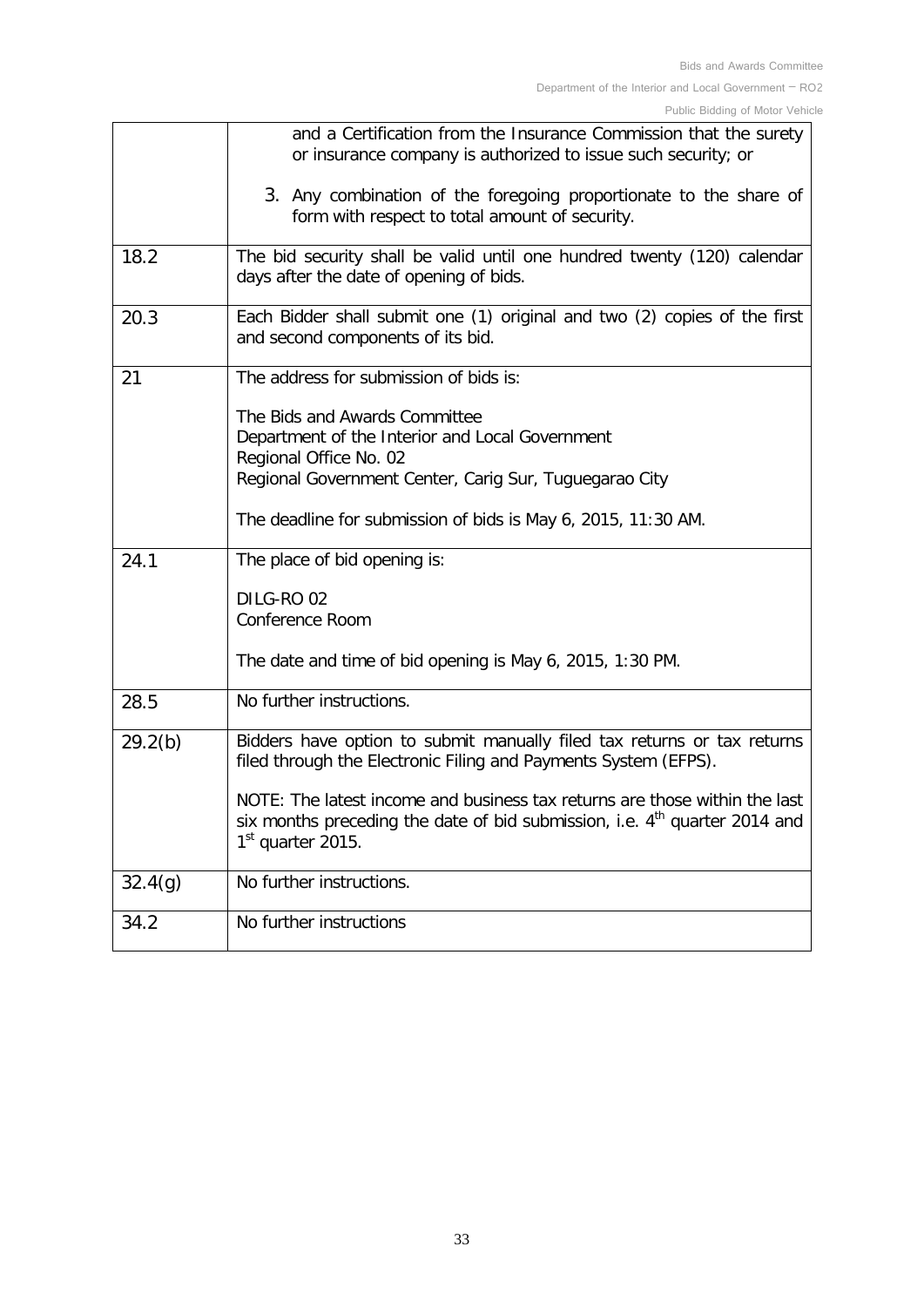## **Section IV. General Conditions of Contract**

# **TABLE OF CONTENTS**

| $\mathbf 1$ . |                                                       |  |
|---------------|-------------------------------------------------------|--|
| 2.            | CORRUPT, FRAUDULENT, COLLUSIVE, AND COERCIVE          |  |
| 3.            | <b>INSPECTION AND AUDIT BY THE FUNDING SOURCE  38</b> |  |
| 4.            |                                                       |  |
| 5.            |                                                       |  |
| 6.            |                                                       |  |
| 7.            |                                                       |  |
| 8.            |                                                       |  |
| 9.            |                                                       |  |
|               |                                                       |  |
|               | 11. ADVANCE PAYMENT AND TERMS OF PAYMENT 39           |  |
|               |                                                       |  |
|               |                                                       |  |
|               | 14. USE OF CONTRACT DOCUMENTS AND INFORMATION  40     |  |
|               |                                                       |  |
|               |                                                       |  |
|               |                                                       |  |
|               |                                                       |  |
|               |                                                       |  |
|               |                                                       |  |
|               |                                                       |  |
|               |                                                       |  |
|               |                                                       |  |
|               |                                                       |  |
|               |                                                       |  |
|               |                                                       |  |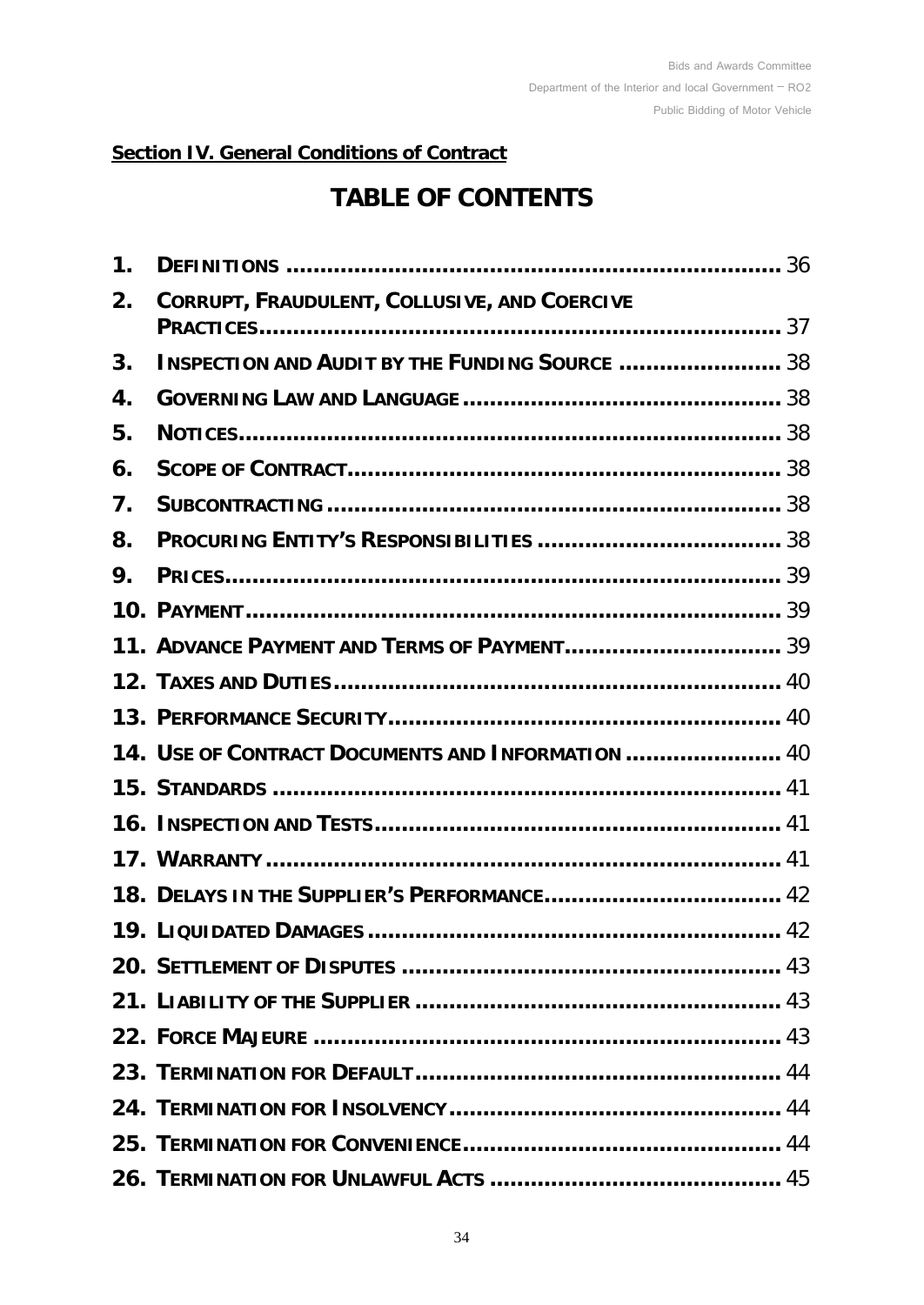Department of the Interior and local Government – RO2

Public Bidding of Motor Vehicle

| 27. PROCEDURES FOR TERMINATION OF CONTRACTS  45 |  |
|-------------------------------------------------|--|
|                                                 |  |
|                                                 |  |
|                                                 |  |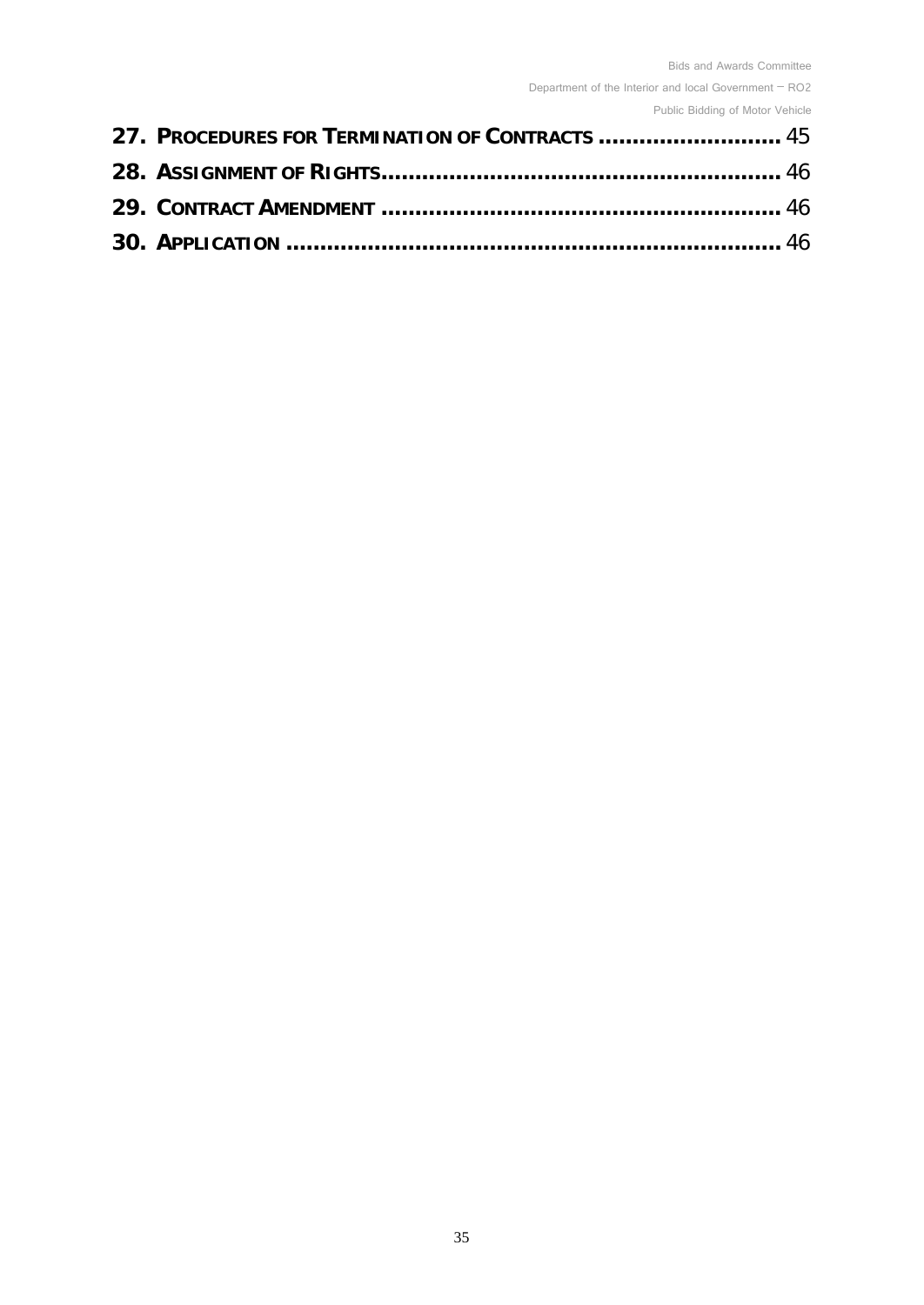#### <span id="page-35-0"></span>**1. Definitions**

- <span id="page-35-5"></span><span id="page-35-4"></span><span id="page-35-3"></span><span id="page-35-2"></span><span id="page-35-1"></span>1.1 In this Contract, the following terms shall be interpreted as indicated:
	- (a) "The Contract" means the agreement entered into between the Procuring Entity and the Supplier, as recorded in the Contract Form signed by the parties, including all attachments and appendices thereto and all documents incorporated by reference therein.
	- (b) "The Contract Price" means the price payable to the Supplier under the Contract for the full and proper performance of its contractual obligations.
	- (c) "The Goods" means all of the supplies, equipment, machinery, spare parts, other materials and/or general support services which the Supplier is required to provide to the Procuring Entity under the Contract.
	- (d) "The Services" means those services ancillary to the supply of the Goods, such as transportation and insurance, and any other incidental services, such as installation, commissioning, provision of technical assistance, training, and other such obligations of the Supplier covered under the Contract.
	- (e) "GCC" means the General Conditions of Contract contained in this Section.
	- (f) "SCC" means the Special Conditions of Contract.
	- (g) "The Procuring Entity" means the organization purchasing the Goods, as named in the [SCC.](#page-46-0)
	- (h) "The Procuring Entity's country" is the Philippines.
	- (i) "The Supplier" means the individual contractor, manufacturer distributor, or firm supplying/manufacturing the Goods and Services under this Contract and named in the [SCC.](#page-46-1)
	- (j) The "Funding Source" means the organization named in the [SCC.](#page-46-2)
	- (k) "The Project Site," where applicable, means the place or places named in the SCC.
	- (l) "Day" means calendar day.
	- (m) The "Effective Date" of the contract will be the date of receipt by the Supplier of the Notice to Proceed or the date provided in the Notice to Proceed. Performance of all obligations shall be reckoned from the Effective Date of the Contract.
	- (n) "Verified Report" refers to the report submitted by the Implementing Unit to the Head of the Procuring Entity setting forth its findings as to the existence of grounds or causes for termination and explicitly stating its recommendation for the issuance of a Notice to Terminate.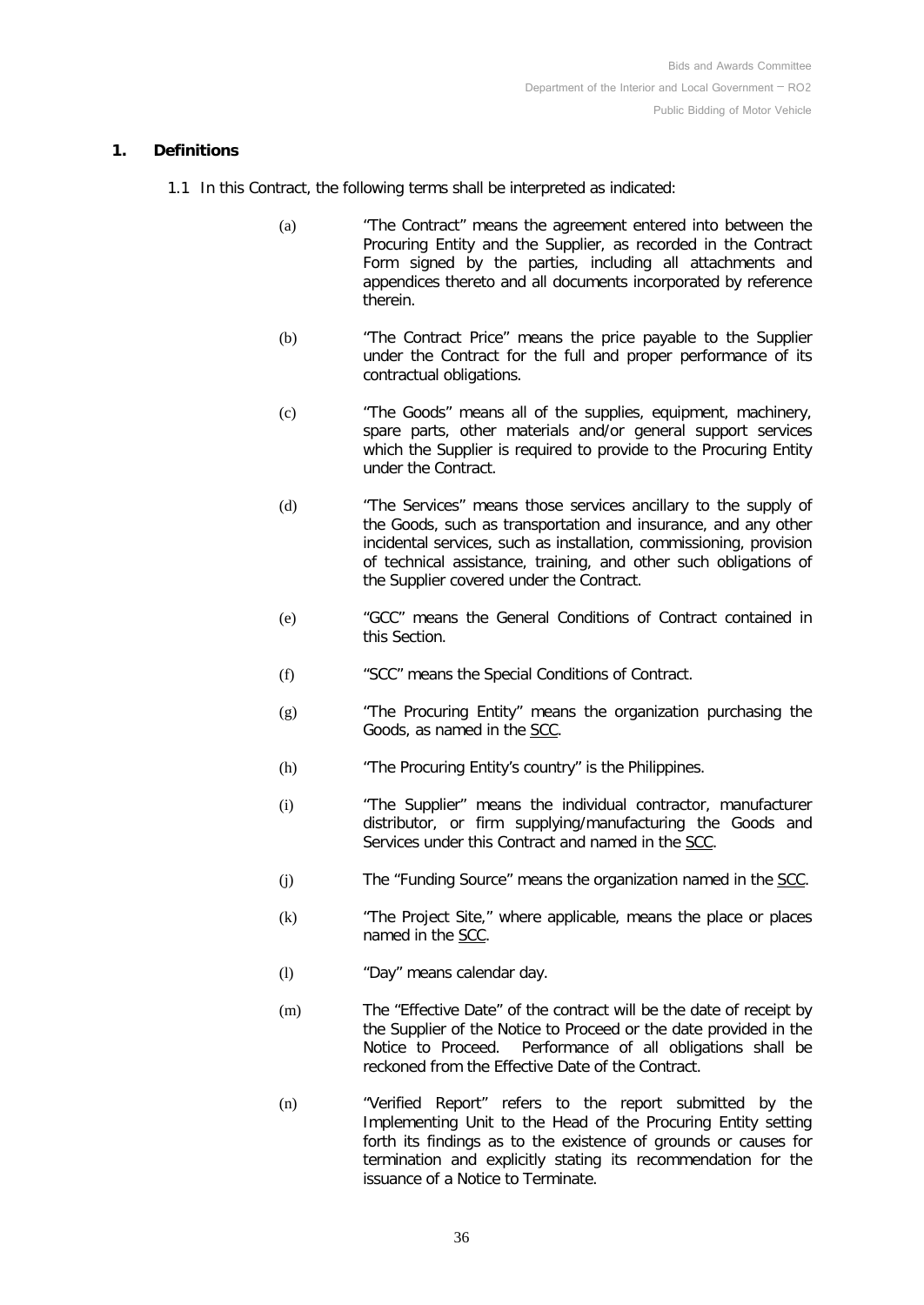#### <span id="page-36-0"></span>**2. Corrupt, Fraudulent, Collusive, and Coercive Practices**

- <span id="page-36-2"></span><span id="page-36-1"></span>2.1 Unless otherwise provided in the SCC, the Procuring Entity as well as the bidders, contractors, or suppliers shall observe the highest standard of ethics during the procurement and execution of this Contract. In pursuance of this policy, the Procuring Entity:
	- (a) defines, for the purposes of this provision, the terms set forth below as follows:
		- (i) "corrupt practice" means behavior on the part of officials in the public or private sectors by which they improperly and unlawfully enrich themselves, others, or induce others to do so, by misusing the position in which they are placed, and it includes the offering, giving, receiving, or soliciting of anything of value to influence the action of any such official in the procurement process or in contract execution; entering, on behalf of the Government, into any contract or transaction manifestly and grossly disadvantageous to the same, whether or not the public officer profited or will profit thereby, and similar acts as provided in Republic Act 3019.
		- (ii) "fraudulent practice" means a misrepresentation of facts in order to influence a procurement process or the execution of a contract to the detriment of the Procuring Entity, and includes collusive practices among Bidders (prior to or after bid submission) designed to establish bid prices at artificial, noncompetitive levels and to deprive the Procuring Entity of the benefits of free and open competition.
		- (iii)"collusive practices" means a scheme or arrangement between two or more Bidders, with or without the knowledge of the Procuring Entity, designed to establish bid prices at artificial, non-competitive levels.
		- (iv)"coercive practices" means harming or threatening to harm, directly or indirectly, persons, or their property to influence their participation in a procurement process, or affect the execution of a contract;
		- (v)"obstructive practice" is
			- (aa) deliberately destroying, falsifying, altering or concealing of evidence material to an administrative proceedings or investigation or making false statements to investigators in order to materially impede an administrative proceedings or investigation of the Procuring Entity or any foreign government/foreign or international financing institution into allegations of a corrupt, fraudulent, coercive or collusive practice; and/or threatening, harassing or intimidating any party to prevent it from disclosing its knowledge of matters relevant to the administrative proceedings or investigation or from pursuing such proceedings or investigation; or
			- (bb) acts intended to materially impede the exercise of the inspection and audit rights of the Procuring Entity or any foreign government/foreign or international financing institution herein.
	- (b) will reject a proposal for award if it determines that the Bidder recommended for award has engaged in any of the practices mentioned in this Clause for purposes of competing for the contract.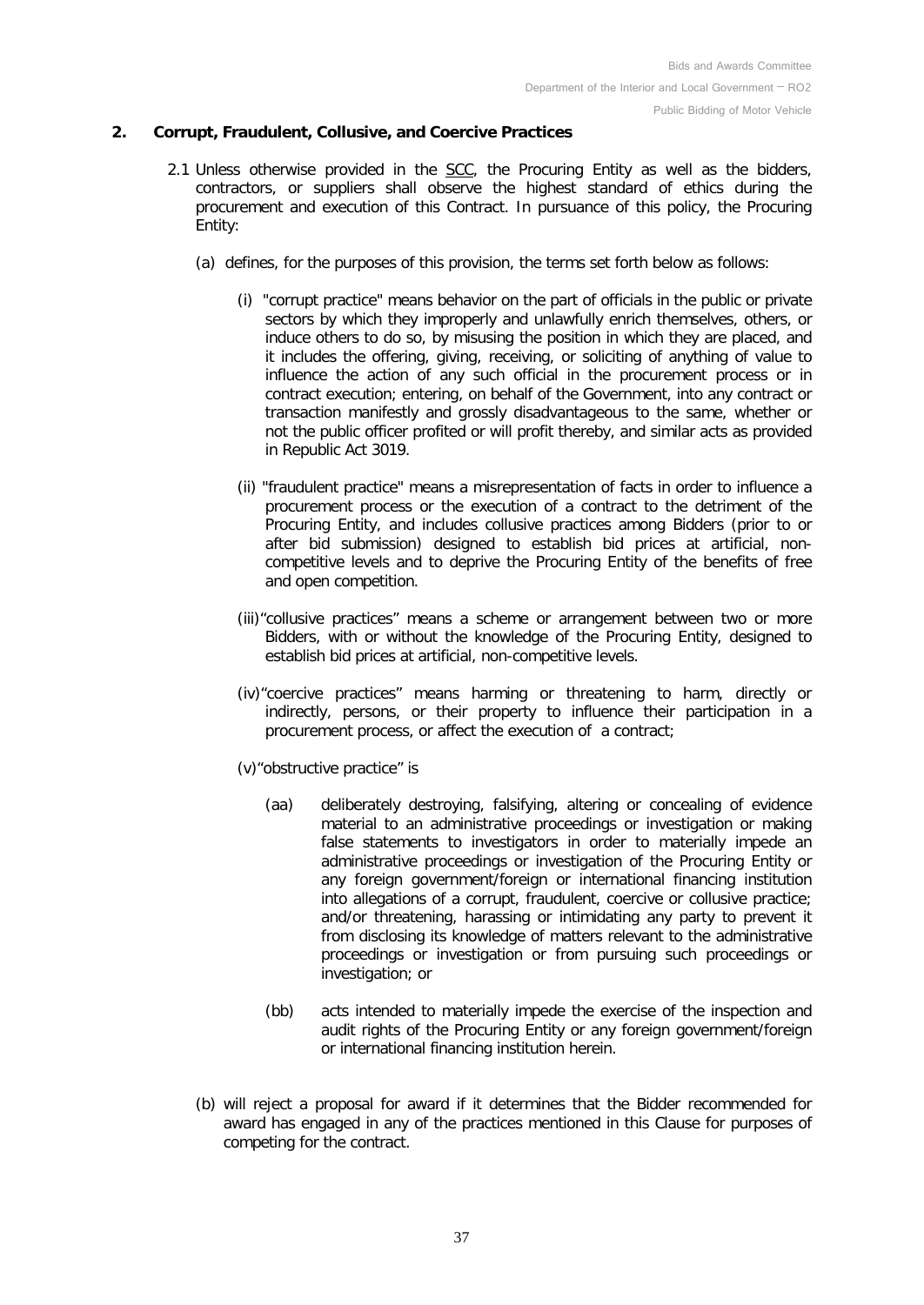2.2 Further the Funding Source, Borrower or Procuring Entity, as appropriate, will seek to impose the maximum civil, administrative and/or criminal penalties available under the applicable law on individuals and organizations deemed to be involved with any of the practices mentioned in GCC Clause [0.](#page-36-1)

#### **3. Inspection and Audit by the Funding Source**

The Supplier shall permit the Funding Source to inspect the Supplier's accounts and records relating to the performance of the Supplier and to have them audited by auditors appointed by the Funding Source, if so required by the Funding Source.

#### <span id="page-37-0"></span>**4. Governing Law and Language**

- 4.1 This Contract shall be interpreted in accordance with the laws of the Republic of the Philippines.
- 4.2 This Contract has been executed in the English language, which shall be the binding and controlling language for all matters relating to the meaning or interpretation of this All correspondence and other documents pertaining to this Contract exchanged by the parties shall be written in English.

#### <span id="page-37-2"></span><span id="page-37-1"></span>**5. Notices**

- 5.1 Any notice, request, or consent required or permitted to be given or made pursuant to this Contract shall be in writing. Any such notice, request, or consent shall be deemed to have been given or made when received by the concerned party, either in person or through an authorized representative of the Party to whom the communication is addressed, or when sent by registered mail, telex, telegram, or facsimile to such Party at the address specified in the [SCC,](#page-46-3) which shall be effective when delivered and duly received or on the notice's effective date, whichever is later.
- 5.2 A Party may change its address for notice hereunder by giving the other Party notice of such change pursuant to the provisions listed in the [SCC](#page-46-3) for GCC Clause [5.1.](#page-37-2)

#### **6. Scope of Contract**

- 6.1 The GOODS and Related Services to be provided shall be as specified in Section VI. Schedule of Requirements.
- 6.2 This Contract shall include all such items, although not specifically mentioned, that can be reasonably inferred as being required for its completion as if such items were expressly mentioned herein. Any additional requirements for the completion of this Contract shall be provided in the SCC.

#### **7. Subcontracting**

- 7.1 Subcontracting of any portion of the Goods, if allowed in the BDS, does not relieve the Supplier of any liability or obligation under this Contract. The Supplier will be responsible for the acts, defaults, and negligence of any subcontractor, its agents, servants or workmen as fully as if these were the Supplier's own acts, defaults, or negligence, or those of its agents, servants or workmen.
- 7.2 Subcontractors disclosed and identified during the bidding may be changed during the implementation of this Contract, subject to compliance with the required qualifications and the approval of the Procuring Entity.

#### **8. Procuring Entity's Responsibilities**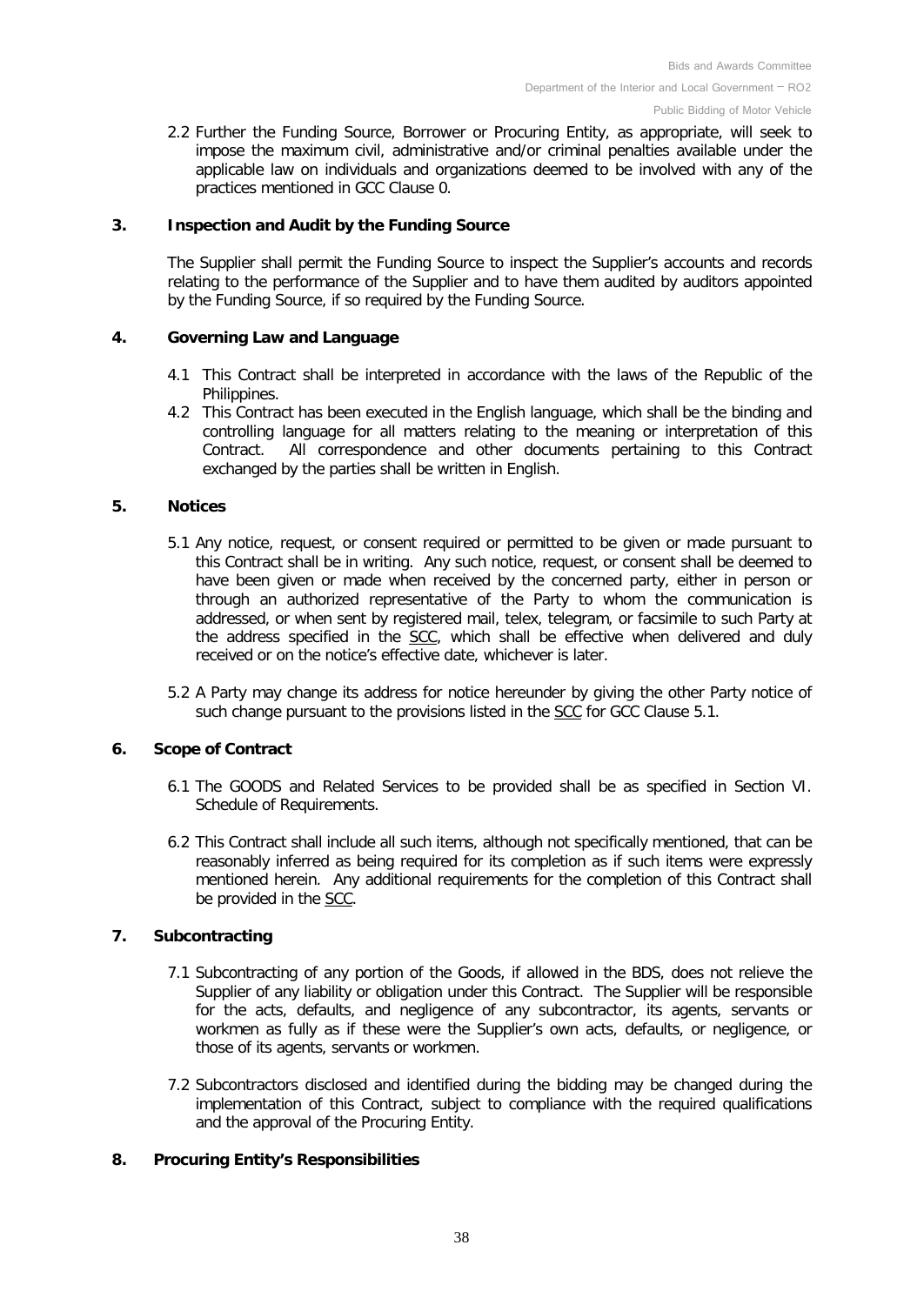- 8.1 Whenever the performance of the obligations in this Contract requires that the Supplier obtain permits, approvals, import, and other licenses from local public authorities, the Procuring Entity shall, if so needed by the Supplier, make its best effort to assist the Supplier in complying with such requirements in a timely and expeditious manner.
- 8.2 The Procuring Entity shall pay all costs involved in the performance of its responsibilities in accordance with GCC Clause 5.1.

#### **9. Prices**

- 9.1 For the given scope of work in this Contract as awarded, all bid prices are considered fixed prices, and therefore not subject to price escalation during contract implementation, except under extraordinary circumstances and upon prior approval of the GPPB in accordance with Section 61 of R.A. 9184 and its IRR or except as provided in this Clause.
- 9.2 Prices charged by the Supplier for Goods delivered and/or services performed under this Contract shall not vary from the prices quoted by the Supplier in its bid, with the exception of any change in price resulting from a Change Order issued in accordance with GCC Clause 29.

#### **10. Payment**

- 10.1 Payments shall be made only upon a certification by the Head of the Procuring Entity to the effect that the Goods have been rendered or delivered in accordance with the terms of this Contract and have been duly inspected and accepted**.** Except with the prior approval of the President no payment shall be made for services not yet rendered or for supplies and materials not yet delivered under this Contract. Ten percent (10%) of the amount of each payment shall be retained by the Procuring Entity to cover the Supplier's warranty obligations under this Contract as described in **GCC** Clause 17.
- 10.2 The Supplier's request(s) for payment shall be made to the Procuring Entity in writing, accompanied by an invoice describing, as appropriate, the Goods delivered and/or Services performed, and by documents submitted pursuant to the **SCC** provision for **GCC** Clause 6.2, and upon fulfillment of other obligations stipulated in this Contract.
- 10.3 Pursuant to **GCC** Clause10.2, payments shall be made promptly by the Procuring Entity, but in no case later than sixty (60) days after submission of an invoice or claim by the Supplier.
- 10.4 Unless otherwise provided in the SCC, the currency in which payment is made to the Supplier under this Contract shall be in Philippine Pesos.

#### **11. Advance Payment and Terms of Payment**

- 11.1 Advance payment shall be made only after prior approval of the President, and shall not exceed fifteen percent (15%) of the Contract amount, unless otherwise directed by the President or in cases allowed under Annex "D" of RA 9184.
- 11.2 For Goods supplied from abroad, the terms of payment shall be as follows:
	- (a) On Contract Signature: Ten percent (10%) of the Contract Price shall be paid within sixty (60) days from signing of the Contract and upon submission of a claim and a bank guarantee for the equivalent amount valid until the Goods are delivered and in the form provided in Section VIII. Bidding Forms.
	- (b) On Delivery: Seventy percent (70%) of the Contract Price shall be paid to the Supplier within sixty (60) days after the date of receipt of the Goods and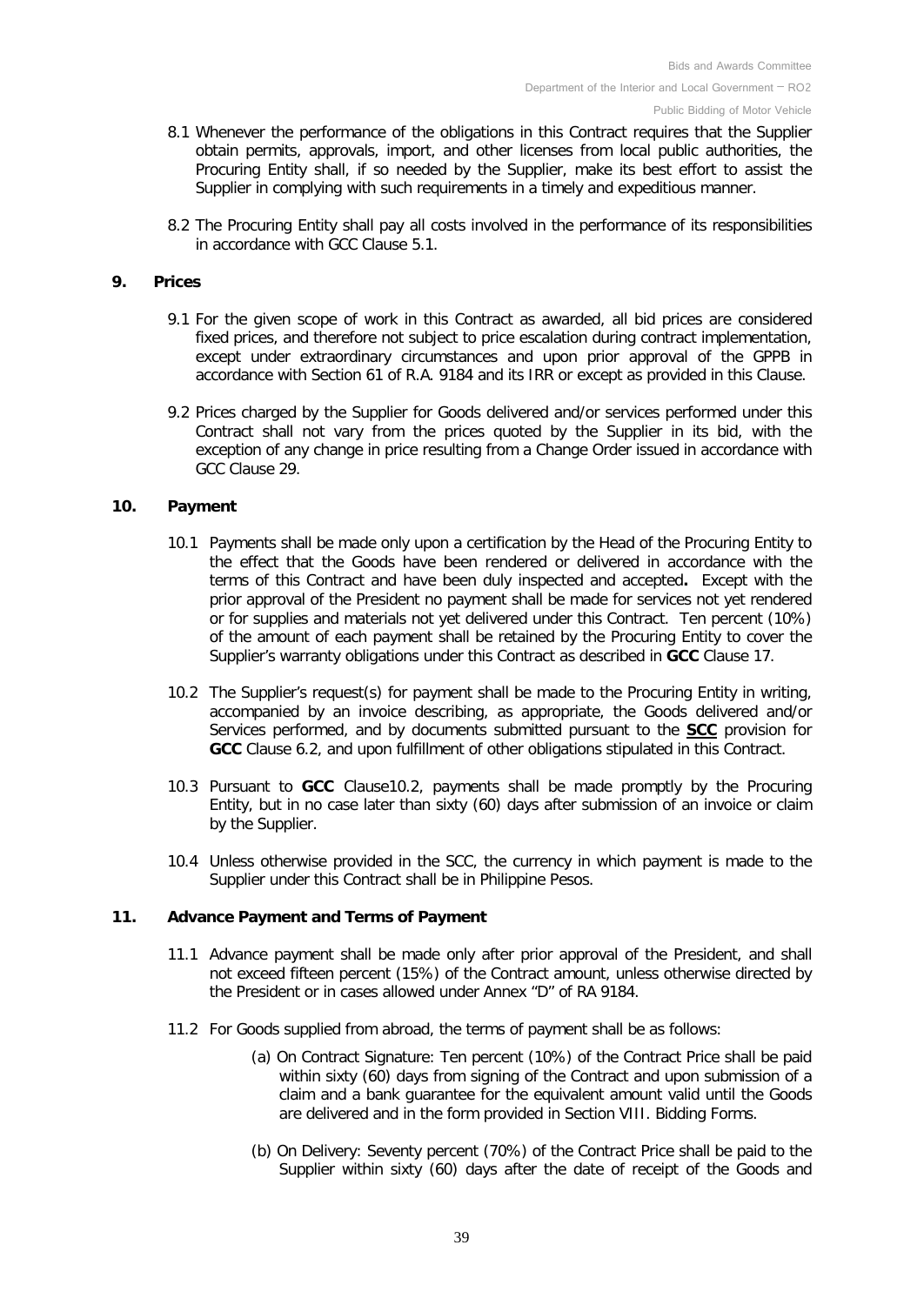upon submission of the documents (i) through (vi) specified in the SCC provision on Delivery and Documents.

- (c) On Acceptance: The remaining twenty percent (20%) of the Contract Price shall be paid to the Supplier within sixty (60) days after the date of submission of the acceptance and inspection certificate for the respective delivery issued by the Procuring Entity's authorized representative. In the event that no inspection or acceptance certificate is issued by the Procuring Entity's authorized representative within forty five (45) days of the date shown on the delivery receipt the Supplier shall have the right to claim payment of the remaining twenty percent (20%) subject to the Procuring Entity's own verification of the reason(s) for the failure to issue documents (vii) and (viii) as described in the SCC provision on Delivery and Documents.
- 11.3 All progress payments shall first be charged against the advance payment until the latter has been fully exhausted.

#### **12. Taxes and Duties**

The Supplier, whether local or foreign, shall be entirely responsible for all the necessary taxes, stamp duties, license fees, and other such levies imposed for the completion of this Contract.

#### **13. Performance Security**

- 13.1 Within ten (10) calendar days from receipt of the Notice of Award from the Procuring Entity but in no case later than the signing of the contract by both parties, the successful Bidder shall furnish the performance security in any the forms prescribed in the **ITB** Clause [33.2.](#page-29-3)
- 13.2 The performance security posted in favor of the Procuring Entity shall be forfeited in the event it is established that the winning bidder is in default in any of its obligations under the contract.
- 13.3 The performance security shall remain valid until issuance by the Procuring Entity of the Certificate of Final Acceptance.
- 13.4 The performance security may be released by the Procuring Entity and returned to the Supplier after the issuance of the Certificate of Final Acceptance subject to the following conditions:
	- (a) There are no pending claims against the Supplier or the surety company filed by the Procuring Entity;
	- (b) The Supplier has no pending claims for labor and materials filed against it; and
	- (c) Other terms specified in the **[SCC](#page-50-0)**.
- 13.5 In case of a reduction of the contract value, the Procuring Entity shall allow a proportional reduction in the original performance security, provided that any such reduction is more than ten percent (10%) and that the aggregate of such reductions is not more than fifty percent (50%) of the original performance security.

#### **14. Use of Contract Documents and Information**

14.1 The Supplier shall not, except for purposes of performing the obligations in this Contract, without the Procuring Entity's prior written consent, disclose this Contract, or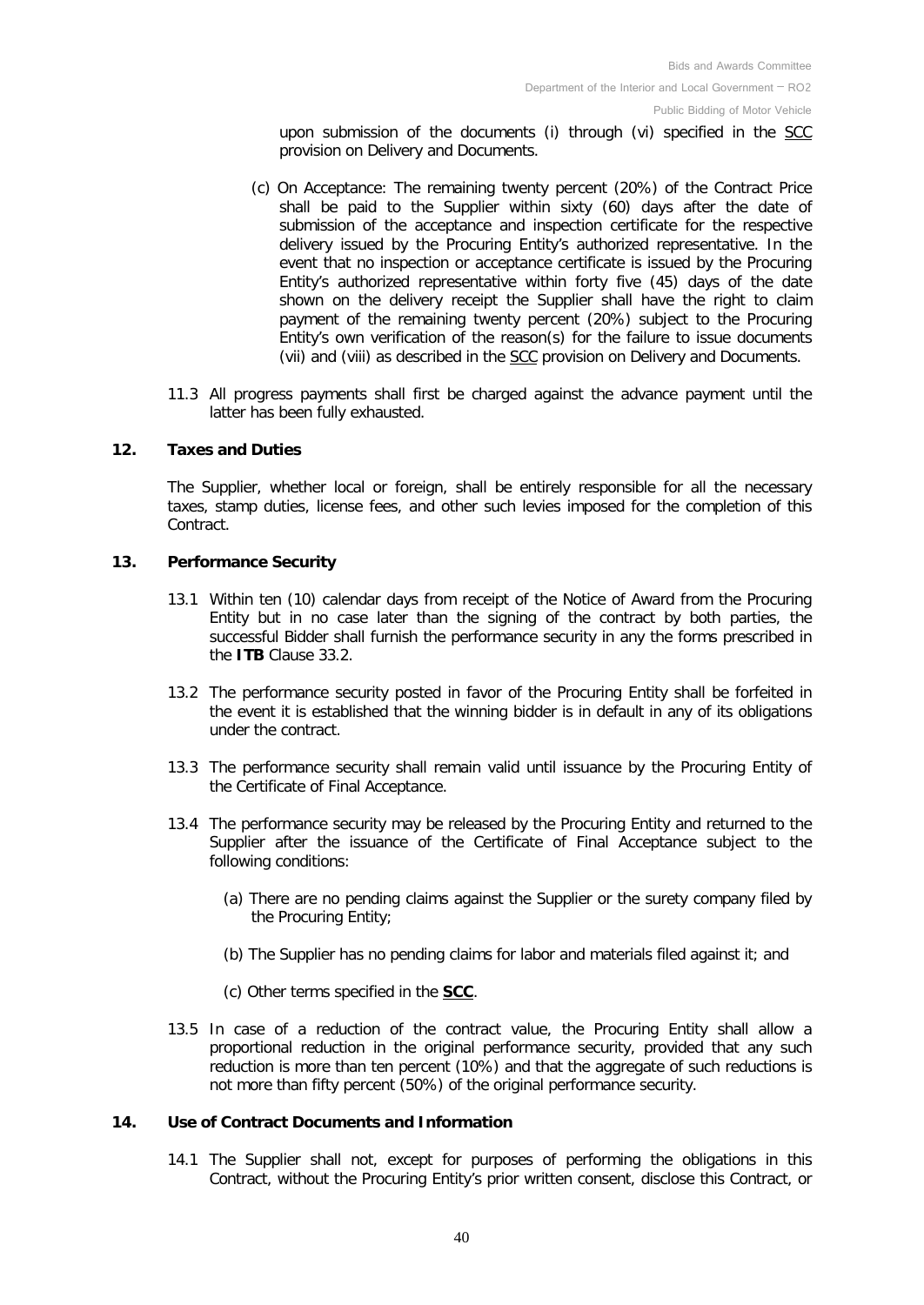any provision thereof, or any specification, plan, drawing, pattern, sample, or information furnished by or on behalf of the Procuring Entity. Any such disclosure shall be made in confidence and shall extend only as far as may be necessary for purposes of such performance.

14.2 Any document, other than this Contract itself, enumerated in **GCC** Clause 14.1shall remain the property of the Procuring Entity and shall be returned (all copies) to the Procuring Entity on completion of the Supplier's performance under this Contract if so required by the Procuring Entity.

#### **15. Standards**

The Goods provided under this Contract shall conform to the standards mentioned in the Section VII. Technical Specifications; and, when no applicable standard is mentioned, to the authoritative standards appropriate to the Goods' country of origin. Such standards shall be the latest issued by the institution concerned.

#### **16. Inspection and Tests**

- 16.1 The Procuring Entity or its representative shall have the right to inspect and/or to test the Goods to confirm their conformity to the Contract specifications at no extra cost to the Procuring Entity. The **SCC** and Section VII. Technical Specifications specify what inspections and/or tests the Procuring Entity requires and where they are to be conducted. The Procuring Entity shall notify the Supplier in writing, in a timely manner, of the identity of any representatives retained for these purposes.
- 16.2 If applicable, the inspections and tests may be conducted on the premises of the Supplier or its subcontractor(s), at point of delivery, and/or at the goods' final destination. If conducted on the premises of the Supplier or its subcontractor(s), all reasonable facilities and assistance, including access to drawings and production data, shall be furnished to the inspectors at no charge to the Procuring Entity. The Supplier shall provide the Procuring Entity with results of such inspections and tests.
- 16.3 The Procuring Entity or its designated representative shall be entitled to attend the tests and/or inspections referred to in this Clause provided that the Procuring Entity shall bear all of its own costs and expenses incurred in connection with such attendance including, but not limited to, all traveling and board and lodging expenses.
- 16.4 The Procuring Entity may reject any Goods or any part thereof that fail to pass any test and/or inspection or do not conform to the specifications. The Supplier shall either rectify or replace such rejected Goods or parts thereof or make alterations necessary to meet the specifications at no cost to the Procuring Entity, and shall repeat the test and/or inspection, at no cost to the Procuring Entity, upon giving a notice pursuant to **GCC** Clause [5.](#page-37-1)
- 16.5 The Supplier agrees that neither the execution of a test and/or inspection of the Goods or any part thereof, nor the attendance by the Procuring Entity or its representative, shall release the Supplier from any warranties or other obligations under this Contract.

#### **17. Warranty**

17.1 The Supplier warrants that the Goods supplied under the Contract are new, unused, of the most recent or current models, and that they incorporate all recent improvements in design and materials, except when the technical specifications required by the Procuring Entity provides otherwise.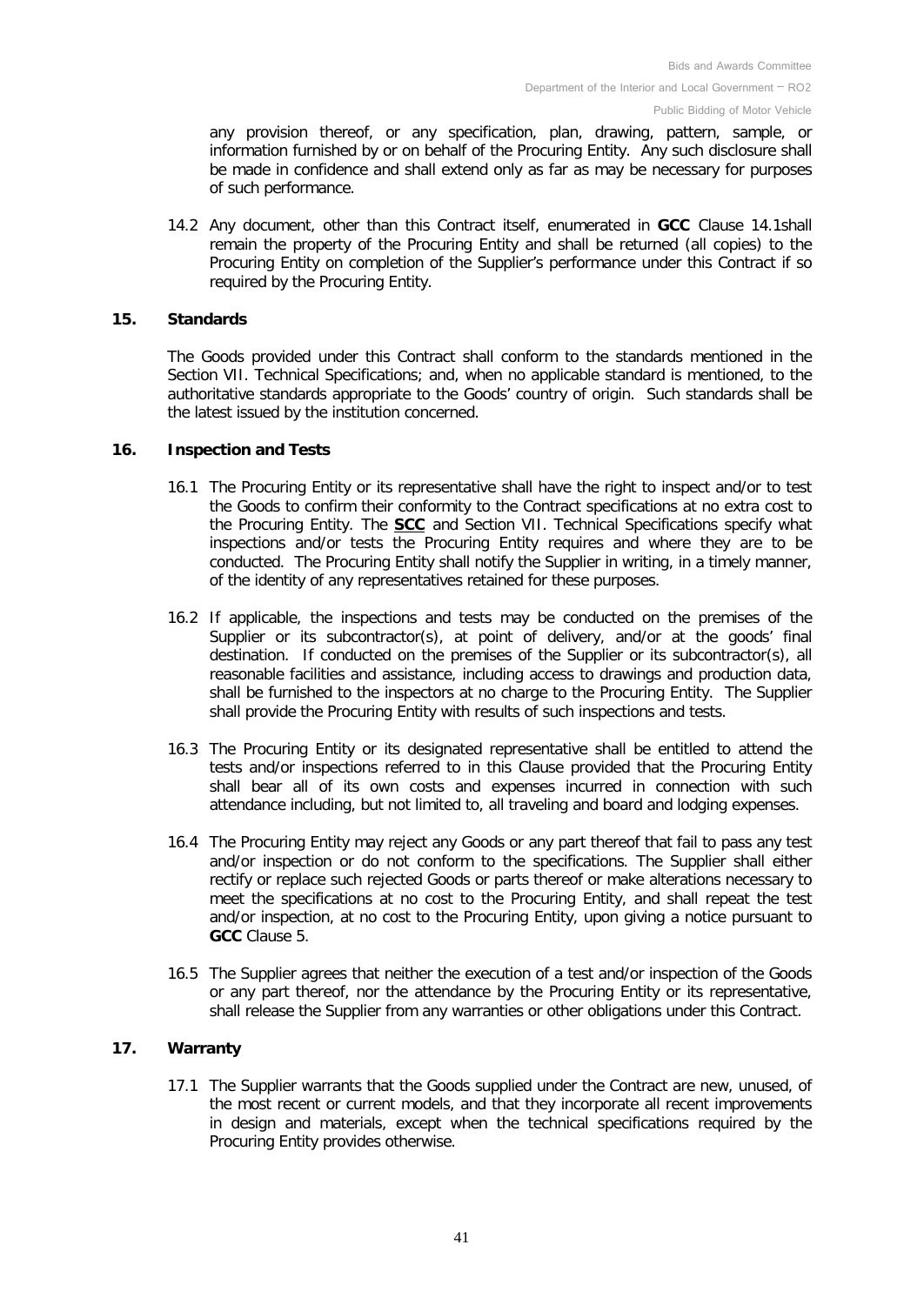- 17.2 The Supplier further warrants that all Goods supplied under this Contract shall have no defect, arising from design, materials, or workmanship or from any act or omission of the Supplier that may develop under normal use of the supplied Goods in the conditions prevailing in the country of final destination.
- 17.3 In order to assure that manufacturing defects shall be corrected by the Supplier, a warranty shall be required from the Supplier for a minimum period specified in the **SCC**. The obligation for the warranty shall be covered by, at the Supplier's option, either retention money in an amount equivalent to at least ten percent (10%) of the final payment, or a special bank quarantee equivalent to at least ten percent (10%) of the Contract Price or other such amount if so specified in the **SCC**. The said amounts shall only be released after the lapse of the warranty period specified in the **SCC**; provided, however, that the Supplies delivered are free from patent and latent defects and all the conditions imposed under this Contract have been fully met.
- 17.4 The Procuring Entity shall promptly notify the Supplier in writing of any claims arising under this warranty. Upon receipt of such notice, the Supplier shall, within the period specified in the **SCC** and with all reasonable speed, repair or replace the defective Goods or parts thereof, without cost to the Procuring Entity.
- 17.5 If the Supplier, having been notified, fails to remedy the defect(s) within the period specified in **GCC** Clause17.4, the Procuring Entity may proceed to take such remedial action as may be necessary, at the Supplier's risk and expense and without prejudice to any other rights which the Procuring Entity may have against the Supplier under the Contract and under the applicable law.may have against the Supplier under the Contract and under the applicable law.

#### **18. Delays in the Supplier's Performance**

- 18.1 Delivery of the Goods and/or performance of Services shall be made by the Supplier in accordance with the time schedule prescribed by the Procuring Entity in Section VI. Schedule of Requirements.
- 18.2 If at any time during the performance of this Contract, the Supplier or its Subcontractor(s) should encounter conditions impeding timely delivery of the Goods and/or performance of Services, the Supplier shall promptly notify the Procuring Entity in writing of the fact of the delay, its likely duration and its cause(s). As soon as practicable after receipt of the Supplier's notice, and upon causes provided for under **GCC** Clause 22, the Procuring Entity shall evaluate the situation and may extend the Supplier's time for performance, in which case the extension shall be ratified by the parties by amendment of Contract.
- 18.3 Except as provided under **GCC** Clause 22, a delay by the Supplier in the performance of its obligations shall render the Supplier liable to the imposition of liquidated damages pursuant to **GCC** Clause 19, unless an extension of time is agreed upon pursuant to **GCC** Clause 29 without the application of liquidated damages.

#### **19. Liquidated Damages**

Subject to **GCC** Clauses 18 and 22, if the Supplier fails to satisfactorily deliver any or all of the Goods and/or to perform the Services within the period(s) specified in this Contract inclusive of duly granted time extensions if any, the Procuring Entity shall, without prejudice to its other remedies under this Contract and under the applicable law, deduct from the Contract Price, as liquidated damages, the applicable rate of one tenth (1/10) of one (1) percent of the cost of the unperformed portion for every day of delay until actual delivery or performance. The maximum deduction shall be ten percent (10%) of the amount of contract.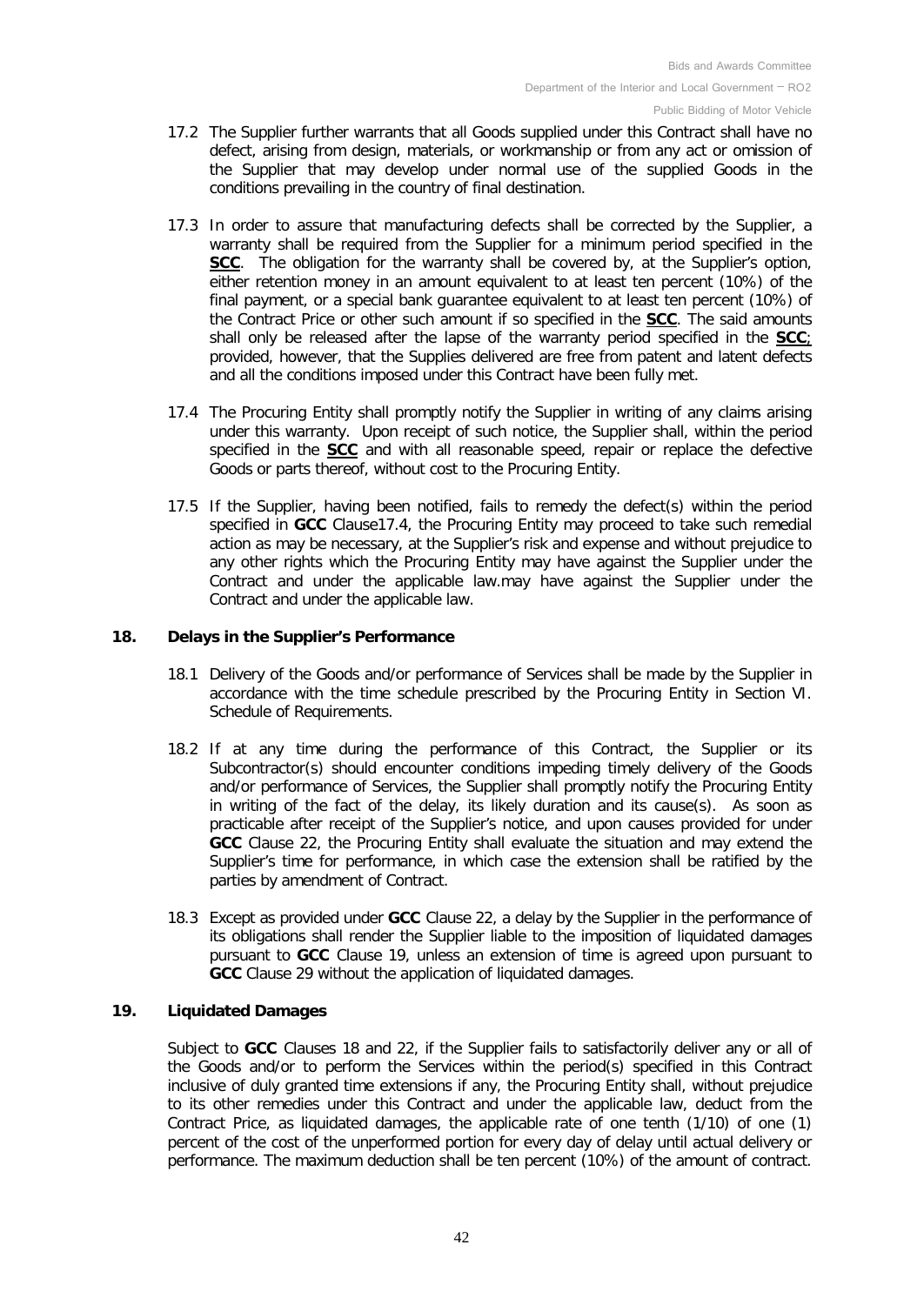Once the maximum is reached, the Procuring Entity shall rescind the Contract pursuant to **GCC** Clause 23, without prejudice to other courses of action and remedies open to it.

#### **20. Settlement of Disputes**

- 20.1 If any dispute or difference of any kind whatsoever shall arise between the Procuring Entity and the Supplier in connection with or arising out of this Contract, the parties shall make every effort to resolve amicably such dispute or difference by mutual consultation.
- 20.2 If after thirty (30) days, the parties have failed to resolve their dispute or difference by such mutual consultation, then either the Procuring Entity or the Supplier may give notice to the other party of its intention to commence arbitration, as hereinafter provided, as to the matter in dispute, and no arbitration in respect of this matter may be commenced unless such notice is given.
- 20.3 Any dispute or difference in respect of which a notice of intention to commence arbitration has been given in accordance with this Clause shall be settled by arbitration. Arbitration may be commenced prior to or after delivery of the Goods under this Contract.
- 20.4 In the case of a dispute between the Procuring Entity and the Supplier, the dispute shall be resolved in accordance with Republic Act 9285 ("R.A. 9285"), otherwise known as the "Alternative Dispute Resolution Act of 2004."
- 20.5 Notwithstanding any reference to arbitration herein, the parties shall continue to perform their respective obligations under the Contract unless they otherwise agree; and the Procuring Entity shall pay the Supplier any monies due the Supplier.

#### **21. Liability of the Supplier**

- 21.1 The Supplier's liability under this Contract shall be as provided by the laws of the Republic of the Philippines, subject to additional provisions, if any, set forth in the **[SCC](#page-50-0)**.
- 21.2 Except in cases of criminal negligence or willful misconduct, and in the case of infringement of patent rights, if applicable, the aggregate liability of the Supplier to the Procuring Entity shall not exceed the total Contract Price, provided that this limitation shall not apply to the cost of repairing or replacing defective equipment.

#### **22. Force Majeure**

- 22.1 The Supplier shall not be liable for forfeiture of its performance security, liquidated damages, or termination for default if and to the extent that the Supplier's delay in performance or other failure to perform its obligations under the Contract is the result of a force majeure.
- 22.2 For purposes of this Contract the terms "force majeure" and "fortuitous event" may be used interchangeably. In this regard, a fortuitous event or *force majeure* shall be interpreted to mean an event which the Contractor could not have foreseen, or which though foreseen, was inevitable. It shall not include ordinary unfavorable weather conditions; and any other cause the effects of which could have been avoided with the exercise of reasonable diligence by the Contractor. Such events may include, but not limited to, acts of the Procuring Entity in its sovereign capacity, wars or revolutions, fires, floods, epidemics, quarantine restrictions, and freight embargoes.
- 22.3 If a *force majeure* situation arises, the Supplier shall promptly notify the Procuring Entity in writing of such condition and the cause thereof. Unless otherwise directed by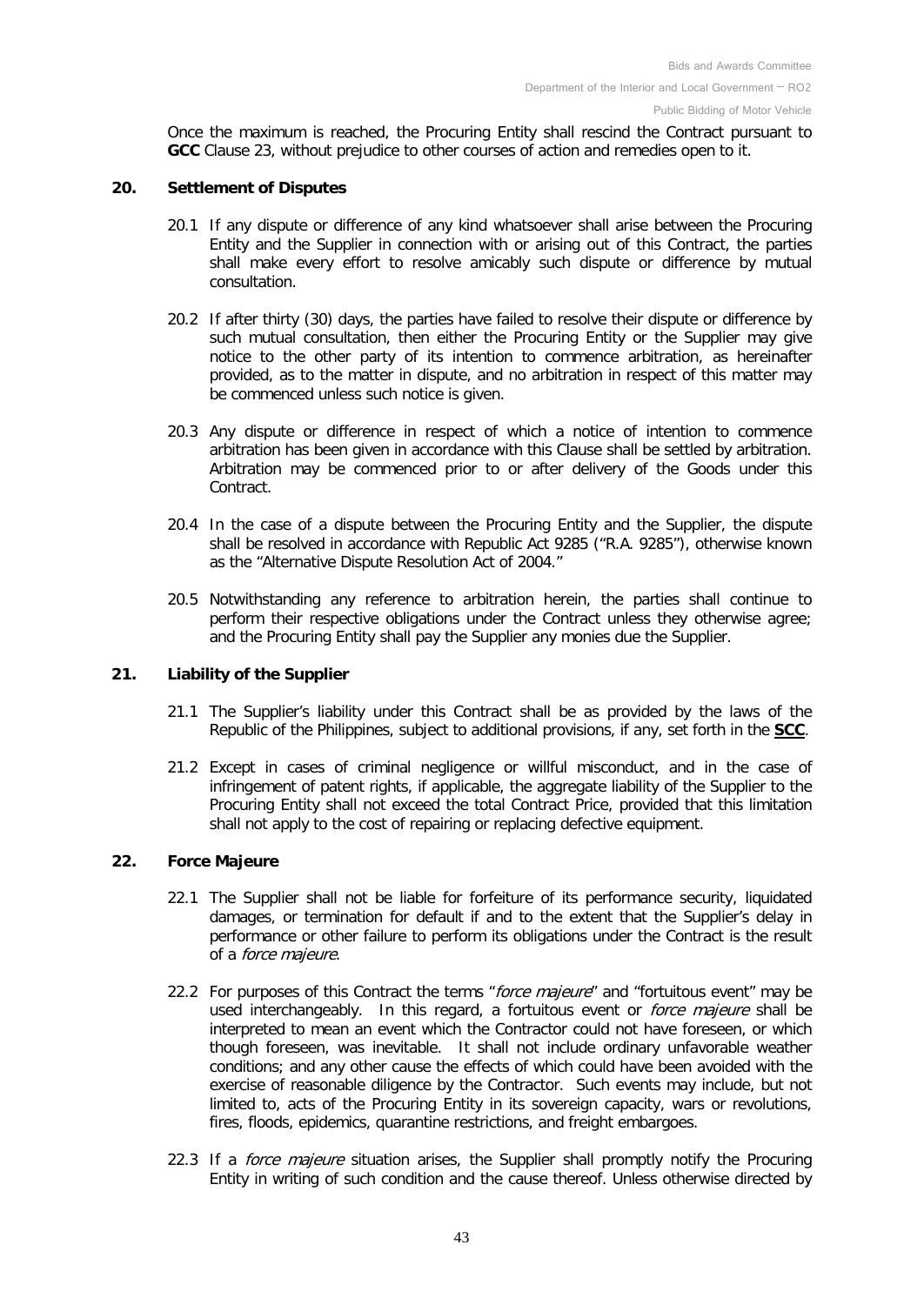the Procuring Entity in writing, the Supplier shall continue to perform its obligations under the Contract as far as is reasonably practical, and shall seek all reasonable alternative means for performance not prevented by the *force majeure*.

#### **23. Termination for Default**

- 23.1 The Procuring Entity shall terminate this Contract for default when any of the following conditions attends its implementation:
	- (a) Outside of *force majeure*, the Supplier fails to deliver or perform any or all of the Goods within the period(s) specified in the contract, or within any extension thereof granted by the Procuring Entity pursuant to a request made by the Supplier prior to the delay, and such failure amounts to at least ten percent (10%) of the contact price;
	- (b) As a result of *force majeure*, the Supplier is unable to deliver or perform any or all of the Goods, amounting to at least ten percent (10%) of the contract price, for a period of not less than sixty (60) calendar days after receipt of the notice from the Procuring Entity stating that the circumstance of force majeure is deemed to have ceased; or
	- (c) The Supplier fails to perform any other obligation under the Contract.
- 23.2 In the event the Procuring Entity terminates this Contract in whole or in part, for any of the reasons provided under **GCC** Clauses 23 to 26, the Procuring Entity may procure, upon such terms and in such manner as it deems appropriate, Goods or Services similar to those undelivered, and the Supplier shall be liable to the Procuring Entity for any excess costs for such similar Goods or Services. However, the Supplier shall continue performance of this Contract to the extent not terminated.
- 23.3 In case the delay in the delivery of the Goods and/or performance of the Services exceeds a time duration equivalent to ten percent (10%) of the specified contract time plus any time extension duly granted to the Supplier, the Procuring Entity may terminate this Contract, forfeit the Supplier's performance security and award the same to a qualified Supplier.

#### **24. Termination for Insolvency**

The Procuring Entity shall terminate this Contract if the Supplier is declared bankrupt or insolvent as determined with finality by a court of competent jurisdiction. In this event, termination will be without compensation to the Supplier, provided that such termination will not prejudice or affect any right of action or remedy which has accrued or will accrue thereafter to the Procuring Entity and/or the Supplier.

#### **25. Termination for Convenience**

- 25.1 The Procuring Entity may terminate this Contract, in whole or in part, at any time for its convenience. The Head of the Procuring Entity may terminate a contract for the convenience of the Government if he has determined the existence of conditions that make Project Implementation economically, financially or technically impractical and/or unnecessary, such as, but not limited to, fortuitous event(s) or changes in law and national government policies.
- 25.2 The Goods that have been delivered and/or performed or are ready for delivery or performance within thirty (30) calendar days after the Supplier's receipt of Notice to Terminate shall be accepted by the Procuring Entity at the contract terms and prices. For Goods not yet performed and/or ready for delivery, the Procuring Entity may elect: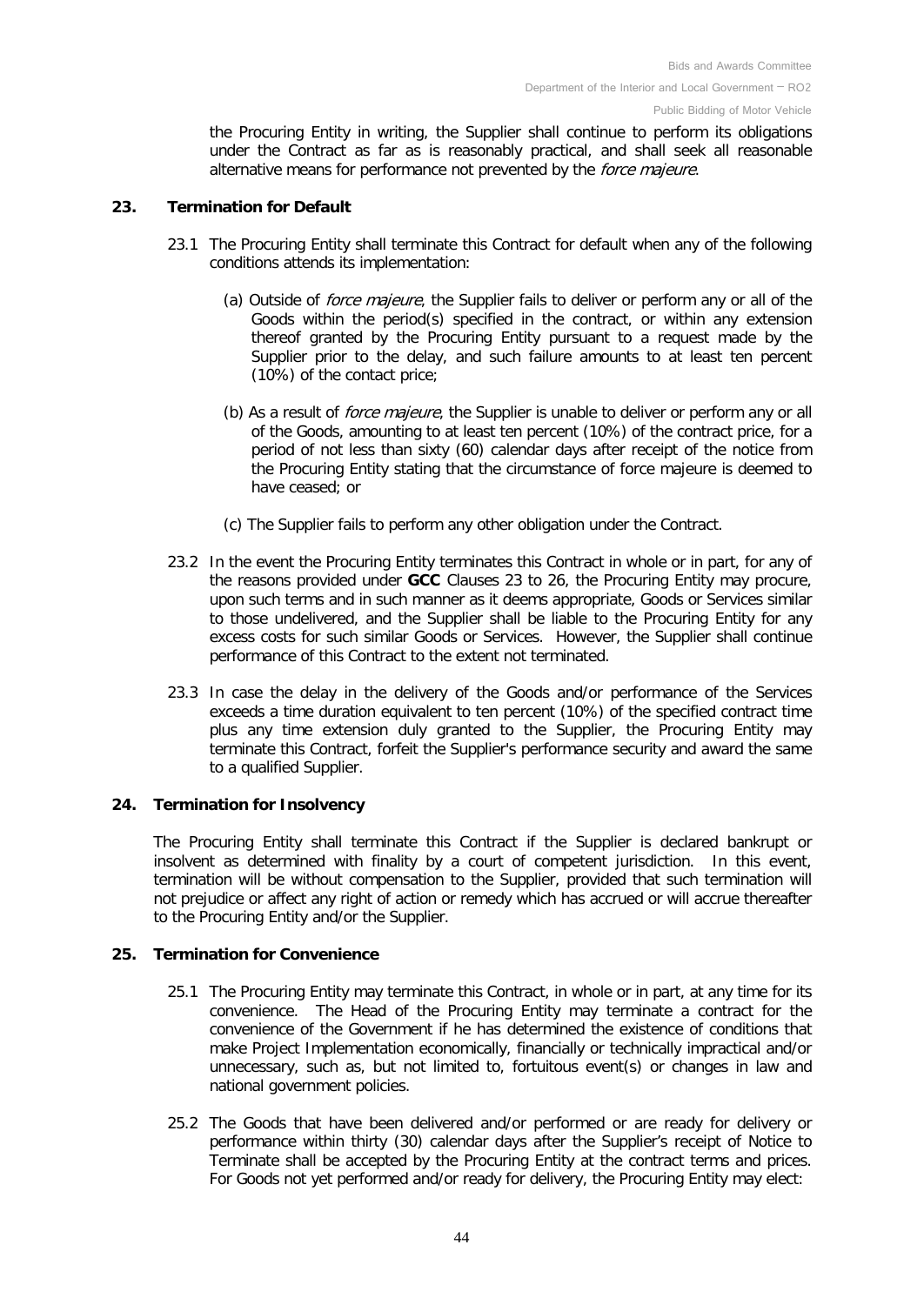- (a) to have any portion delivered and/or performed and paid at the contract terms and prices; and/or
- (b) to cancel the remainder and pay to the Supplier an agreed amount for partially completed and/or performed goods and for materials and parts previously procured by the Supplier.
- 25.3 If the Supplier suffers loss in its initial performance of the terminated contract, such as purchase of raw materials for goods specially manufactured for the Procuring Entity which cannot be sold in open market, it shall be allowed to recover partially from this Contract, on a *quantum meruit* basis. Before recovery may be made, the fact of loss must be established under oath by the Supplier to the satisfaction of the Procuring Entity before recovery may be made.

#### **26. Termination for Unlawful Acts**

- 26.1 The Procuring Entity may terminate this Contract in case it is determined prima facie that the Supplier has engaged, before or during the implementation of this Contract, in unlawful deeds and behaviors relative to contract acquisition and implementation. Unlawful acts include, but are not limited to, the following:
	- (a) Corrupt, fraudulent, and coercive practices as defined in **ITB** Clause [3.1\(a\);](#page-6-4)
	- (b) Drawing up or using forged documents;
	- (c) Using adulterated materials, means or methods, or engaging in production contrary to rules of science or the trade; and
	- (d) Any other act analogous to the foregoing.

#### **27. Procedures for Termination of Contracts**

- 27.1 The following provisions shall govern the procedures for termination of this Contract:
	- (a) Upon receipt of a written report of acts or causes which may constitute ground(s) for termination as aforementioned, or upon its own initiative, the Implementing Unit shall, within a period of seven (7) calendar days, verify the existence of such ground(s) and cause the execution of a Verified Report, with all relevant evidence attached;
	- (b) Upon recommendation by the Implementing Unit, the Head of the Procuring Entity shall terminate this Contract only by a written notice to the Supplier conveying the termination of this Contract. The notice shall state:
		- (i) that this Contract is being terminated for any of the ground(s) aforementioned, and a statement of the acts that constitute the ground(s) constituting the same;
		- (ii) the extent of termination, whether in whole or in part;
		- (iii) an instruction to the Supplier to show cause as to why this Contract should not be terminated; and
		- (iv) special instructions of the Procuring Entity, if any.
	- (c) The Notice to Terminate shall be accompanied by a copy of the Verified Report;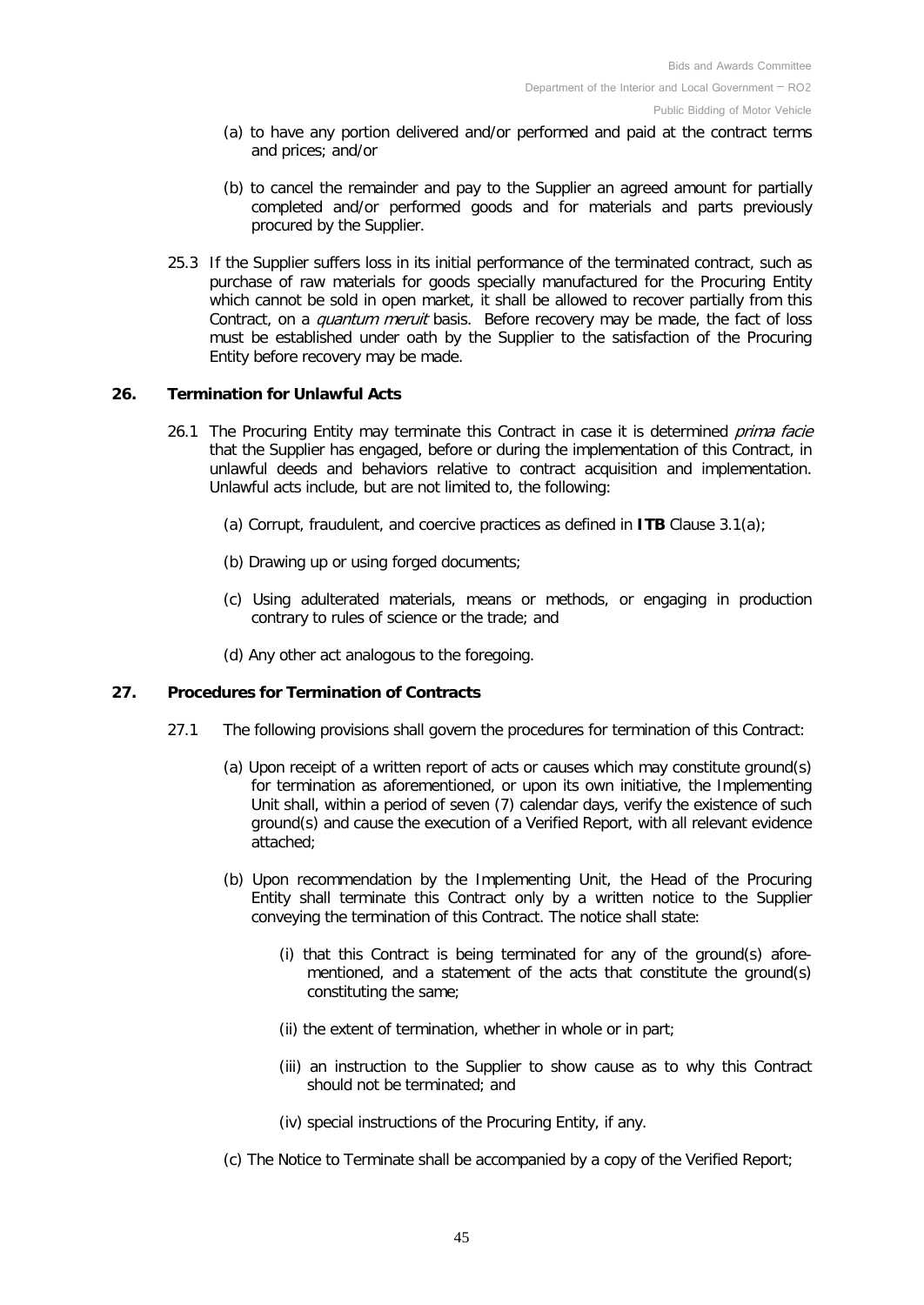- (d) Within a period of seven (7) calendar days from receipt of the Notice of Termination, the Supplier shall submit to the Head of the Procuring Entity a verified position paper stating why this Contract should not be terminated. If the Supplier fails to show cause after the lapse of the seven (7) day period, either by inaction or by default, the Head of the Procuring Entity shall issue an order terminating this Contract;
- (e) The Procuring Entity may, at any time before receipt of the Supplier's verified position paper described in item (d) above withdraw the Notice to Terminate if it is determined that certain items or works subject of the notice had been completed, delivered, or performed before the Supplier's receipt of the notice;
- (f) Within a non-extendible period of ten (10) calendar days from receipt of the verified position paper, the Head of the Procuring Entity shall decide whether or not to terminate this Contract. It shall serve a written notice to the Supplier of its decision and, unless otherwise provided, this Contract is deemed terminated from receipt of the Supplier of the notice of decision. The termination shall only be based on the ground(s) stated in the Notice to Terminate;
- (g) The Head of the Procuring Entity may create a Contract Termination Review Committee (CTRC) to assist him in the discharge of this function. All decisions recommended by the CTRC shall be subject to the approval of the Head of the Procuring Entity; and
- (h) The Supplier must serve a written notice to the Procuring Entity of its intention to terminate the contract at least thirty (30) calendar days before its intended termination. The Contract is deemed terminated if it is not resumed in thirty (30) calendar days after the receipt of such notice by the Procuring Entity.

#### **28. Assignment of Rights**

The Supplier shall not assign his rights or obligations under this Contract, in whole or in part, except with the Procuring Entity's prior written consent.

#### **29. Contract Amendment**

Subject to applicable laws, no variation in or modification of the terms of this Contract shall be made except by written amendment signed by the parties.

#### **30. Application**

These General Conditions shall apply to the extent that they are not superseded by provisions of other parts of this Contract.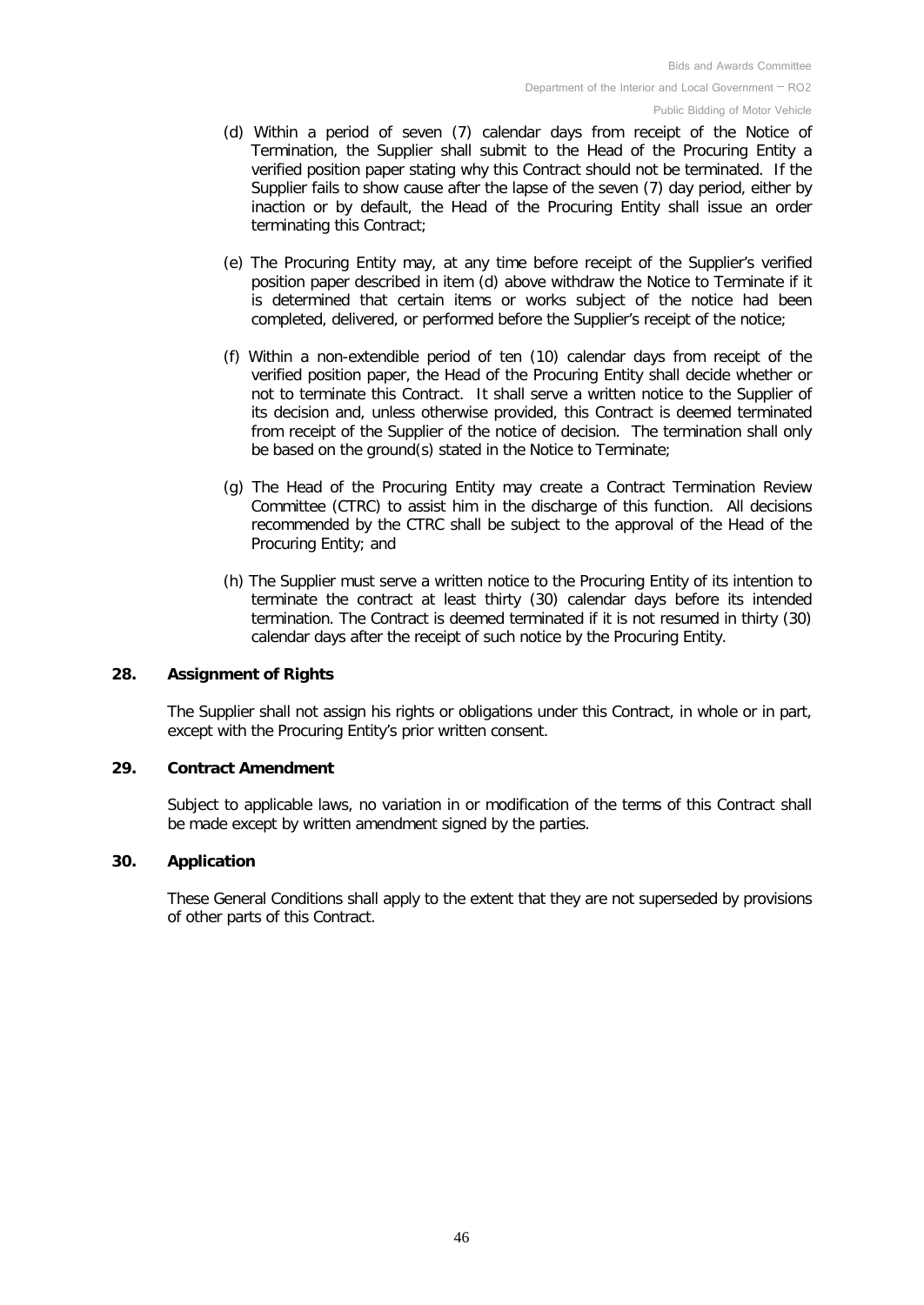## **Section V. Special Conditions of Contract**

<span id="page-46-3"></span><span id="page-46-2"></span><span id="page-46-1"></span><span id="page-46-0"></span>

| <b>GCC Clause</b> |                                                                                                                                                                                                                                                                                                                                                              |
|-------------------|--------------------------------------------------------------------------------------------------------------------------------------------------------------------------------------------------------------------------------------------------------------------------------------------------------------------------------------------------------------|
| 1.1 $(g)$         | The PROCURING ENTITY is Department of the Interior and<br>Local Government - Regional Office No. 02                                                                                                                                                                                                                                                          |
| 1.1 $(i)$         | The Supplier is _________                                                                                                                                                                                                                                                                                                                                    |
| 1.1 $(i)$         | The Funding Source is:                                                                                                                                                                                                                                                                                                                                       |
|                   | The Government of the Philippines (GOP) through the CY 2014<br>Budget of the DILG RO2.                                                                                                                                                                                                                                                                       |
| 1.1 $(k)$         | The Project Site is:                                                                                                                                                                                                                                                                                                                                         |
|                   | at the procuring entity's address                                                                                                                                                                                                                                                                                                                            |
| 2.2.1             | No further instructions.                                                                                                                                                                                                                                                                                                                                     |
| 5.1               | The PROCURING ENTITY's address for Notices is:                                                                                                                                                                                                                                                                                                               |
|                   | Department of the Interior and Local Government-RO2<br>Carig Sur, Tuguegarao City                                                                                                                                                                                                                                                                            |
|                   | The Supplier's address for Notices is:                                                                                                                                                                                                                                                                                                                       |
|                   |                                                                                                                                                                                                                                                                                                                                                              |
|                   |                                                                                                                                                                                                                                                                                                                                                              |
|                   |                                                                                                                                                                                                                                                                                                                                                              |
| 6.2               | <b>Delivery and Documents -</b>                                                                                                                                                                                                                                                                                                                              |
|                   | For purposes of the Contract, "EXW," "FOB," "FCA," "CIF," "CIP,"<br>"DDP" and other trade terms used to describe the obligations of the<br>parties shall have the meanings assigned to them by the current<br>edition of INCOTERMS published by the International Chamber of<br>Commerce, Paris. The Delivery terms of this Contract shall be as<br>follows: |
|                   | The delivery terms applicable to this Contract are delivered at the<br>Procuring Entity's address. Risk and title will pass from the Supplier<br>to the Procuring Entity upon receipt and final acceptance of the<br>Goods at their final destination."                                                                                                      |
|                   | Delivery of the Goods shall be made by the Supplier in accordance<br>with the terms specified in Section VI. Schedule of Requirements.<br>The details of shipping and/or other documents to be furnished by                                                                                                                                                  |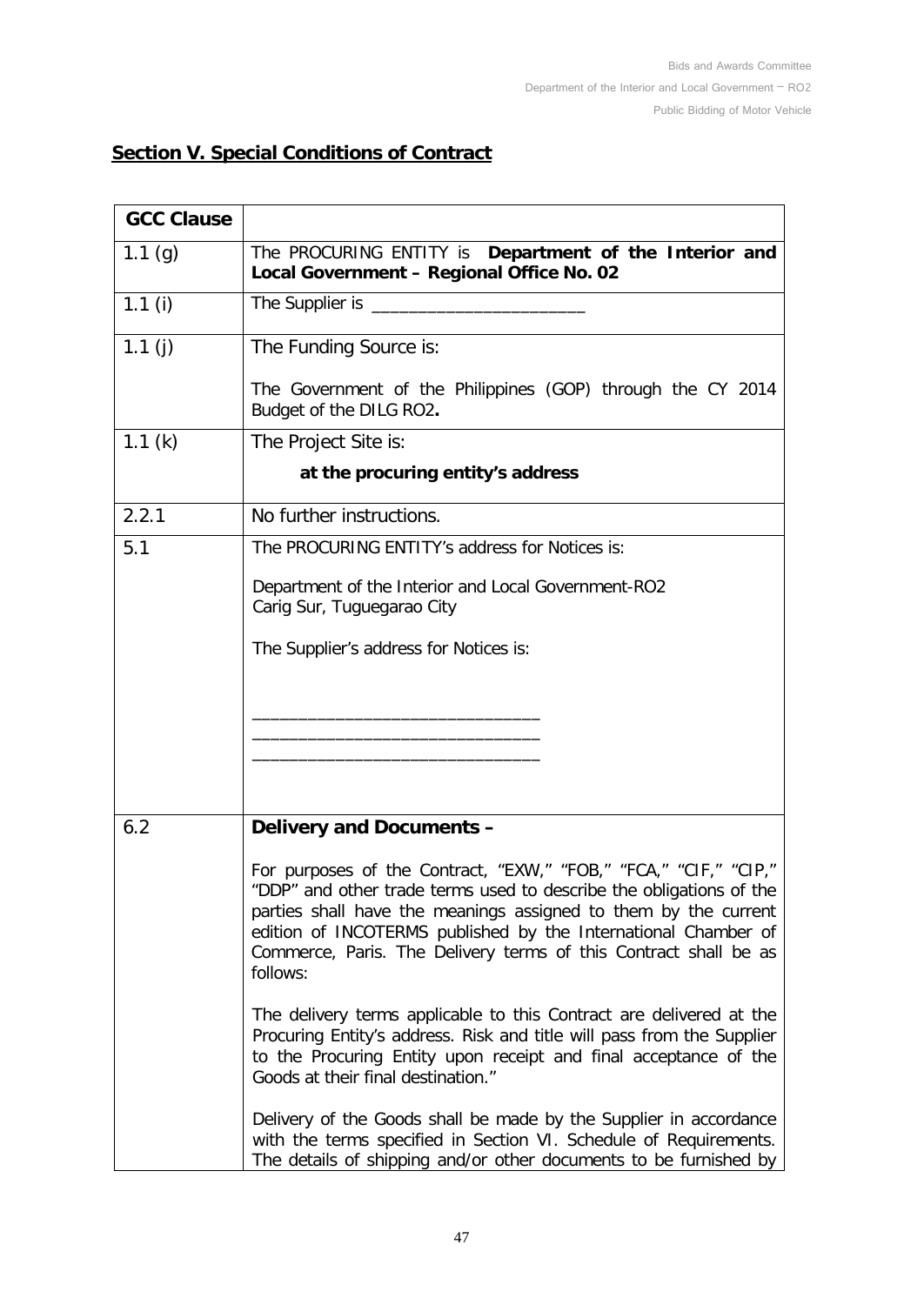the Supplier are as follows:

Upon delivery of the Goods to the Project Site, the Supplier shall notify the Procuring Entity and present the following documents to the Procuring Entity:

- (i) Original and four copies of the Supplier's invoice showing Goods' description, quantity, unit price, and total amount;
- (ii) Original and four copies delivery receipt/note, railway receipt, or truck receipt;
- (iii) Original Supplier's factory inspection report;
- (iv) Original and four copies of the Manufacturer's and/or Supplier's warranty certificate;
- (v) Original and four copies of the certificate of origin (for imported Goods);
- (vi) Delivery receipt detailing number and description of items received signed by the authorized receiving personnel;
- (vii) Certificate of Acceptance/Inspection Report signed by the Procuring Entity's representative at the Project Site; and
- (viii) Four copies of the Invoice Receipt for Property signed by the Procuring Entity's representative at the Project Site.

## **Incidental Services –**

The Supplier is required to provide all of the following services, including additional services, if any, specified in Section VI. Schedule of Requirements:

- (a) performance or supervision of on-site assembly and/or start-up of the supplied Goods;
- (b) furnishing of tools required for assembly and/or maintenance of the supplied Goods;
- (c) furnishing of a detailed operations and maintenance manual for each appropriate unit of the supplied Goods;
- (d) performance or supervision or maintenance and/or repair of the supplied Goods, for a period of time agreed by the parties, provided that this service shall not relieve the Supplier of any warranty obligations under this Contract; and
- (e) training of the Procuring Entity's personnel, at the Supplier's plant and/or on-site, in assembly, start-up, operation, maintenance, and/or repair of the supplied Goods.

The Contract price for the Goods shall include the prices charged by the Supplier for incidental services and shall not exceed the prevailing rates charged to other parties by the Supplier for similar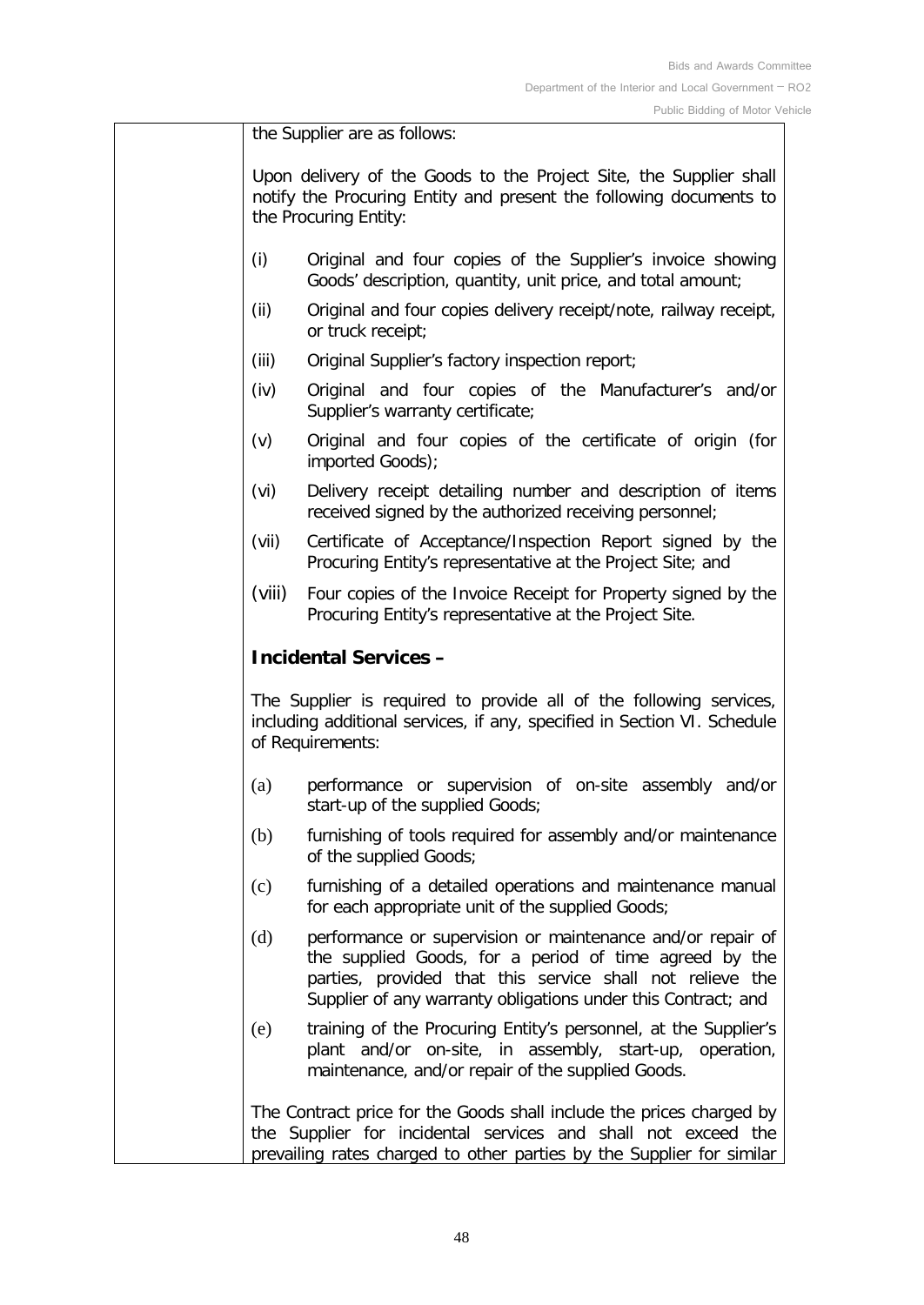services.

## **Spare Parts –**

The Supplier is required to provide all of the following materials, notifications, and information pertaining to spare parts manufactured or distributed by the Supplier:

such spare parts as the Procuring Entity may elect to purchase from the Supplier, provided that this election shall not relieve the Supplier of any warranty obligations under this Contract; and

in the event of termination of production of the spare parts:

advance notification to the Procuring Entity of the pending termination, in sufficient time to permit the Procuring Entity to procure needed requirements; and

following such termination, furnishing at no cost to the Procuring Entity, the blueprints, drawings, and specifications of the spare parts, if requested.

The spare parts required are listed in Section VI. Schedule of Requirements and the cost thereof are included in the Contract Price

The Supplier shall carry sufficient inventories to assure ex-stock supply of consumable spares for the Goods for a period of one year

Other spare parts and components shall be supplied as promptly as possible, but in any case within fifteen (15) days of placing the order.

## **Packaging –**

The Supplier shall provide such packaging of the Goods as is required to prevent their damage or deterioration during transit to their final destination, as indicated in this Contract. The packaging shall be sufficient to withstand, without limitation, rough handling during transit and exposure to extreme temperatures, salt and precipitation during transit, and open storage. Packaging case size and weights shall take into consideration, where appropriate, the remoteness of the GOODS' final destination and the absence of heavy handling facilities at all points in transit.

The packaging, marking, and documentation within and outside the packages shall comply strictly with such special requirements as shall be expressly provided for in the Contract, including additional requirements, if any, specified below, and in any subsequent instructions ordered by the Procuring Entity.

The outer packaging must be clearly marked on at least four (4)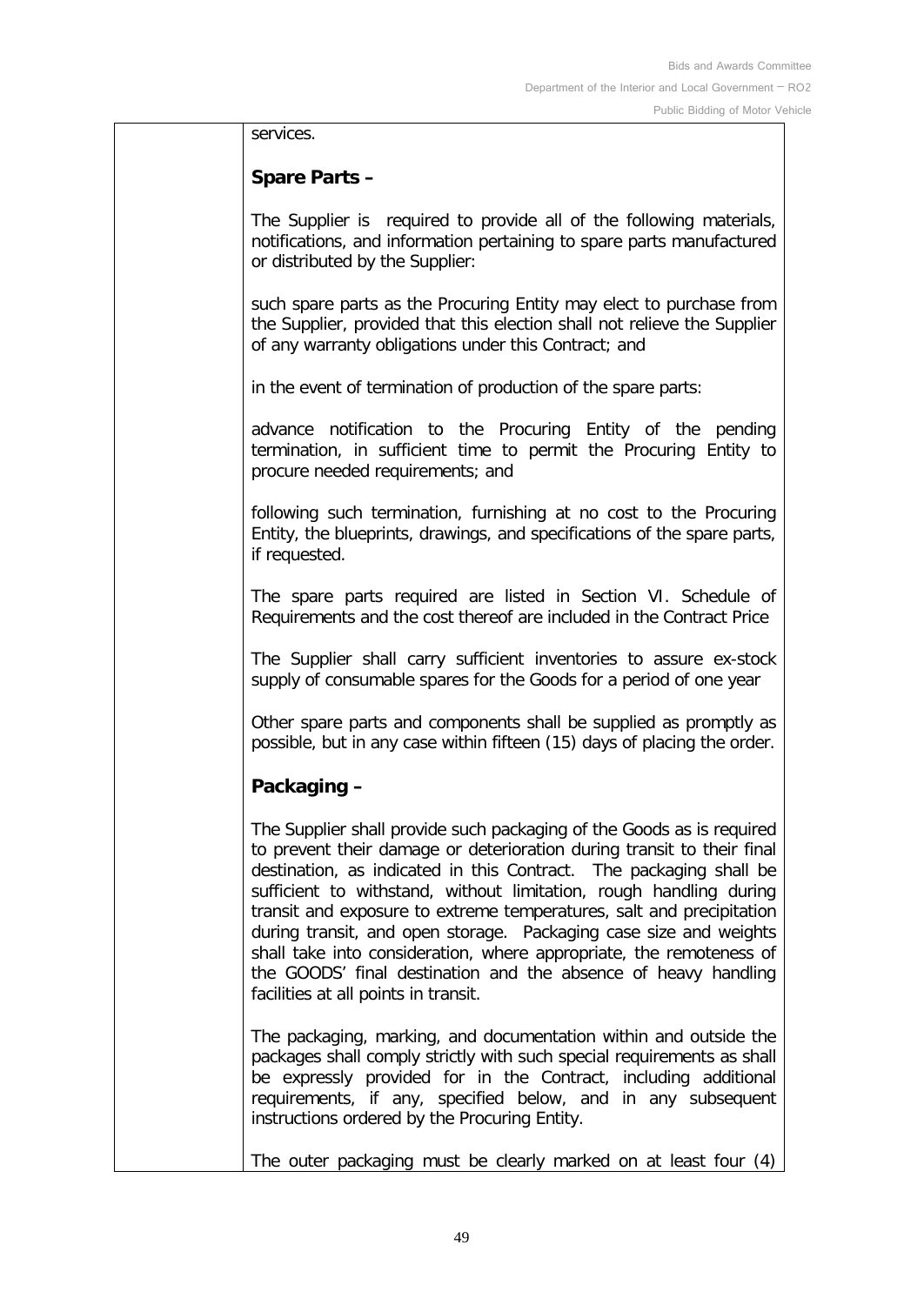Bids and Awards Committee Department of the Interior and Local Government – RO2

Public Bidding of Motor Vehicle

sides as follows:

Name of the Procuring Entity

Name of the Supplier

Contract Description

Final Destination

Gross weight

Any special lifting instructions

Any special handling instructions

Any relevant HAZCHEM classifications

A packaging list identifying the contents and quantities of the package is to be placed on an accessible point of the outer packaging if practical. If not practical the packaging list is to be placed inside the outer packaging but outside the secondary packaging.

#### **Insurance –**

The Goods supplied under this Contract shall be fully insured by the Supplier in a freely convertible currency against loss or damage incidental to manufacture or acquisition, transportation, storage, and delivery. The Goods remain at the risk and title of the Supplier until their final acceptance by the Procuring Entity.

#### **Transportation –**

Where the Supplier is required under Contract to deliver the Goods CIF, CIP or DDP, transport of the Goods to the port of destination or such other named place of destination in the Philippines, as shall be specified in this Contract, shall be arranged and paid for by the Supplier, and the cost thereof shall be included in the Contract Price.

Where the Supplier is required under this Contract to transport the Goods to a specified place of destination within the Philippines, defined as the Project Site, transport to such place of destination in the Philippines, including insurance and storage, as shall be specified in this Contract, shall be arranged by the Supplier, and related costs shall be included in the Contract Price.

Where the Supplier is required under Contract to deliver the Goods CIF, CIP or DDP, Goods are to be transported on carriers of Philippine registry. In the event that no carrier of Philippine registry is available, Goods may be shipped by a carrier which is not of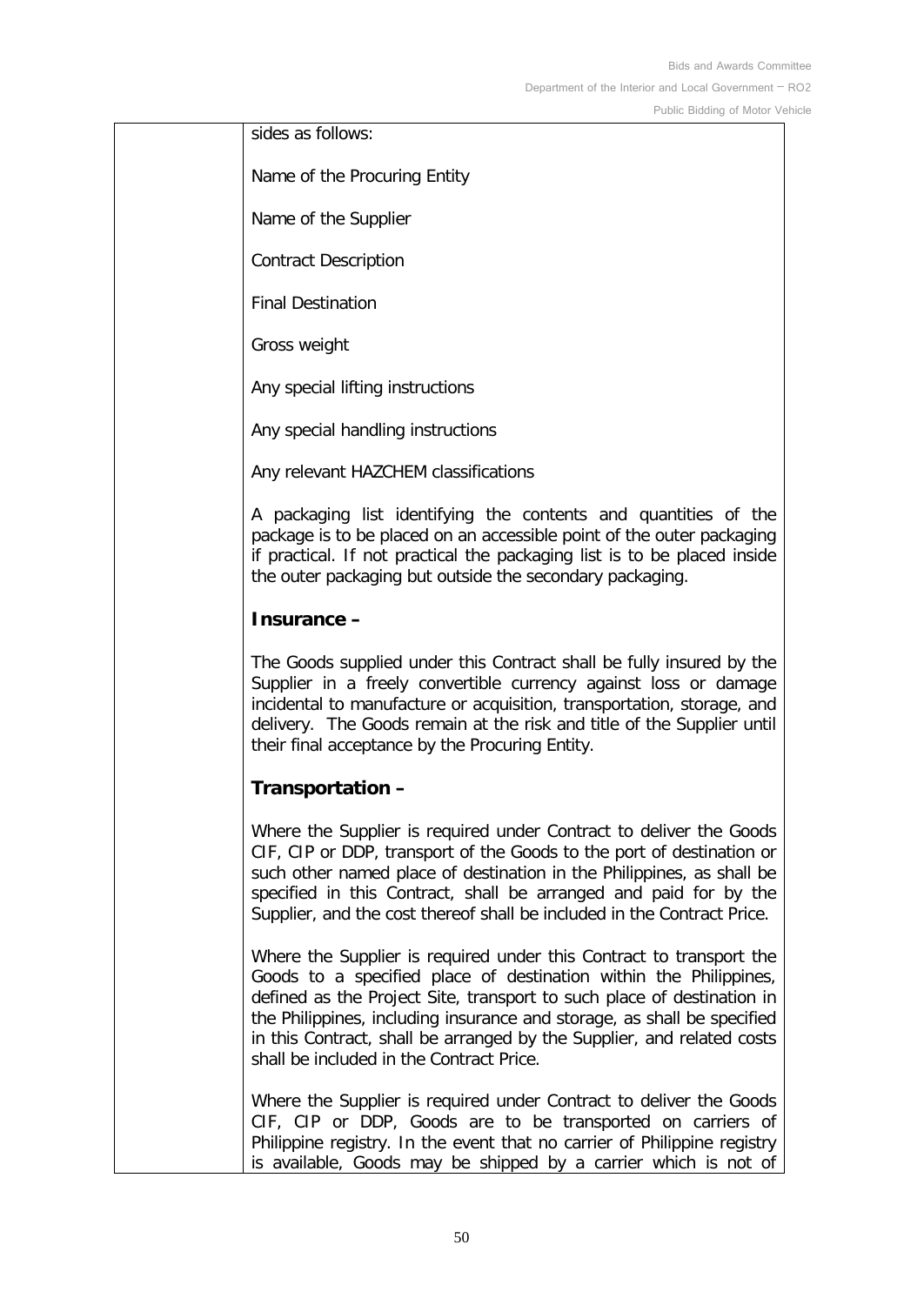<span id="page-50-0"></span>

|      | Philippine registry provided that the Supplier obtains and presents to<br>the Procuring Entity certification to this effect from the nearest<br>Philippine consulate to the port of dispatch. In the event that carriers<br>of Philippine registry are available but their schedule delays the<br>Supplier in its performance of this Contract the period from when the<br>Goods were first ready for shipment and the actual date of shipment<br>the period of delay will be considered force majeure in accordance<br>with GCC Clause 16. |
|------|---------------------------------------------------------------------------------------------------------------------------------------------------------------------------------------------------------------------------------------------------------------------------------------------------------------------------------------------------------------------------------------------------------------------------------------------------------------------------------------------------------------------------------------------|
|      | The Procuring Entity accepts no liability for the damage of Goods<br>during transit other than those prescribed by INCOTERMS for DDP<br>Deliveries. In the case of Goods supplied from within the Philippines<br>or supplied by domestic Suppliers risk and title will not be deemed to<br>have passed to the Procuring Entity until their receipt and final<br>acceptance at the final destination.                                                                                                                                        |
|      | <b>Patent Rights -</b>                                                                                                                                                                                                                                                                                                                                                                                                                                                                                                                      |
|      | The Supplier shall indemnify the Procuring Entity against all<br>third-party claims of infringement of patent, trademark, or industrial<br>design rights arising from use of the Goods or any part thereof.                                                                                                                                                                                                                                                                                                                                 |
| 9.1  | For the given scope of work in this Contract as awarded, all bid<br>prices are considered fixed prices, and therefore not subject to price<br>during<br>contract<br>implementation,<br>escalation<br>except<br>under<br>extraordinary circumstances and upon prior approval of the GPPB in<br>accordance with Section 61 of R.A. 9184 and its IRR-A.                                                                                                                                                                                        |
| 10.1 | No further instructions.                                                                                                                                                                                                                                                                                                                                                                                                                                                                                                                    |
| 10.4 | Not applicable.                                                                                                                                                                                                                                                                                                                                                                                                                                                                                                                             |
| 13.1 | No further instructions.                                                                                                                                                                                                                                                                                                                                                                                                                                                                                                                    |
| 13.4 | No further instructions.                                                                                                                                                                                                                                                                                                                                                                                                                                                                                                                    |
| 16.1 | The inspections and tests that will be conducted are:<br>a. Road test<br>b. Functionality of all accessories<br>c. Completeness of all accessories                                                                                                                                                                                                                                                                                                                                                                                          |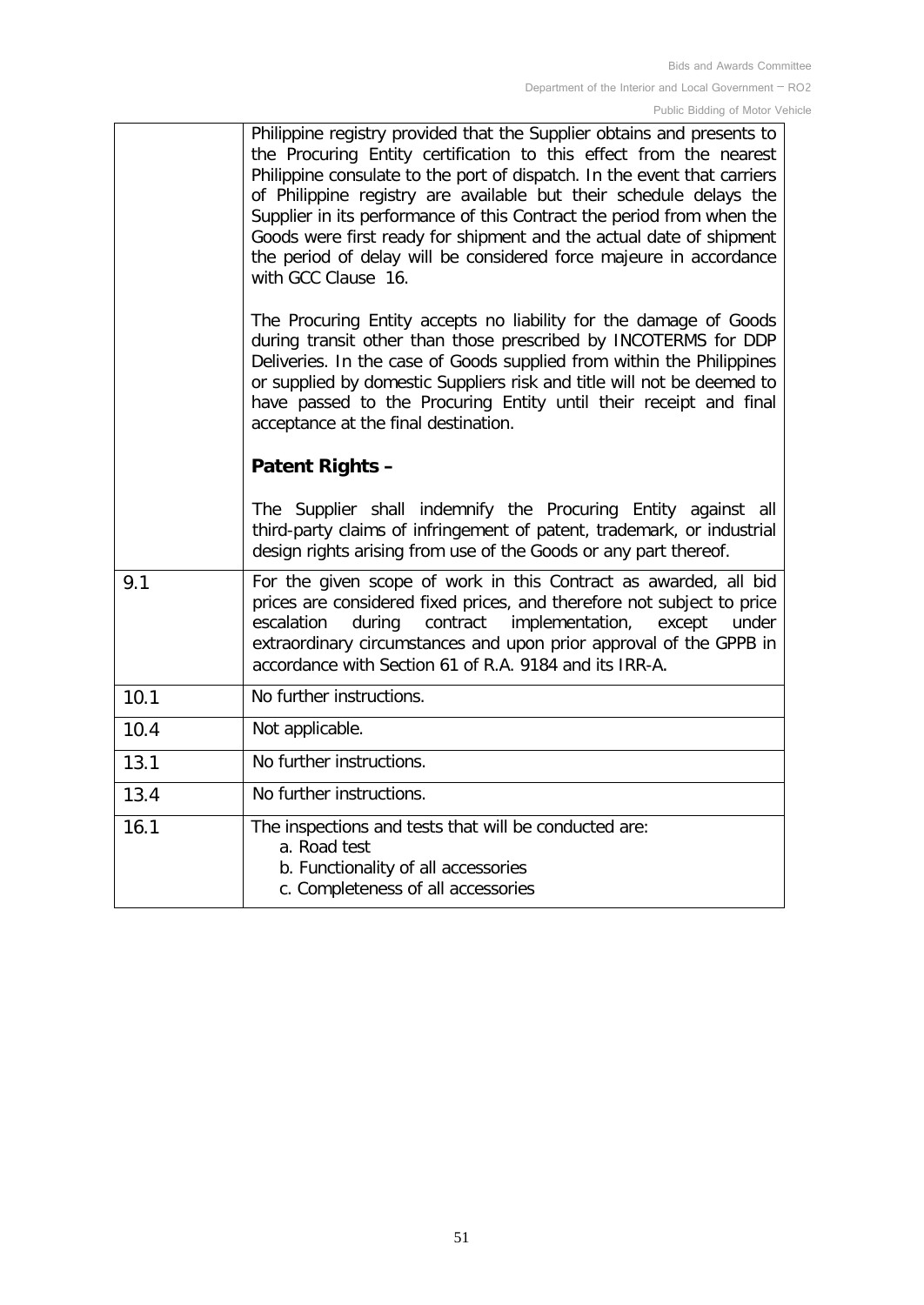## <span id="page-51-0"></span>**Section VI. Schedule of Requirements**

| <b>Item</b><br>No.   | <b>Description</b>                                  | <b>Qty</b> | Delivered,<br>Weeks/Month<br>S                                                                                             |
|----------------------|-----------------------------------------------------|------------|----------------------------------------------------------------------------------------------------------------------------|
| Utility Vehicle, M/T | Supply and Delivery of One (1) Unit Brand New Sport |            | Within fifteen<br>(15) calendar<br>days from the<br>contract<br>effectivity<br>date stated in<br>the Notice to<br>Proceed. |
|                      |                                                     |            |                                                                                                                            |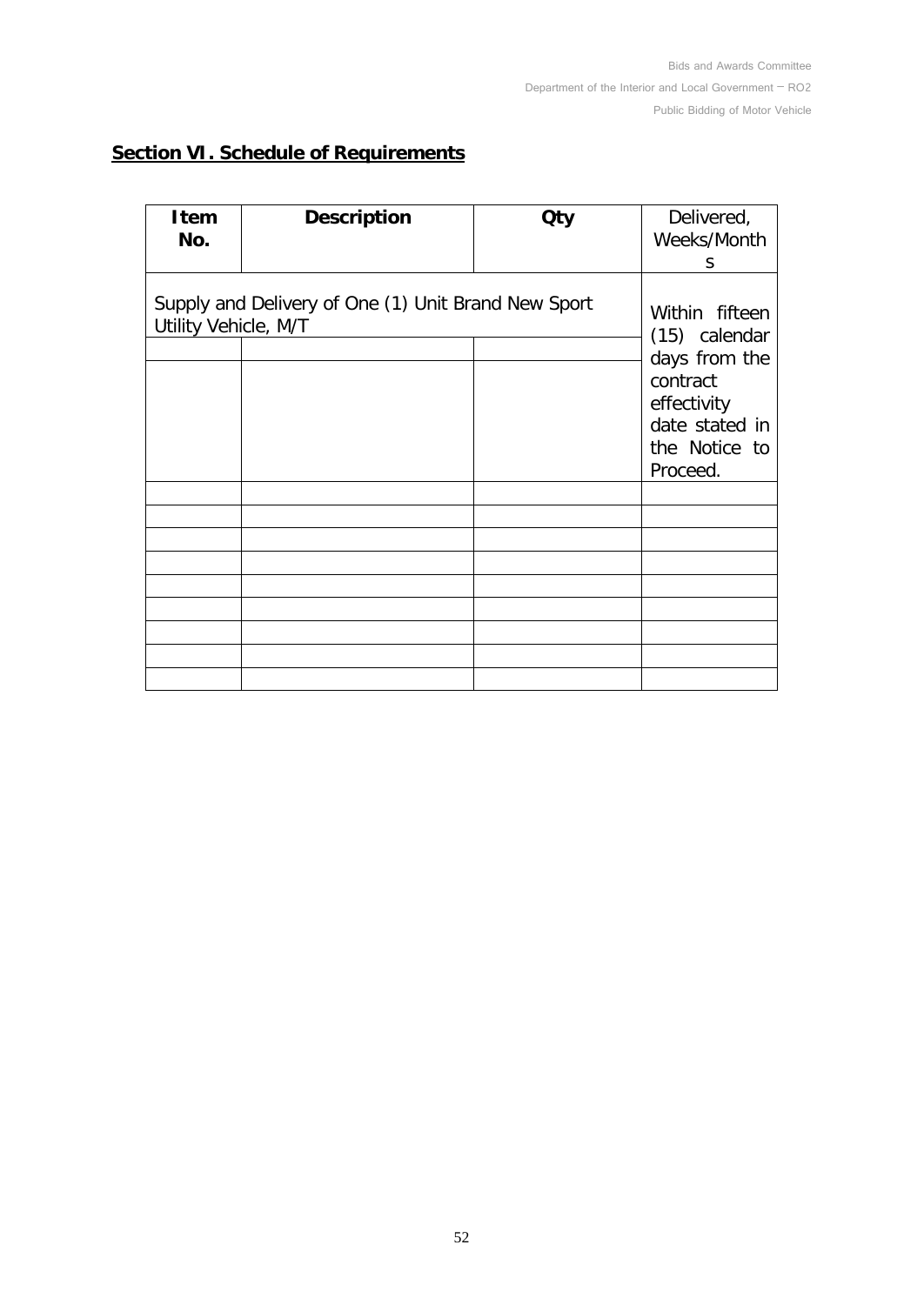## <span id="page-52-0"></span>**Section VII. Technical Specification**

| <b>Item</b>    | <b>Specification</b>                                                                                                                                                     |                         | <b>Statement of Compliance</b>                                                                                                                                                                                                                                                                                                                                                                                                                                                                                                                                                                                                                                                                                                                                                                                                                                                                                                                                                                                                                                                                                                                                                                                                     |  |  |  |
|----------------|--------------------------------------------------------------------------------------------------------------------------------------------------------------------------|-------------------------|------------------------------------------------------------------------------------------------------------------------------------------------------------------------------------------------------------------------------------------------------------------------------------------------------------------------------------------------------------------------------------------------------------------------------------------------------------------------------------------------------------------------------------------------------------------------------------------------------------------------------------------------------------------------------------------------------------------------------------------------------------------------------------------------------------------------------------------------------------------------------------------------------------------------------------------------------------------------------------------------------------------------------------------------------------------------------------------------------------------------------------------------------------------------------------------------------------------------------------|--|--|--|
| 1              | Supply and Delivery of One (1) Unit Brand New<br>Sport Utility Vehicle, M/T<br><b>ENGINE</b><br>Type: 2.5 Liter diesel, 4-cylinder in-line<br>16 Valve, DOHC, with Turbo |                         | Bidders must state here either<br>"Comply" or "Not Comply" against<br>each of the individual parameters<br>of each Specification stating the<br>corresponding<br>performance<br>parameter of the<br>equipment<br>offered. Statements of "Comply" or<br>"Not Comply" must be supported<br>by evidence in a Bidders Bid and<br>cross-referenced to that evidence.<br>Evidence shall be in the form of<br>manufacturer's un-amended sales<br>literature, unconditional statements<br>of specification and compliance<br>by the<br>issued<br>manufacturer,<br>samples, independent test data<br>etc., as appropriate. A statement<br>that is not supported by evidence<br>or is subsequently found to be<br>contradicted by the evidence<br>presented will render the Bid under<br>evaluation liable for rejection. A<br>statement either in the Bidders<br>statement of compliance or the<br>supporting evidence that is found<br>be false<br>either during<br>Bid<br>to<br>evaluation, post-qualification or the<br>execution of the Contract may be<br>regarded as fraudulent and render<br>the Bidder or supplier liable for<br>subject<br>prosecution<br>the<br>to<br>provisions of ITB Clause 3.1(a)(ii)<br>and/or GCC Clause 0. |  |  |  |
|                |                                                                                                                                                                          | Intercooler<br>15       |                                                                                                                                                                                                                                                                                                                                                                                                                                                                                                                                                                                                                                                                                                                                                                                                                                                                                                                                                                                                                                                                                                                                                                                                                                    |  |  |  |
| Sport          | DISPLACEMENT                                                                                                                                                             | 2,499 CC                |                                                                                                                                                                                                                                                                                                                                                                                                                                                                                                                                                                                                                                                                                                                                                                                                                                                                                                                                                                                                                                                                                                                                                                                                                                    |  |  |  |
| <b>Utility</b> | <b>TRANSMISSION</b>                                                                                                                                                      | 5-Speed Manual          |                                                                                                                                                                                                                                                                                                                                                                                                                                                                                                                                                                                                                                                                                                                                                                                                                                                                                                                                                                                                                                                                                                                                                                                                                                    |  |  |  |
| Vehicle        | <b>MAXIMUM OUTPUT</b>                                                                                                                                                    | Manufacturer's Standard |                                                                                                                                                                                                                                                                                                                                                                                                                                                                                                                                                                                                                                                                                                                                                                                                                                                                                                                                                                                                                                                                                                                                                                                                                                    |  |  |  |
|                | <b>MAXIMUM</b>                                                                                                                                                           |                         |                                                                                                                                                                                                                                                                                                                                                                                                                                                                                                                                                                                                                                                                                                                                                                                                                                                                                                                                                                                                                                                                                                                                                                                                                                    |  |  |  |
|                | <b>TORQUE</b><br><b>SEATING</b>                                                                                                                                          | Manufacturer's Standard |                                                                                                                                                                                                                                                                                                                                                                                                                                                                                                                                                                                                                                                                                                                                                                                                                                                                                                                                                                                                                                                                                                                                                                                                                                    |  |  |  |
|                | <b>CAPACITY</b>                                                                                                                                                          | 7 Persons               |                                                                                                                                                                                                                                                                                                                                                                                                                                                                                                                                                                                                                                                                                                                                                                                                                                                                                                                                                                                                                                                                                                                                                                                                                                    |  |  |  |
|                | <b>DRIVE TRAIN</b>                                                                                                                                                       | RWD (4 X 2)             |                                                                                                                                                                                                                                                                                                                                                                                                                                                                                                                                                                                                                                                                                                                                                                                                                                                                                                                                                                                                                                                                                                                                                                                                                                    |  |  |  |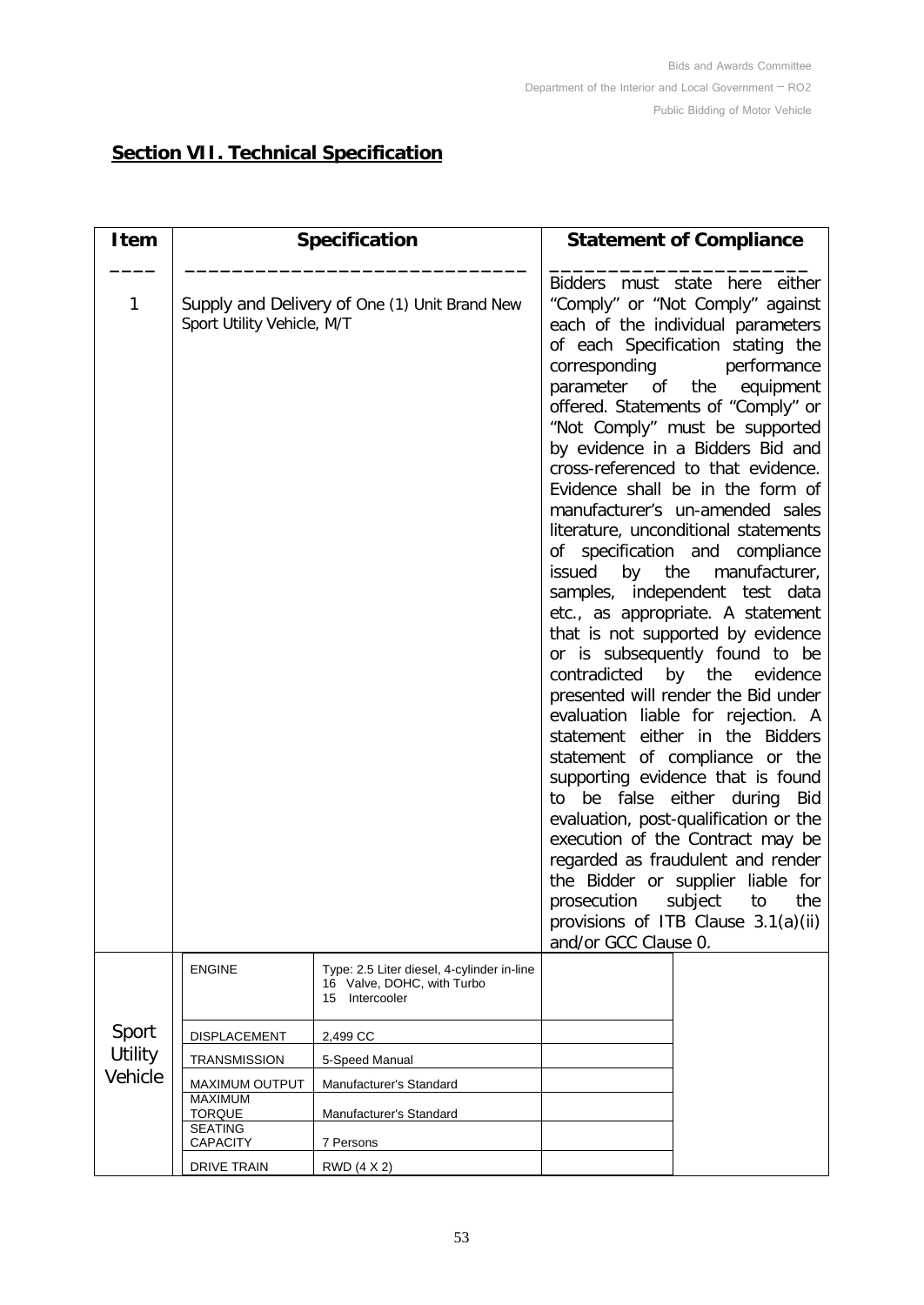Bids and Awards Committee

Department of the Interior and Local Government – RO2

Public Bidding of Motor Vehicle

| STEERING TYPE                       |                        | <b>Power Assisted</b>                                                                                   |  |
|-------------------------------------|------------------------|---------------------------------------------------------------------------------------------------------|--|
| <b>SUSPENSION</b>                   |                        | Manufacturer's Standard                                                                                 |  |
| <b>BRAKES</b>                       |                        |                                                                                                         |  |
| Front                               |                        | <b>Disc</b>                                                                                             |  |
| Rear                                |                        | Drum                                                                                                    |  |
| WHEELS (RIM)                        |                        | Aluminum Alloy                                                                                          |  |
| <b>TIRES</b>                        |                        | 245 / 70 R16                                                                                            |  |
| <b>FUEL TANK</b><br><b>CAPACITY</b> |                        | 65 Liters capacity                                                                                      |  |
| COLOR OF UNIT                       |                        |                                                                                                         |  |
| <b>AIR</b><br>CONDITIONING          |                        | Dual, Manual                                                                                            |  |
| <b>POWER</b><br><b>FEATURES</b>     |                        | Windows and Door Locks                                                                                  |  |
| <b>OTHER</b><br><b>ACCESSORIES</b>  |                        | Dual SRS Airbag, Anti-lock                                                                              |  |
|                                     |                        | braking system, EWD, Matting,                                                                           |  |
|                                     |                        | Tint, Seat Cover, Standard Tools                                                                        |  |
|                                     |                        | and step board                                                                                          |  |
| <b>WARRANTY</b>                     |                        | Free periodic kilometer                                                                                 |  |
|                                     |                        | check-up for 3 years or up to                                                                           |  |
|                                     |                        | 100,000 kms. Whichever comes first                                                                      |  |
| <b>INCLUSIONS</b>                   |                        | 3 Years LTO Registration (Red Plate)                                                                    |  |
|                                     |                        | 3 Years TPL Insurance                                                                                   |  |
|                                     |                        | 1 Year Comprehensive Insurance                                                                          |  |
|                                     | Regional Office No. 02 | Note: The unit shall be registered under the name of<br>Department of the Interior and Local Government |  |
|                                     |                        |                                                                                                         |  |

## <span id="page-53-0"></span>**Section VIII. Bidding Forms**

# **TABLE OF CONTENTS**

| <b>LIST OF ALL ONGOING GOVERNMENT AND PRIVATE CONTRACTS</b>  |
|--------------------------------------------------------------|
| INCLUDING CONTRACTS AWARDED BUT NOT YET STARTED  57          |
| <b>STATEMENT OF ALL GOVERNMENT &amp; PRIVATE CONTRACTS</b>   |
| COMPLETED WHICH ARE SIMILAR IN NATURE 58                     |
|                                                              |
| STATEMENT OF COMPLIANCE WITH THE TECHNICAL SPECIFICATIONS 60 |
|                                                              |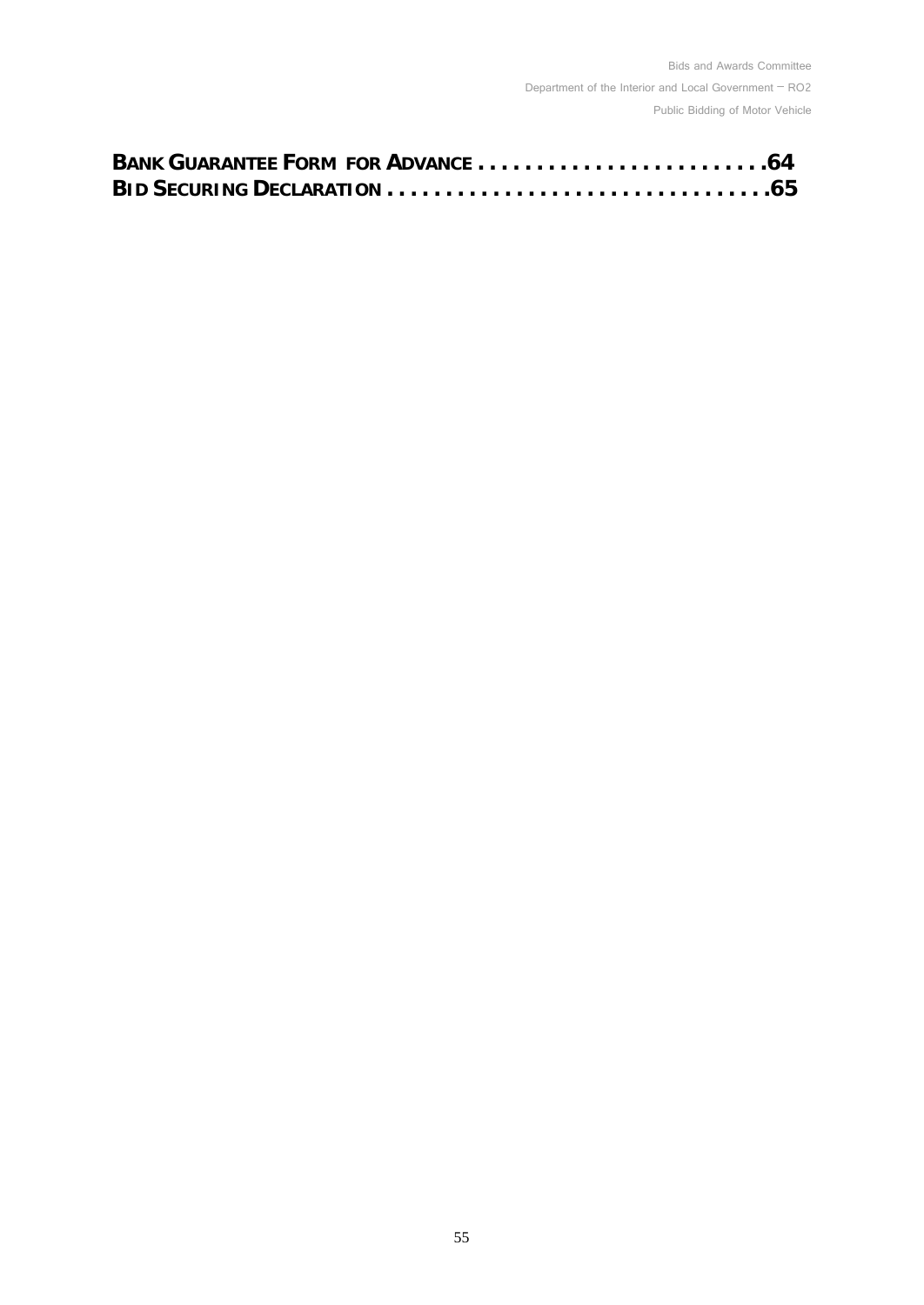#### **Bid Form**

Date: Open Competitive Bidding No.

*To:* The Chairman, Bids and Awards Committee Department of the Interior and Local Government Regional Office No. 02 Carig, Tuguegarao City

Having examined the Bidding Documents including Bid Bulletin Numbers *\_\_\_\_\_,* the receipt of which is hereby duly acknowledged, we, the undersigned, offer the **Sport Utility Vehicle in the amount of P** in conformity with the said Bidding Documents for the sum of:

PRICE IN WORDS

We undertake, if our Bid is accepted, to deliver the goods in accordance with the delivery schedule specified in the Schedule of Requirements.

\_\_\_\_\_\_\_\_\_\_\_\_\_\_\_\_\_\_\_\_\_\_\_\_\_\_\_\_\_\_\_\_\_\_\_\_\_\_\_\_\_\_\_\_\_\_\_\_\_\_\_\_\_\_

If our Bid is accepted, we undertake to provide a performance security in the form, amounts, and within the times specified in the Bidding Documents.

We agree to abide by this Bid for the Bid Validity Period specified in **BDS** provision for **ITB** Clause [18.2](#page-18-1) and it shall remain binding upon us and may be accepted at any time before the expiration of that period.

Until a formal Contract is prepared and executed, this Bid, together with your written acceptance thereof and your Notice of Award, shall be binding upon us.

We understand that you are not bound to accept the lowest or any Bid you may receive.

We certify/confirm that we comply with the eligibility requirements as per **ITB** Clause [5](#page-8-0) of the Bidding Documents.

Dated this \_\_\_\_\_\_\_\_\_\_\_\_\_\_\_\_\_\_\_\_\_\_ day of \_\_\_\_\_\_\_\_\_\_\_\_\_\_\_\_\_\_\_\_\_\_\_ 20\_\_\_\_\_\_\_.

 *Authorized Signatory Position*

Duly authorized to sign Bid for and on behalf of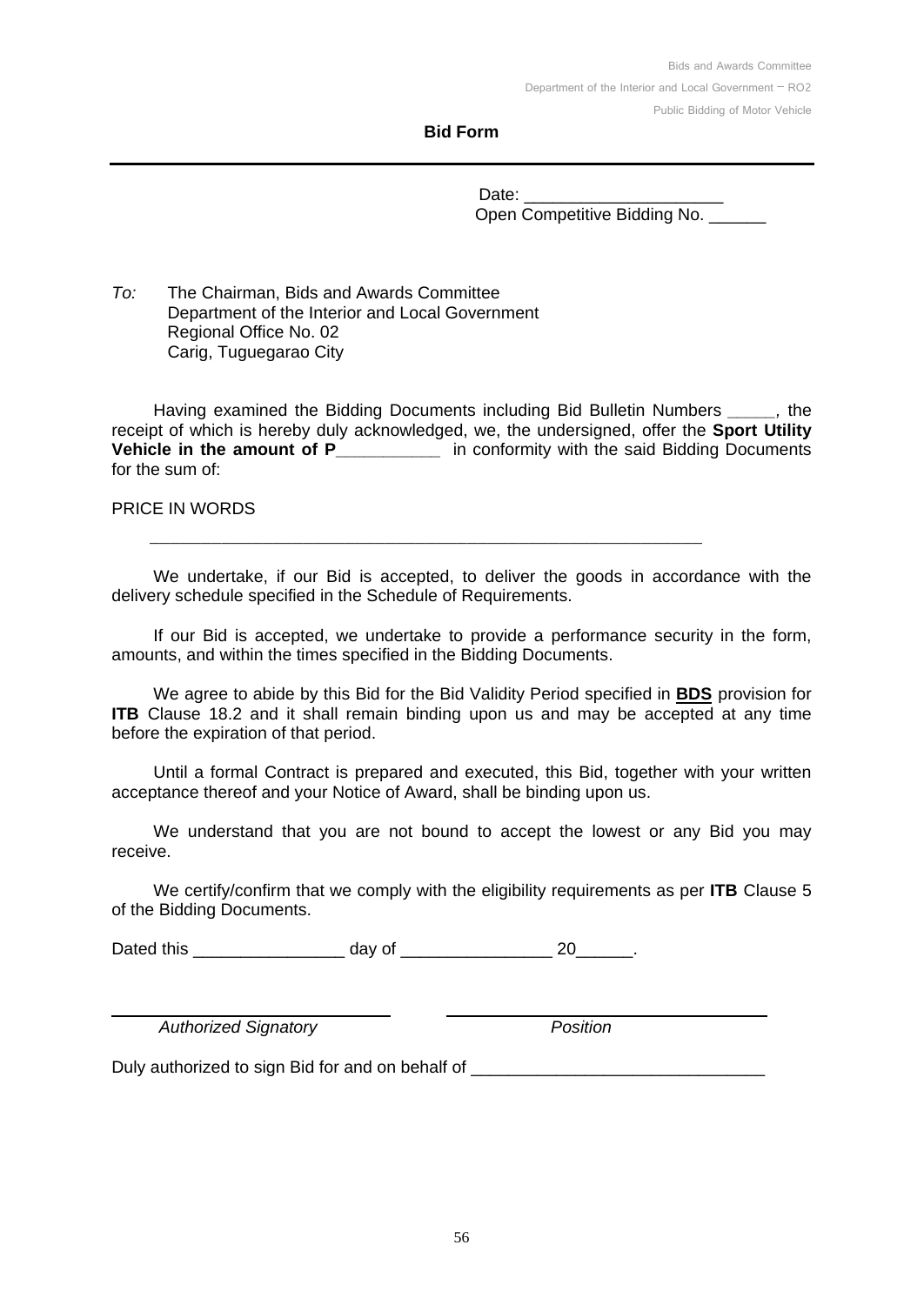## **List of all Ongoing Government & Private Contracts including Contracts awarded but not yet started**

Business Name: \_\_\_\_\_\_\_\_\_\_\_\_\_\_\_\_\_\_\_\_\_\_\_\_\_\_\_\_\_\_\_\_\_\_\_\_\_\_\_\_\_\_\_\_\_\_\_

Business Address:

|              |                             |         | Bidder's Role             |                       | % of           |        | Value of    |
|--------------|-----------------------------|---------|---------------------------|-----------------------|----------------|--------|-------------|
|              |                             |         |                           |                       | Accomplishment |        |             |
| Name         | $of  a .$<br>Owner's Nature |         | Description <sup> %</sup> | a. Date Awarded       | Planned        | Actual | Outstanding |
| Contract/    | Name                        | of Work |                           | b. Date Started       |                |        | Works/      |
| Project Cost | b. Address                  |         |                           |                       |                |        | Undelivered |
|              |                             |         |                           | c. Date of Completion |                |        | Portion     |
|              | c. Telephone                |         |                           |                       |                |        |             |
|              | Nos.                        |         |                           |                       |                |        |             |
| Government   |                             |         |                           |                       |                |        |             |
|              |                             |         |                           |                       |                |        |             |
|              |                             |         |                           |                       |                |        |             |
|              |                             |         |                           |                       |                |        |             |
|              |                             |         |                           |                       |                |        |             |
| Private      |                             |         |                           |                       |                |        |             |
|              |                             |         |                           |                       |                |        |             |
|              |                             |         |                           |                       |                |        |             |
|              |                             |         |                           |                       |                |        |             |

Submitted by : \_\_\_\_\_\_\_\_\_\_\_\_\_\_\_\_\_\_\_\_\_\_\_\_\_\_\_\_\_\_\_\_\_\_\_\_\_\_\_\_\_\_

(Printed Name & Signature)

Designation : \_\_\_\_\_\_\_\_\_\_\_\_\_\_\_\_\_\_\_\_\_\_\_\_\_\_\_\_\_\_\_\_\_\_\_\_\_\_\_\_\_\_\_

Date : \_\_\_\_\_\_\_\_\_\_\_\_\_\_\_\_\_\_\_\_\_\_\_\_\_\_\_\_\_\_\_\_\_\_\_\_\_\_\_\_\_\_\_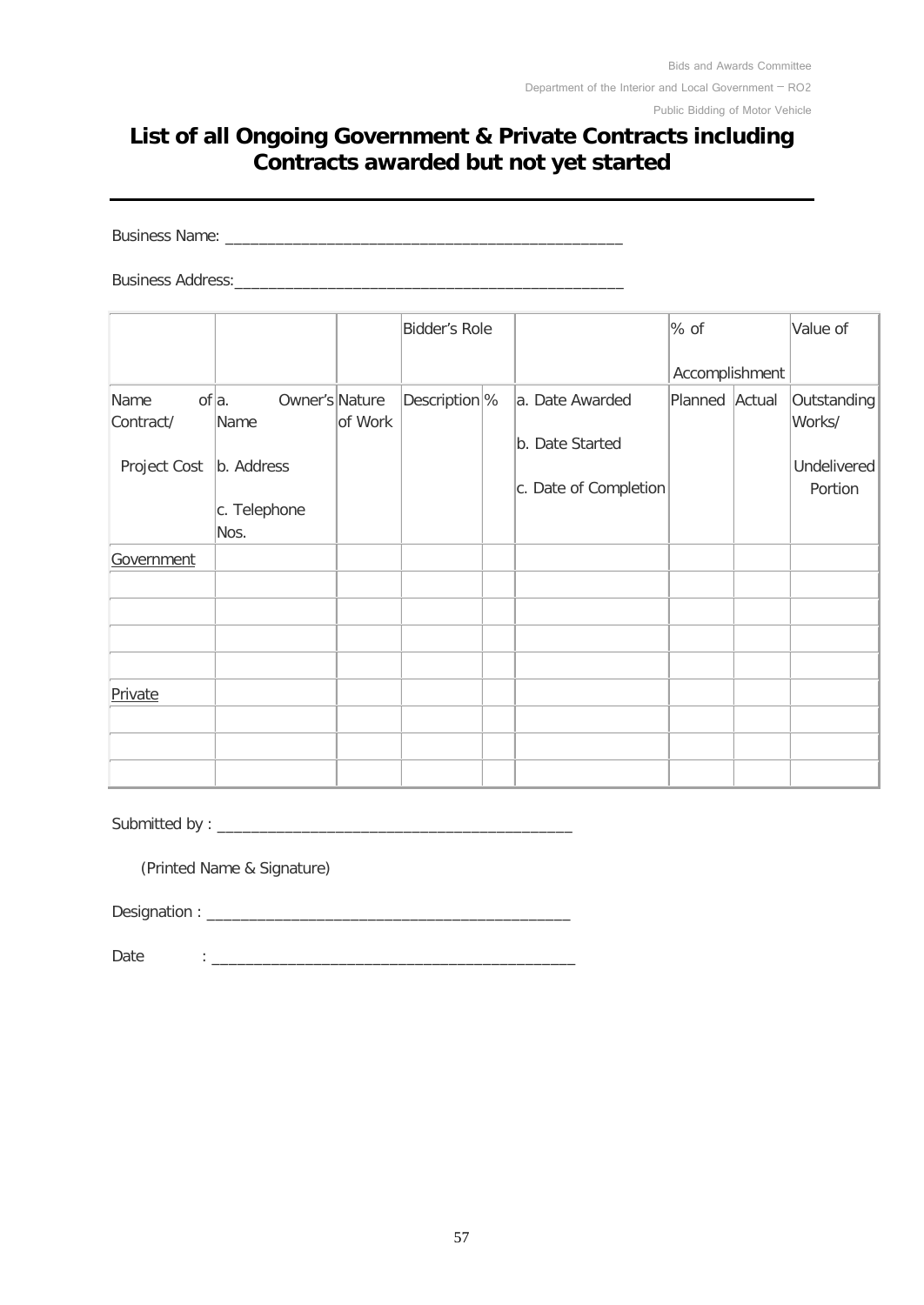## **Statement of all Government & Private Contracts completed which are similar in nature**

Business Name: \_\_\_\_\_\_\_\_\_\_\_\_\_\_\_\_\_\_\_\_\_\_\_\_\_\_\_\_\_\_\_\_\_\_\_\_\_\_\_\_\_\_\_\_\_\_\_

Business Address:

|                         |                                               | Bidder's Role |               |                        |                    |
|-------------------------|-----------------------------------------------|---------------|---------------|------------------------|--------------------|
| <b>Name</b><br>Contract | of a. Owner's Name Nature of Work Description |               | $\frac{9}{6}$ | Da. a. Amount<br>Award | at a. Date Awarded |
|                         | b. Address                                    |               |               |                        | b. Contract        |
|                         |                                               |               |               | b. Amount at           | Effectivity        |
|                         | c. Telephone                                  |               |               | Completion             |                    |
|                         | Nos.                                          |               |               |                        | c. Date Completed  |
|                         |                                               |               |               | c. Duration            |                    |
| Government              |                                               |               |               |                        |                    |
|                         |                                               |               |               |                        |                    |
|                         |                                               |               |               |                        |                    |
|                         |                                               |               |               |                        |                    |
|                         |                                               |               |               |                        |                    |
| Private                 |                                               |               |               |                        |                    |
|                         |                                               |               |               |                        |                    |
|                         |                                               |               |               |                        |                    |
|                         |                                               |               |               |                        |                    |

Submitted by : \_\_\_\_\_\_\_\_\_\_\_\_\_\_\_\_\_\_\_\_\_\_\_\_\_\_\_\_\_\_\_\_\_\_\_\_\_\_\_\_\_\_

(Printed Name & Signature)

Designation : \_\_\_\_\_\_\_\_\_\_\_\_\_\_\_\_\_\_\_\_\_\_\_\_\_\_\_\_\_\_\_\_\_\_\_\_\_\_\_\_\_\_\_

 $Date$  :  $\qquad \qquad$  :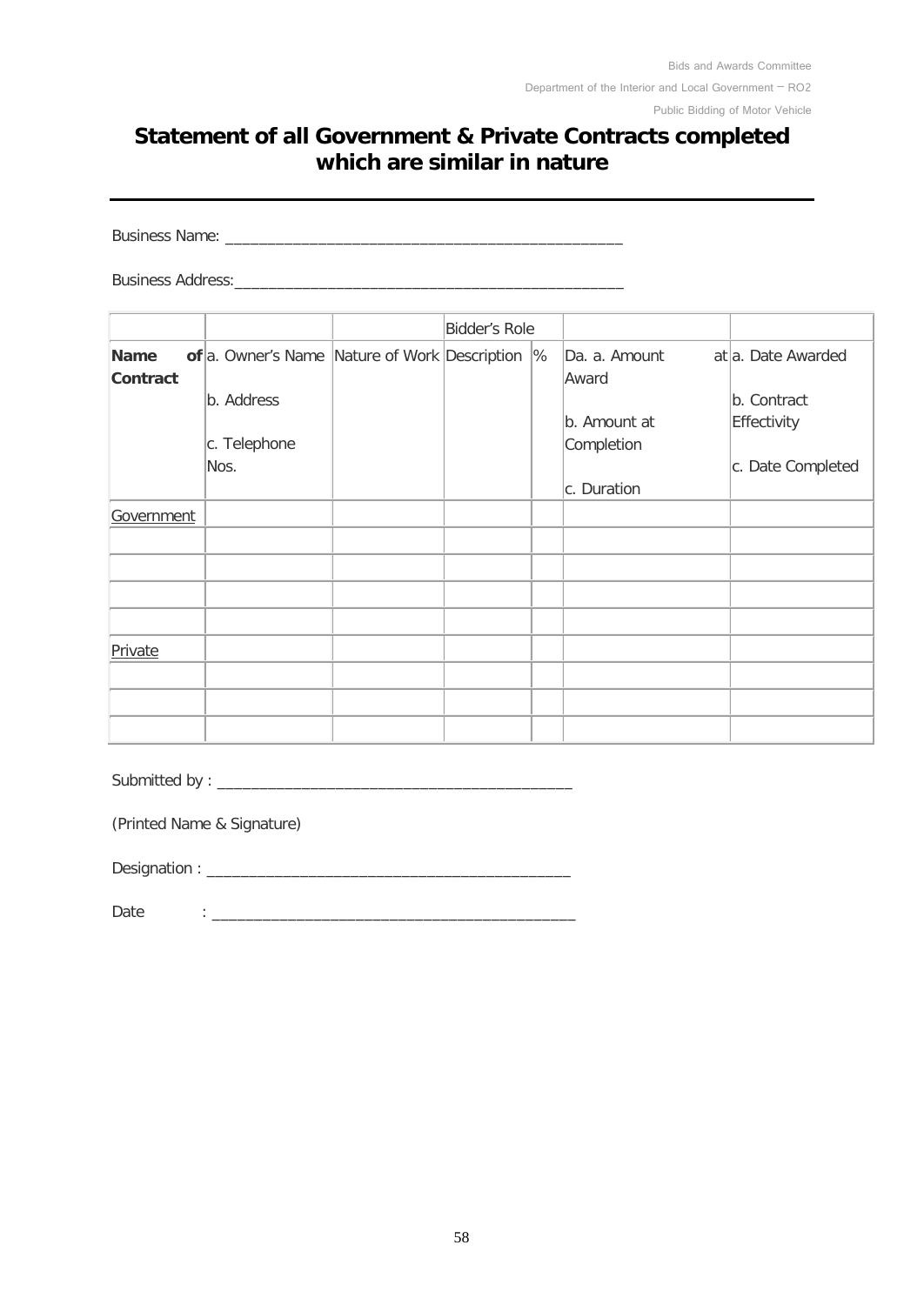## **Contract Agreement Form**

THIS AGREEMENT made the day of and the setween frame of PROCURING ENTITY] of the Philippines (hereinafter called "the Entity") of the one part and [name of Supplier] of [city and country of Supplier] (hereinafter called "the Supplier") of the other part:

WHEREAS the Entity invited Bids for certain goods and ancillary services, viz., [brief description of goods and services] and has accepted a Bid by the Supplier for the supply of those goods and services in the sum of [contract price in words and figures] (hereinafter called "the Contract Price").

#### NOW THIS AGREEMENT WITNESSETH AS FOLLOWS:

1. In this Agreement words and expressions shall have the same meanings as are respectively assigned to them in the Conditions of Contract referred to.

2. The following documents shall be deemed to form and be read and construed as part of this Agreement, viz.:

- (a) the Bid Form and the Price Schedule submitted by the Bidder;<br>(b) the Schedule of Requirements:
- the Schedule of Requirements;
- (c) the Technical Specifications including Installation Specifications;
- (d) the General Conditions of Contract;<br>(e) the Special Conditions of Contract;
- (e) the Special Conditions of Contract; and<br>(f) the Entity's Notification of Award.
- the Entity's Notification of Award.

3. In consideration of the payments to be made by the Entity to the Supplier as hereinafter mentioned, the Supplier hereby covenants with the Entity to provide the goods and services and to remedy defects therein in conformity in all respects with the provisions of the Contract

4. The Entity hereby covenants to pay the Supplier in consideration of the provision of the goods and services and the remedying of defects therein, the Contract Price or such other sum as may become payable under the provisions of the contract at the time and in the manner prescribed by the contract.

IN WITNESS whereof the parties hereto have caused this Agreement to be executed in accordance with the laws of the Republic of the Philippines on the day and year first above written.

| Signed, sealed, delivered by | (for the Entity)    |
|------------------------------|---------------------|
| Signed, sealed, delivered by | (for the Supplier). |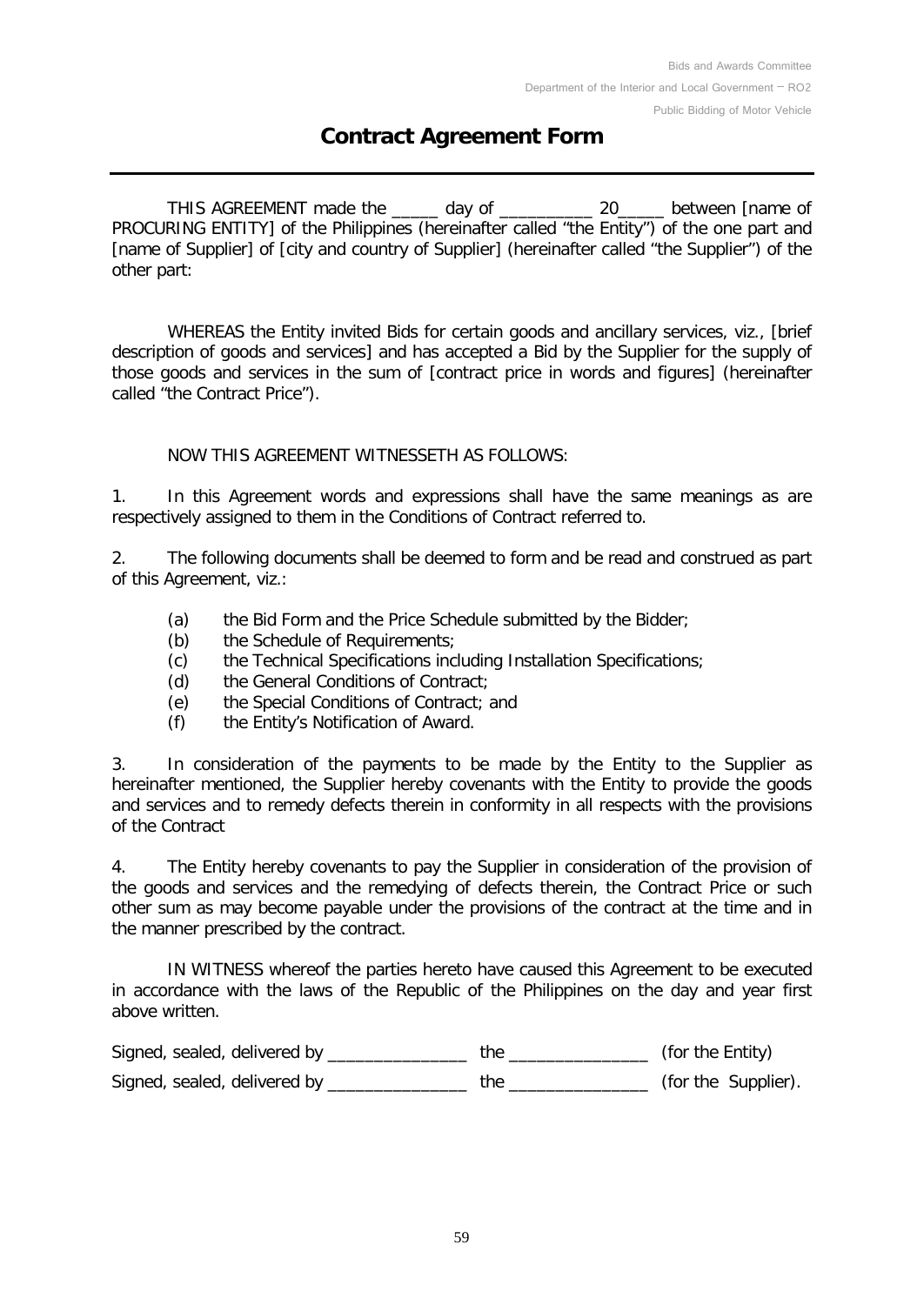## **Statement of Compliance with the Technical Specifications**

| Supply and Delivery of One (1) Brand New Sport Utility Vehicle, M/T<br><b>Technical Specifications</b> |                                            |  |  |  |  |
|--------------------------------------------------------------------------------------------------------|--------------------------------------------|--|--|--|--|
|                                                                                                        | Statement of<br>Compliance                 |  |  |  |  |
| <b>ENGINE</b>                                                                                          | Type: 2.5 Liter Diesel, 4-cylinder in-line |  |  |  |  |
|                                                                                                        | 16 Valve, DOHC,                            |  |  |  |  |
|                                                                                                        | Direct Injection Common Rail               |  |  |  |  |
| <b>DISPLACEMENT</b>                                                                                    | 2,499 CC                                   |  |  |  |  |
| <b>TRANSMISSION</b>                                                                                    | 5-Speed Manual                             |  |  |  |  |
| <b>MAXIMUM OUTPUT</b>                                                                                  | Manufacturer's Standard                    |  |  |  |  |
| <b>MAXIMUM TORQUE</b>                                                                                  | Manufacturer's Standard                    |  |  |  |  |
| <b>SEATING CAPACITY</b>                                                                                | 7 Persons                                  |  |  |  |  |
| <b>DRIVE TRAIN</b>                                                                                     | RWD (4 X 2)                                |  |  |  |  |
| <b>STEERING TYPE</b>                                                                                   | <b>Power Assisted</b>                      |  |  |  |  |
| <b>SUSPENSION</b>                                                                                      | <b>Manufacturer's Standard</b>             |  |  |  |  |
| <b>BRAKES</b>                                                                                          |                                            |  |  |  |  |
| Front                                                                                                  | <b>Disc</b>                                |  |  |  |  |
| Rear                                                                                                   | Drum                                       |  |  |  |  |
| <b>WHEELS (RIM)</b>                                                                                    | <b>Aluminum Alloy</b>                      |  |  |  |  |
| <b>TIRES</b>                                                                                           | 245 / 70 R16                               |  |  |  |  |
| <b>FUEL TANK</b>                                                                                       |                                            |  |  |  |  |
| <b>CAPACITY</b>                                                                                        | 65 Liters                                  |  |  |  |  |
| <b>COLOR OF UNIT</b>                                                                                   |                                            |  |  |  |  |
| <b>AIR CONDITIONING</b>                                                                                | Dual, Manual                               |  |  |  |  |
|                                                                                                        |                                            |  |  |  |  |
| <b>POWER FEATURES</b>                                                                                  | <b>Windows and Door Locks</b>              |  |  |  |  |
| <b>OTHER</b>                                                                                           |                                            |  |  |  |  |
| <b>ACCESSORIES</b>                                                                                     | Dual SRS Airbag, Anti-lock                 |  |  |  |  |
|                                                                                                        | braking system, EWD, Matting,              |  |  |  |  |
|                                                                                                        | Tint, Seat Cover, Standard Tools           |  |  |  |  |
|                                                                                                        | and step board                             |  |  |  |  |
| <b>WARRANTY</b>                                                                                        | Free periodic kilometer                    |  |  |  |  |
|                                                                                                        | check-up for 3 years or up to              |  |  |  |  |
|                                                                                                        | 100,000 kms. Whichever comes first         |  |  |  |  |
| <b>INCLUSIONS</b>                                                                                      | 3 Years LTO Registration (Red Plate)       |  |  |  |  |
|                                                                                                        | 3 Years TPL Insurance                      |  |  |  |  |
|                                                                                                        | 1 Year Comprehensive Insurance             |  |  |  |  |
| Note: The unit shall be registered under the name of                                                   |                                            |  |  |  |  |
| Department of the Interior and Local Government                                                        |                                            |  |  |  |  |
| Regional Office No. 02                                                                                 |                                            |  |  |  |  |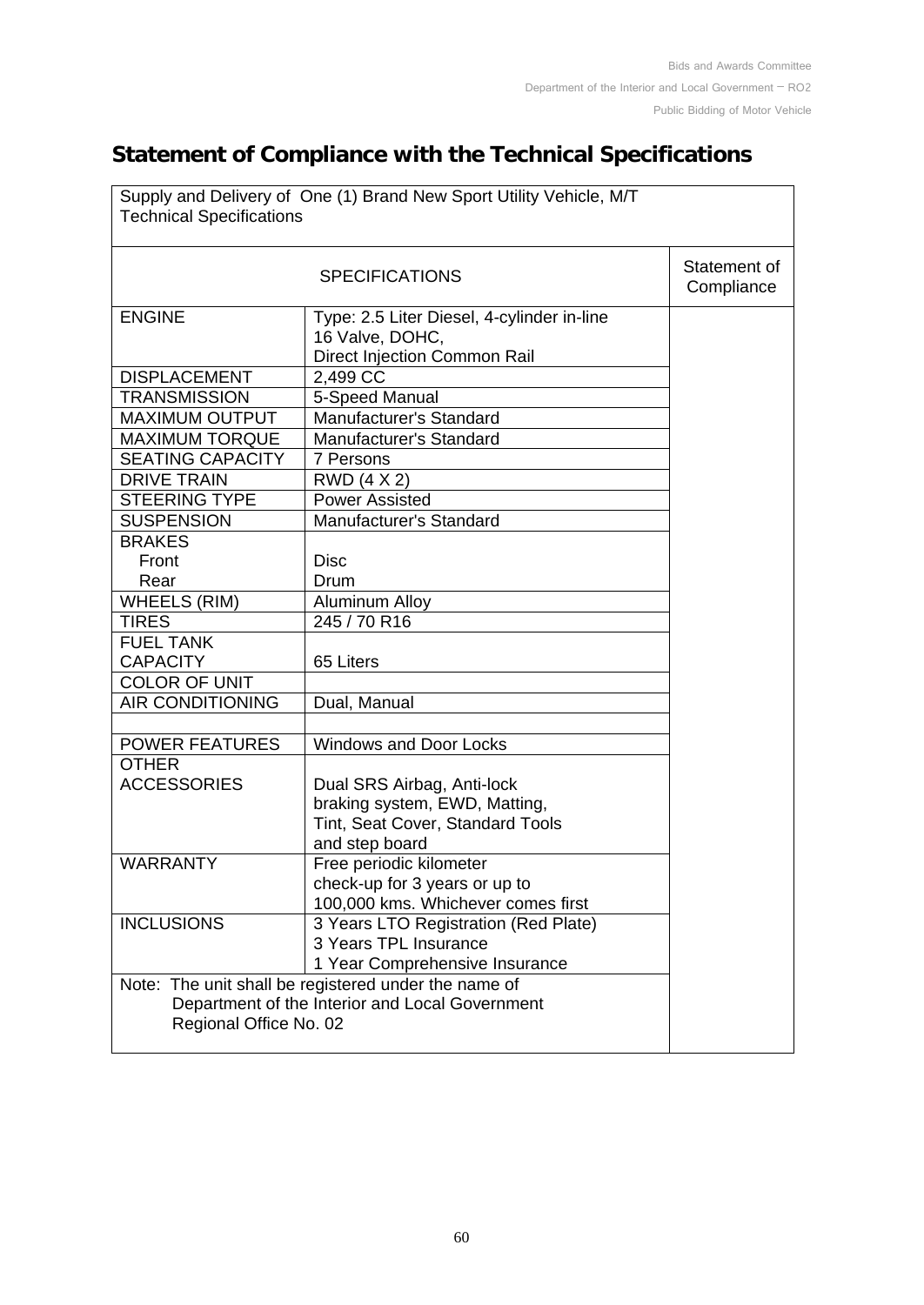Bids and Awards Committee Department of the Interior and Local Government – RO2 Public Bidding of Motor Vehicle

This is to certify that the \_\_(Name of Bidder)\_\_\_\_\_\_\_\_\_\_\_\_\_\_\_\_\_\_\_\_, shall comply with the following requirements in accordance with the requirement of the DBM:

 **(Name/Position)**

**\_\_\_\_\_\_\_\_\_\_\_\_\_\_\_\_\_\_\_\_\_\_\_\_\_**

## **F. ACKNOWLEDGMENT**

**SUBSCRIBED AND SWORN** to before me this \_\_\_\_ day of \_\_\_\_\_\_\_\_\_\_,2011 affiant exhibited to me his/her Community Tax Certificate No. \_\_\_\_\_\_\_\_ issued on \_\_\_\_\_\_\_\_\_\_\_ at \_\_\_\_\_\_\_\_\_\_\_\_\_\_\_\_\_\_ Philippines.

NOTARY PUBLIC

Doc. No.:\_\_\_\_\_\_\_ Page No.: \_\_\_\_\_\_ Book No.:\_\_\_\_\_\_\_ Series of 2011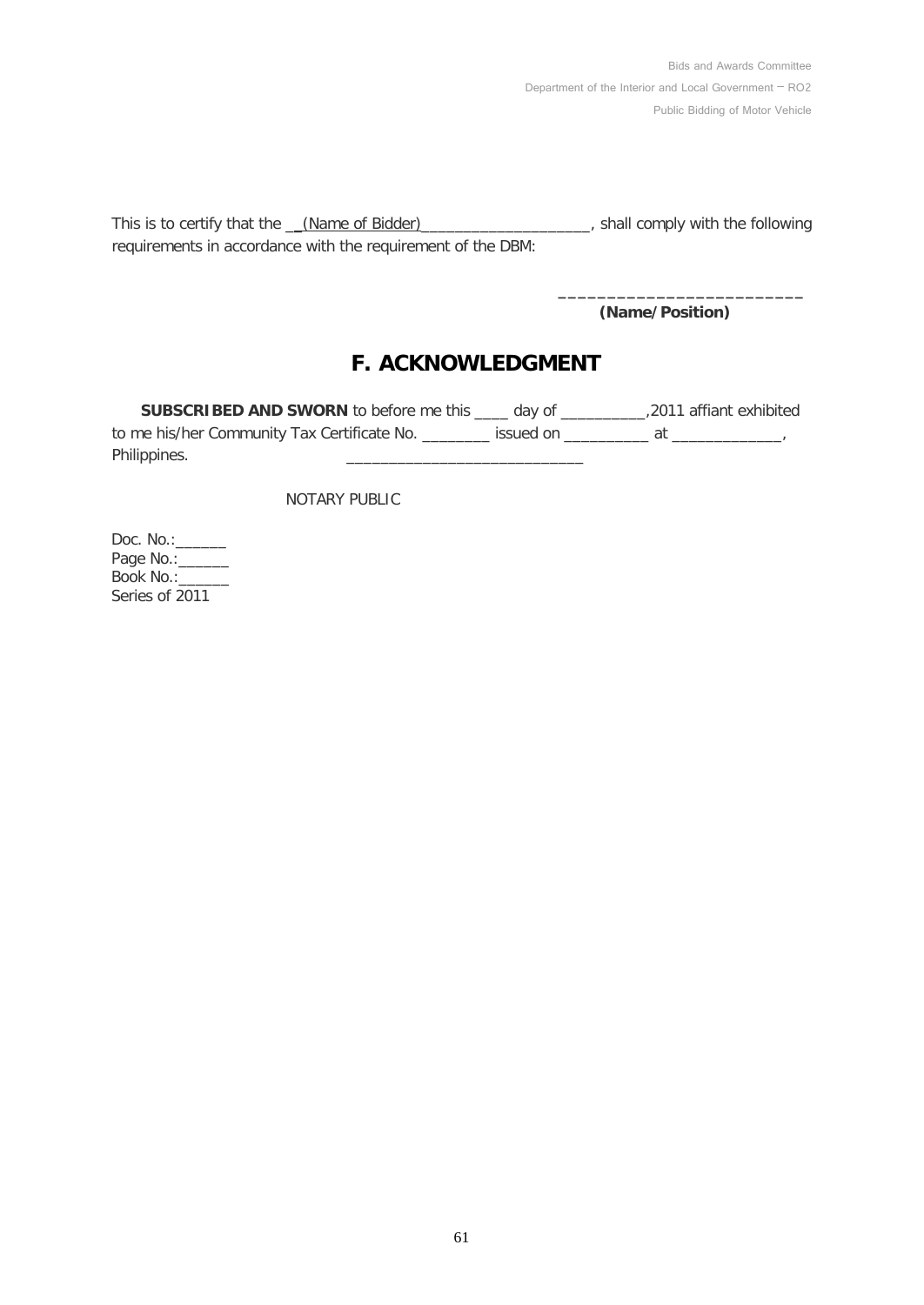## **Omnibus Sworn Statement**

REPUBLIC OF THE PHILIPPINES ) CITY/MUNICIPALITY OF \_\_\_\_\_\_ ) S.S.

## **AFFIDAVIT**

I, [Name of Affiant], of legal age, [Civil Status], [Nationality], and residing at [Address of Affiant], after having been duly sworn in accordance with law, do hereby depose and state that:

1. Select one, delete the other:

If a sole proprietorship: I am the sole proprietor of [Name of Bidder] with office address at [address of Bidder];

If a partnership, corporation, cooperative, or joint venture: I am the duly authorized and designated representative of [Name of Bidder] with office address at [address of Bidder];

2. Select one, delete the other:

If a sole proprietorship: As the owner and sole proprietor of [Name of Bidder], I have full power and authority to do, execute and perform any and all acts necessary to represent it in the bidding for [Name of the Project] of the [Name of the Procuring Entity];

If a partnership, corporation, cooperative, or joint venture: I am granted full power and authority to do, execute and perform any and all acts necessary and/or to represent the [Name of Bidder] in the bidding as shown in the attached [state title of attached document showing proof of authorization (e.g., duly notarized Secretary's Certificate issued by the corporation or the members of the joint venture)];

- 3. [Name of Bidder] is not "blacklisted" or barred from bidding by the Government of the Philippines or any of its agencies, offices, corporations, or Local Government Units, foreign government/foreign or international financing institution whose blacklisting rules have been recognized by the Government Procurement Policy Board;
- 4. Each of the documents submitted in satisfaction of the bidding requirements is an authentic copy of the original, complete, and all statements and information provided therein are true and correct;
- 5. [Name of Bidder] is authorizing the Head of the Procuring Entity or its duly authorized representative(s) to verify all the documents submitted;
- 6. Select one, delete the rest: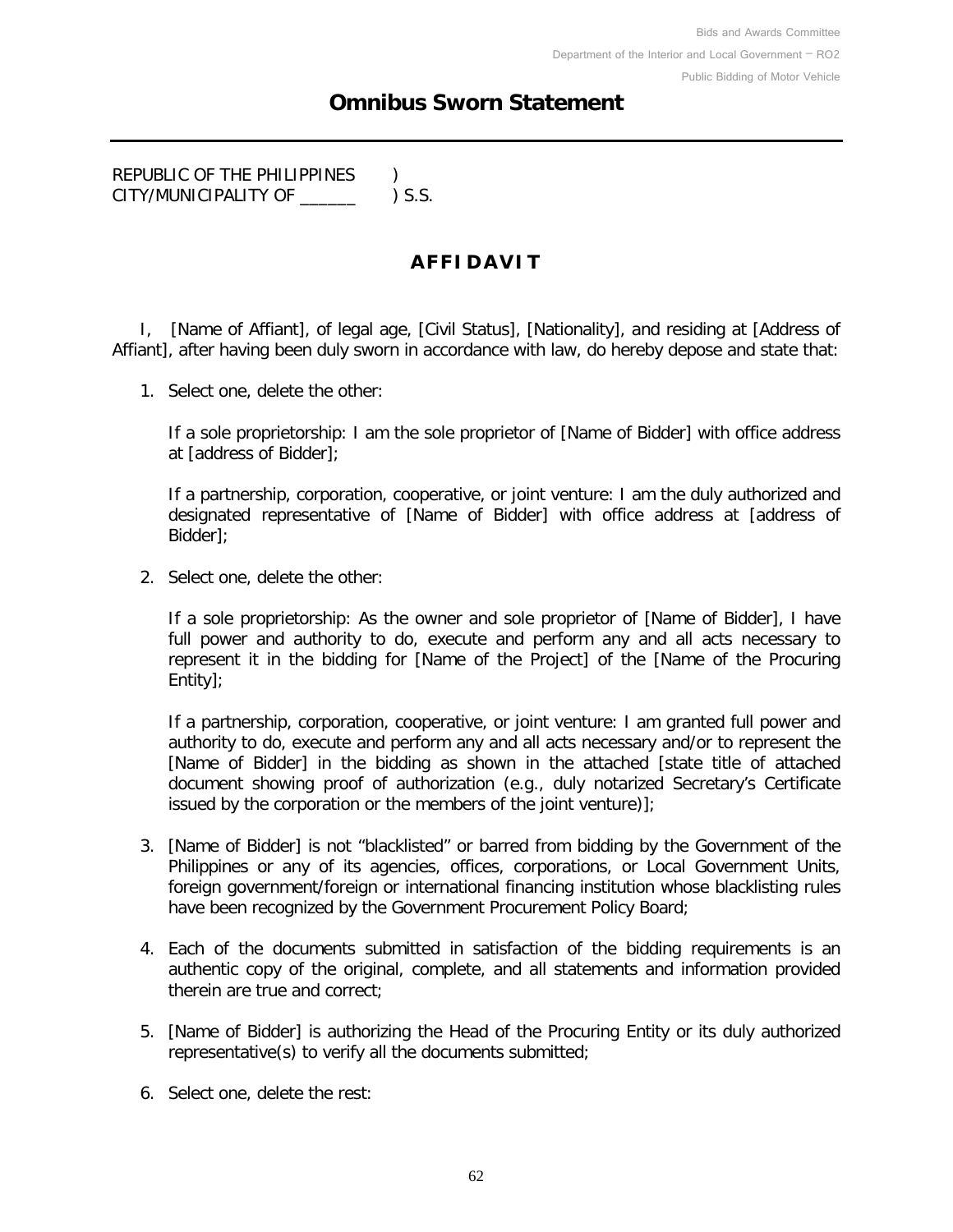If a sole proprietorship: I am not related to the Head of the Procuring Entity, members of the Bids and Awards Committee (BAC), the Technical Working Group, and the BAC Secretariat, the head of the Project Management Office or the end-user unit, and the project consultants by consanguinity or affinity up to the third civil degree;

If a partnership or cooperative: None of the officers and members of [Name of Bidder] is related to the Head of the Procuring Entity, members of the Bids and Awards Committee (BAC), the Technical Working Group, and the BAC Secretariat, the head of the Project Management Office or the end-user unit, and the project consultants by consanguinity or affinity up to the third civil degree;

If a corporation or joint venture: None of the officers, directors, and controlling stockholders of [Name of Bidder] is related to the Head of the Procuring Entity, members of the Bids and Awards Committee (BAC), the Technical Working Group, and the BAC Secretariat, the head of the Project Management Office or the end-user unit, and the project consultants by consanguinity or affinity up to the third civil degree;

- 7. [Name of Bidder] complies with existing labor laws and standards; and
- 8. [Name of Bidder] is aware of and has undertaken the following responsibilities as a Bidder:
	- a) Carefully examine all of the Bidding Documents;
	- b) Acknowledge all conditions, local or otherwise, affecting the implementation of the Contract;
	- c) Made an estimate of the facilities available and needed for the contract to be bid, if any; and
	- d) Inquire or secure Supplemental/Bid Bulletin(s) issued for the [Name of the Project].

IN WITNESS WHEREOF, I have hereunto set my hand this \_\_ day of \_\_\_, 20\_\_ at \_\_\_\_\_\_\_\_\_\_\_\_, Philippines.

\_\_\_\_\_\_\_\_\_\_\_\_\_\_\_\_\_\_\_\_\_\_\_\_\_\_\_\_\_\_\_\_\_\_\_\_ Bidder's Representative/Authorized Signatory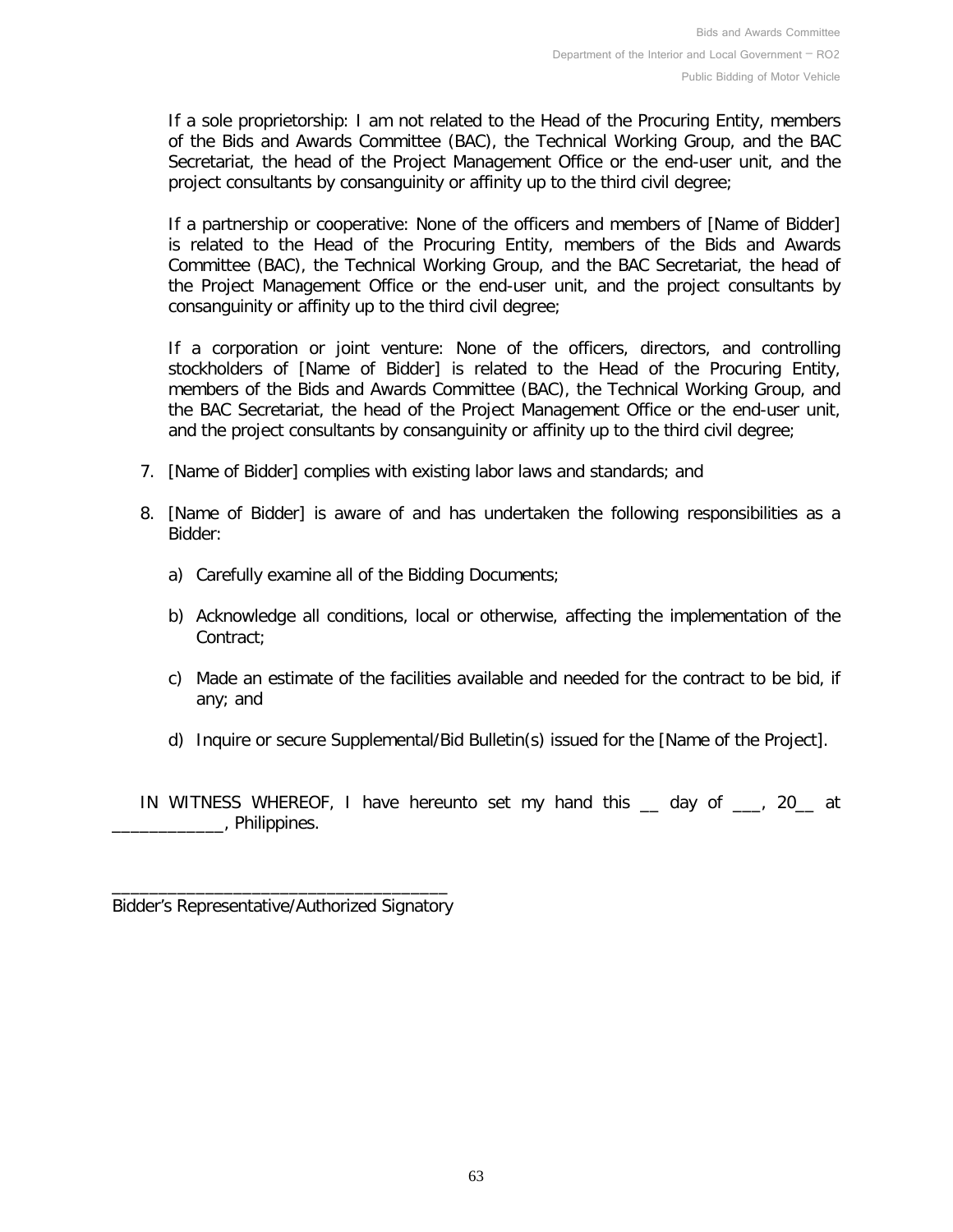## **Bank Guarantee Form for Advance Payment**

#### To: [name and address of PROCURING ENTITY] [name of Contract]

Gentlemen and/or Ladies:

In accordance with the payment provision included in the Special Conditions of Contract, which amends Clause 11 of the General Conditions of Contract to provide for advance payment, [name and address of Supplier] (hereinafter called the "Supplier") shall deposit with the PROCURING ENTITY a bank guarantee to guarantee its proper and faithful performance under the said Clause of the Contract in an amount of [amount of guarantee in figures and words].

We, the [bank or financial institution], as instructed by the Supplier, agree unconditionally and irrevocably to guarantee as primary obligator and not as surety merely, the payment to the PROCURING ENTITY on its first demand without whatsoever right of objection on our part and without its first claim to the Supplier, in the amount not exceeding [amount of guarantee in figures and words].

We further agree that no change or addition to or other modification of the terms of the Contract to be performed thereunder or of any of the Contract documents which may be made between the PROCURING ENTITY and the Supplier, shall in any way release us from any liability under this guarantee, and we hereby waive notice of any such change, addition, or modification.

This guarantee shall remain valid and in full effect from the date of the advance payment received by the Supplier under the Contract until [date].

Yours truly,

Signature and seal of the Guarantors

[name of bank or financial institution]

[address]

[date]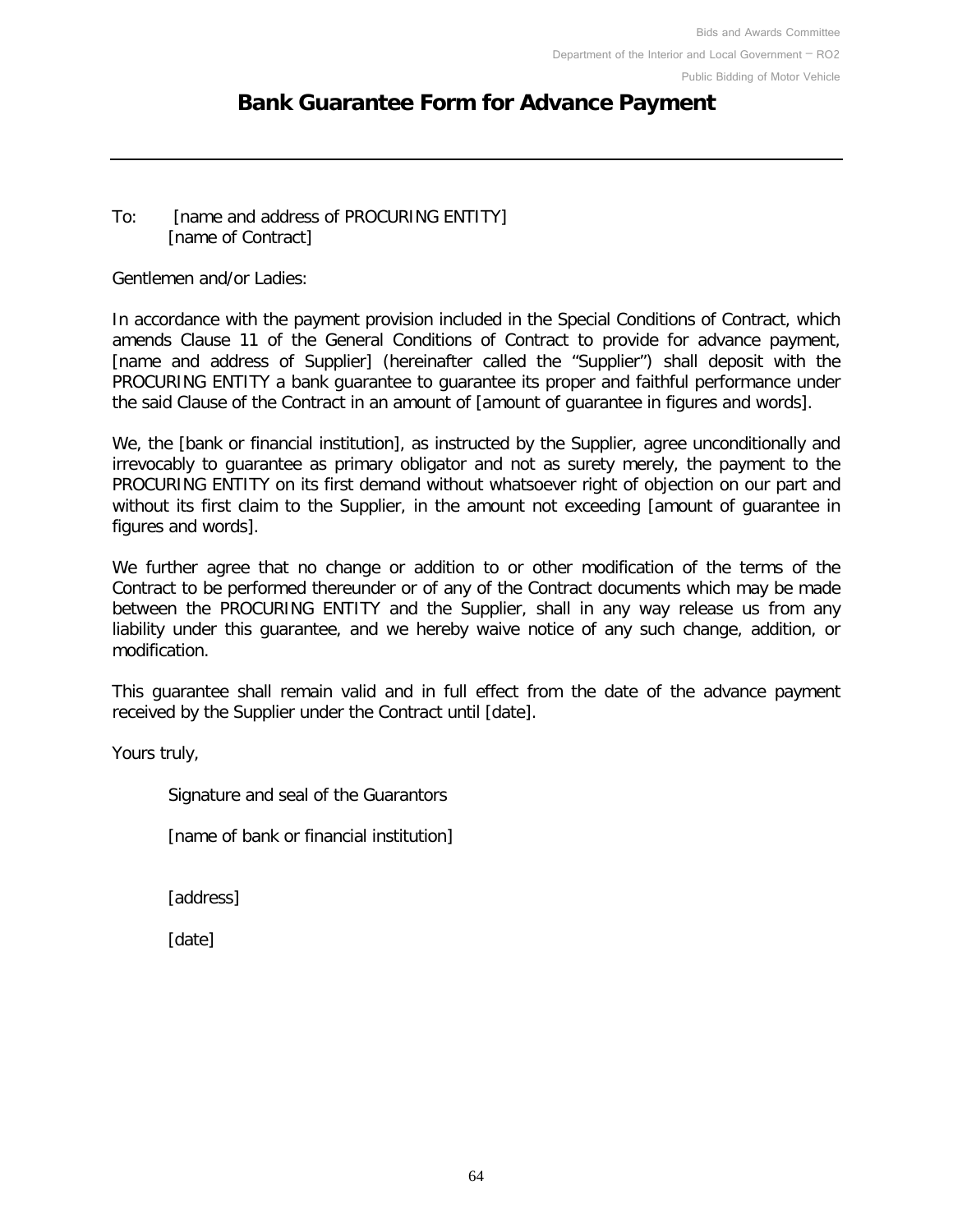## **Bid Securing Declaration \_\_\_\_\_\_\_\_\_\_\_\_\_\_\_\_\_\_\_\_\_\_\_\_\_\_\_\_\_\_\_\_\_\_\_\_\_\_\_\_\_\_\_\_\_\_\_\_\_\_**

REPUBLIC OF THE PHILIPPINES ) CITY OF \_\_\_\_\_\_\_\_\_\_\_\_\_\_\_\_\_\_\_\_\_\_\_ ) S.S. x--------------------------------------------------x

BID-SECURING DECLARATION Invitation to Bid/Request for Expression of Interest No.1

To: CONSUELO P. CASTAÑEDA BAC Chairman Department of the Interior and Local Government Regional Office No. 02 Carig, Tuguegarao City

I/We2, the undersigned, declare that:

- 1. I/We understand that, according to your conditions, bids must be supported by a Bid Security, which may be in the form of a Bid-Securing Declaration.
- 2. I/We accept that: (a) I/we will be automatically disqualified from bidding for any contract with any procuring entity for a period of two (2) years upon receipt of your Blacklisting Order; and, (b) I/we will pay the applicable fine provided under Section 6 of the Guidelines on the Use of Bid Securing Declaration, if I/we have committed any of the following actions:
	- (i) Withdrawn my/our Bid during the period of bid validity required in the Bidding Documents; or
	- (ii) Fail or refuse to accept the award and enter into contract or perform any and all acts necessary to the execution of the Contract, in accordance with the Bidding Documents after having been notified of your acceptance of our Bid during the period of bid validity
	- 3. I/We understand that this Bid-Securing Declaration shall cease to be valid on the following circumstances:
		- (a) Upon expiration of the bid validity period, or any extension thereof pursuant to your request;
		- (b) I am/we are declared ineligible or post-disqualified upon receipt of your notice to such effect, and (i) I/we failed to timely file a request for reconsideration or (ii) I/we filed a waiver to avail of said right;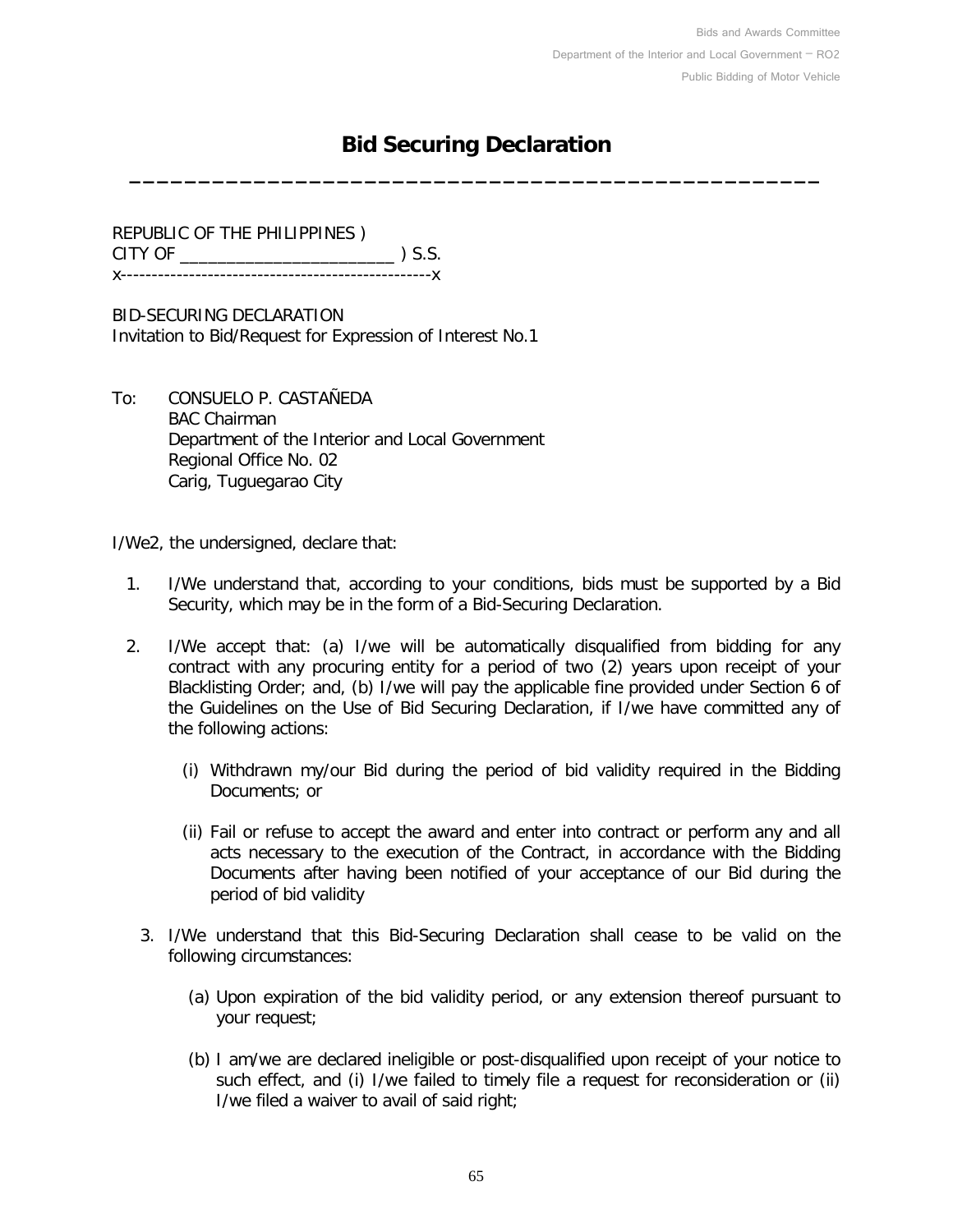(c) I am/we are declared as the bidder with the Lowest Calculated and Responsive Bid/Highest Rated and Responsive Bid, and I/we have furnished the performance security and signed the Contract.

IN WITNESS WHEREOF, I/We have hereunto set my/our hand/s this \_\_\_\_ day of [month] [year] at [place of execution].

> [Insert NAME OF BIDDER'S AUTHORIZED REPRESENTATIVE] [Insert signatory's legal capacity] Affiant

SUBSCRIBED AND SWORN to before me this \_\_ day of [month] [year] at [place of execution], Philippines. Affiant/s is/are personally known to me and was/were identified by me through competent evidence of identity as defined in the 2004 Rules on Notarial Practice (A.M. No. 02- 8-13-SC). Affiant/s exhibited to me his/her [insert type of government identification card used], with his/her photograph and signature appearing thereon, with no. \_\_\_\_\_\_ and his/her Community Tax Certificate No. \_\_\_\_\_\_\_ issued on \_\_\_\_\_\_ at \_\_\_\_\_\_.

Witness my hand and seal this \_\_\_ day of [month] [year].

NAME OF NOTARY PUBLIC Serial No. of Commission Notary Public for \_\_\_\_\_\_ until \_\_\_\_\_\_ Roll of Attorneys No. PTR No. \_\_, [date issued], [place issued] IBP No. \_\_, [date issued], [place issued]

Doc. No. \_\_\_ Page No. \_\_\_ Book No. \_\_\_ Series of \_\_\_\_.